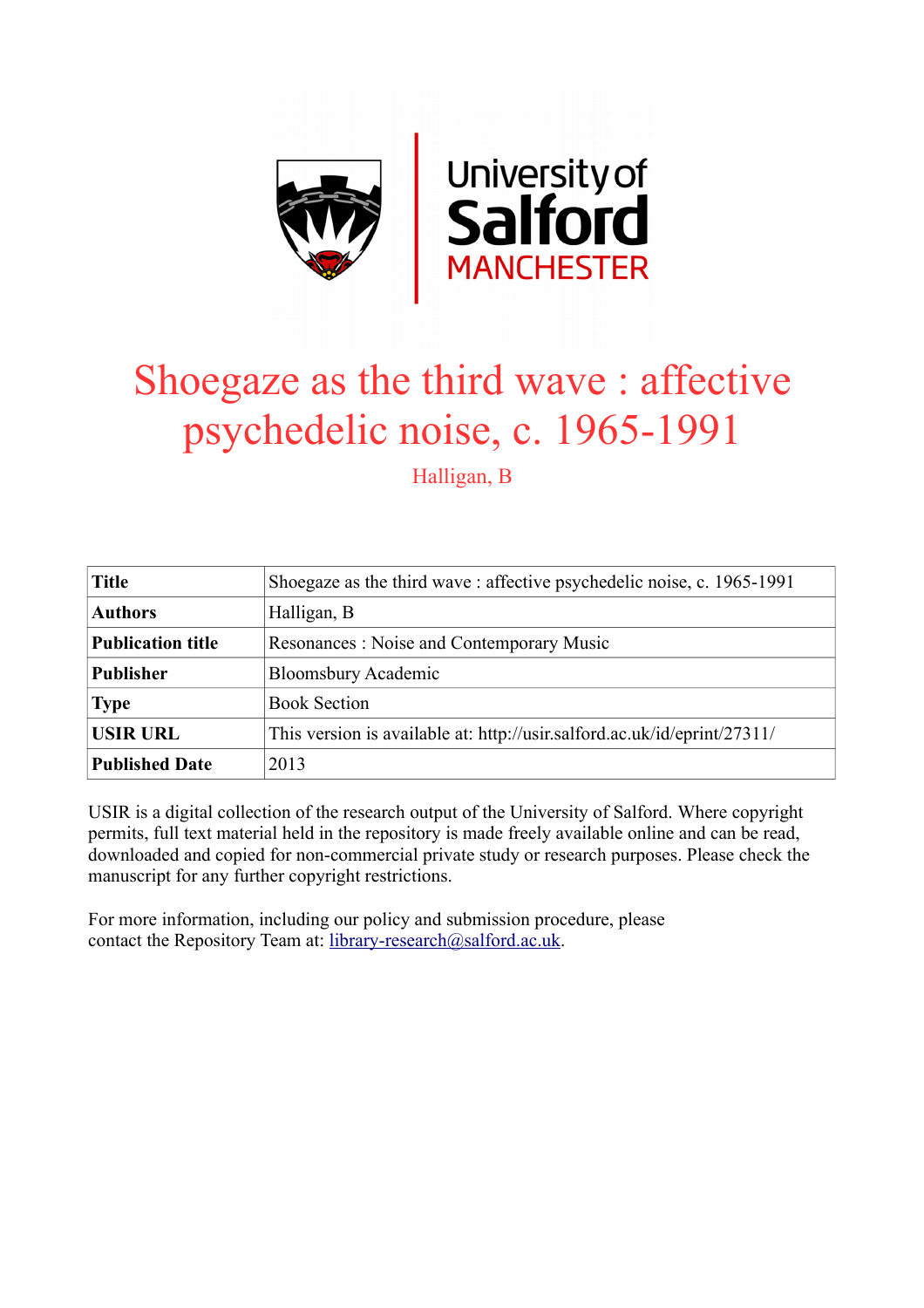[A] Shoegaze as the Third Wave: Affective Psychedelic Noise, c. 1965-1991 [B] Benjamin Halligan

#### [B] Theorising Psychedelia

The idea of noise as aberrant or 'incorrect', unwelcome or unpleasant sound, particularly in respect to intrusions into soundscapes typically understood as given over to harmony or melody, offers a way into theorising psychedelia that breaks with the paradigms of previous critical engagements. These paradigms were too often hampered by musicology and associated critical methodologies, privileged analyses of lyrics, were distracted by anecdotal drugs lore, or nostalgically dallied with the gestural politics of the time. This chapter identifies the noise of psychedelia which, in its affective qualities, then allows for the possibility of charting its evolution across two subsequent scenes or 'waves': from the counterculture to that of rave and shoegaze. Charting this evolution allows for the possibility of both reconsidering what constituted psychedelic noise in the first place, and how it functioned, and extending this question of functioning, in terms of affect, ideology and even class, into these subsequent two waves.

## [B] Wave One: Psychedelia

In the mix, to increase the relative volume of one component of the music typically anticipates or, live, is prompted by, instrumental soloing: as the instrument takes the lead from the vocal, or takes over from another instrument. These are the variables comprehensively understood via Moore's notion of the 'sound-box', where the sound mix would seeks to create a 'virtual textual space' of, for example, 'kit central, bass slightly to one side, guitars more extremely to either side', (Moore, 2001, 121, 124).<sup>1</sup>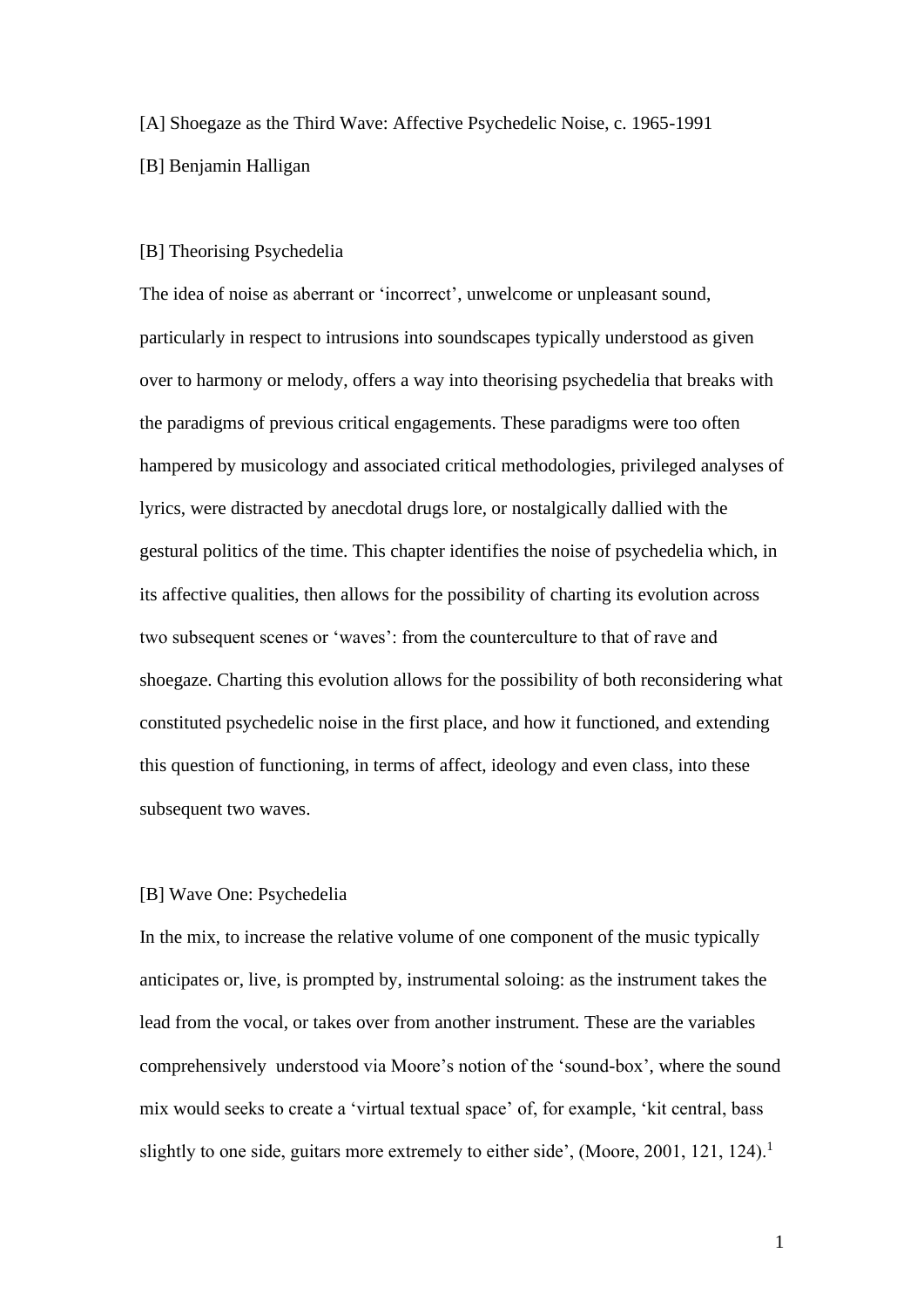Studio and live mixing effectively work in the same 'virtual textual' way, and the mix reproduces the hierarchical positioning of instruments and presences associated with live music. And soloing, as such, in rock music, typically becomes the domain of musical prowess or virtuosity, or speed and dexterity, or (and as also applicable to jazz and classical music) a remaking or reimagining of the principal melodic elements, in addition to a notion of personal artistic expression at work in an allotted temporal space. Likewise, in the live circumstance, the musician steps forward, into the spotlight, and so presents him or herself as the centre of the music event, for that duration. Yet as rock lent increasingly towards the ragged and freeform, exhibiting both the influence of jazz improvisation, as Macan notes (1997, 17), and also the insouciant looseness of The Rolling Stones of the mid-1960s, these temporal limits began to change. Could it be said that the idea of popular music as artistic expression comes to the fore at this moment, privileging musical expression in the genre, so that musical expression became 'urgent' and in need of early beginnings and substantial temporal spaces, with the instrumental element increasingly then coming to sprawl across the better part of a rock track's duration?

Discernible trends that conform to this sensibility and tendency are particularly apparent by the late 1960s when the guitar seems to break from its confines. But with this break comes a series of additional changes, all of which can be read as alterations to popular music in terms of noise over melody or harmony. In this is a rebalancing of music in favour of the kind of guitar noise that only a few years previously would have been considered to have been inappropriate or unmusical, incorrectly mixed or evidencing the misuse of the instrument, rather than sonically innovative. It is this influx of noise that constitutes the foundation of psychedelic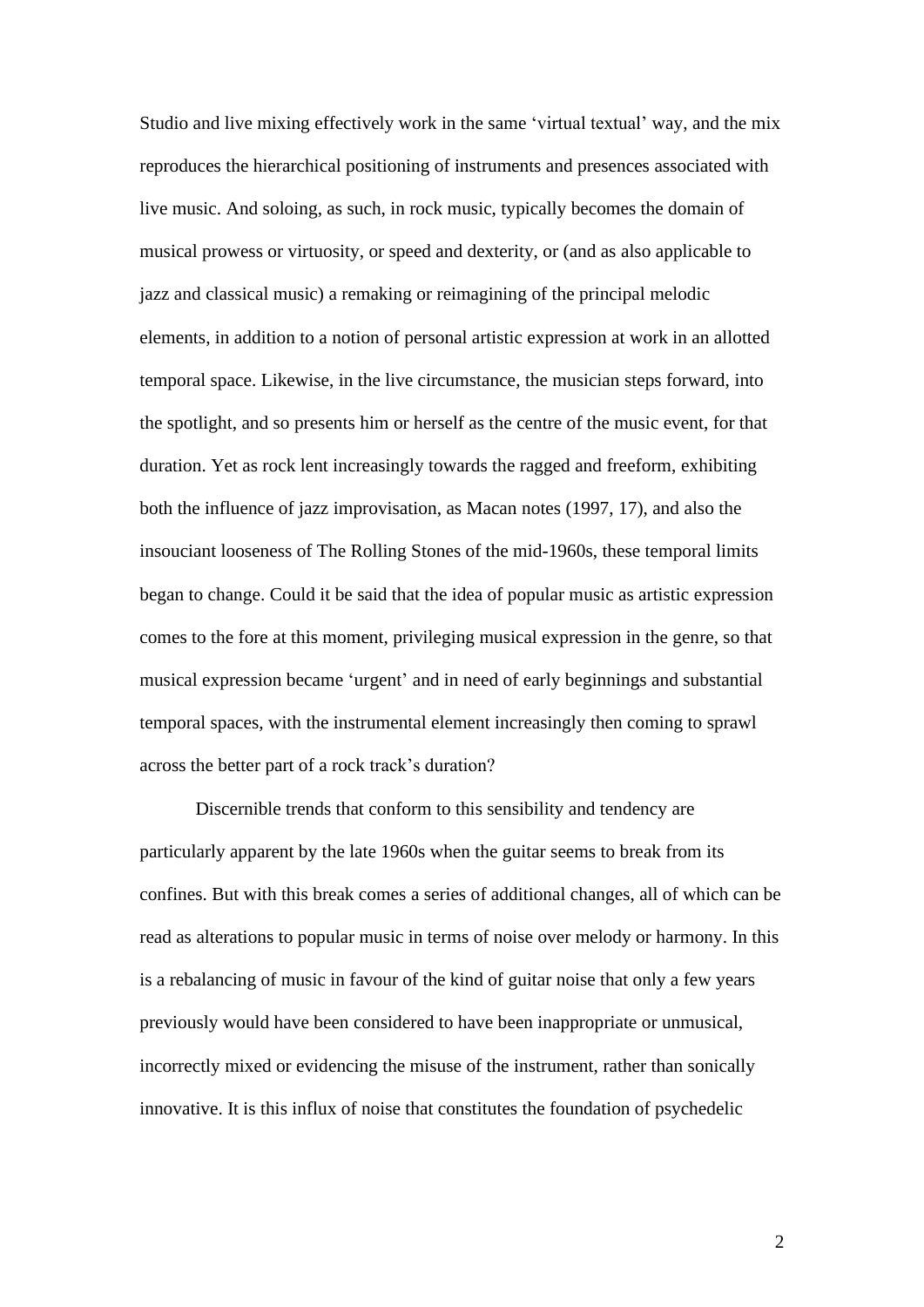music, and these changes can be summarised and reviewed under five general headings.

[C] In respect to increased volume:

The mixing of Eric Clapton's guitar for the opening track of the Blues Breakers LP, 'All Your Love', is jarringly loud – as particularly apparent in the main riff, which repeatedly announces itself as Clapton deliberately applies excessive pressure to the guitar strings as his fingers move towards their position on the fret board (the amusical squeak of 'string talk'). <sup>2</sup> The guitar dominates the mix, enveloping the listener (especially so in the original mono release), and suggesting the sonic intimacy of being sat too close to the guitar amplifier in the studio.

## [C] In respect of positioning:

Clapton's first solo on 'All Your Love' begins before a minute and a half of the track have elapsed. Mick Taylor's guitar solo for 'Vacation', the opening track of John Mayall's Blues from Laurel Canyon (1968) begins in half that time, so that the album's first solo occurs after barely more than a dozen words have been sung. The thirteen minute 'acid' guitar solos the close The Butterfield Blues Band's 1966 LP East-West, and that effectively run throughout the entirety of the 'Golgotha' movement of Kak's 'Trieulogy' (from the 1969 album Kak), can be taken as a logical extension of this tendency.

What is 'acid' about the playing can be taken to be the way in which there is little or no space between the notes or guitar sounds; as with the effect of an LSDinduced hallucination, solid surfaces melt and meld – a stream or flow of interconnections matched by the stream of guitar soloing. In this way, guitar noise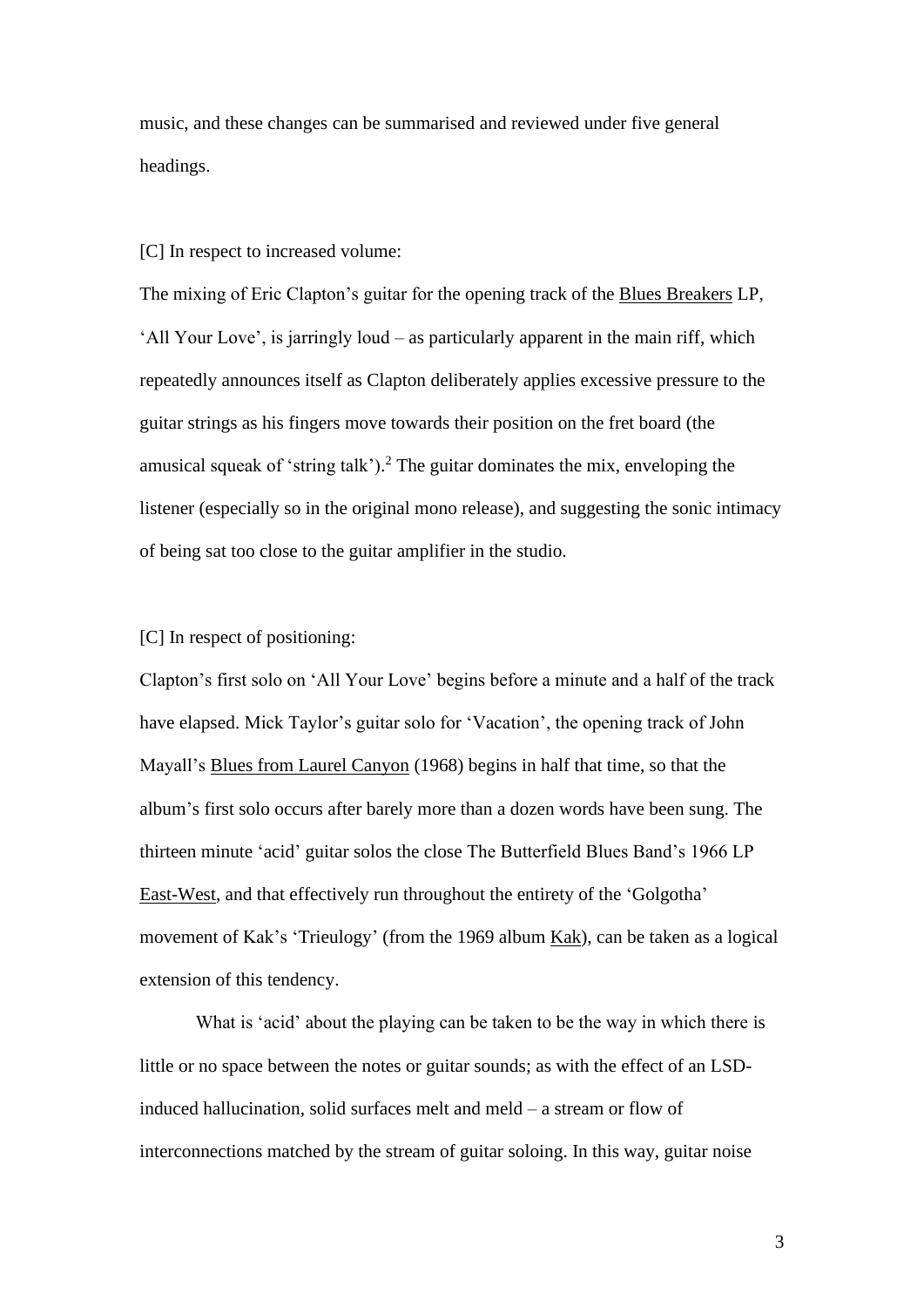tends to jostle with and usurp vocals as the principal element of the track (so that 'song', with its connotations of vocals, comes to seem to be an inadequate term). So, both in terms of temporal space and in terms of sonic density (the eradication of spaces 'between the notes'), the guitar elements of the tracks are radically and massively expanded.

## [C] In respect of playing:

Clapton's soloing on 'All Your Love' and the next album track, 'Hideaway', is defiantly expressionistic. For 'All Your Love' he lags behind the beat in order to tarry with the guitar sound as much as playing (an effect that is, again, overwhelming in the mono mix), speeds the track on in its middle section where he often begins some way ahead of the beat, and discreetly incorporates feedback between some of his lines. Such an ascendency of guitar sound can also be found in the way that Jimi Hendrix would break off from singing and allow the guitar to complete the vocal line, mimicking his voice, particularly live, as if the instrument was free to roam across and intervene in any aspect of a song and can become interchangeable with his voice and so, despite its electrified and fabricated nature. In this way the guitar playing becomes an intrinsic part of Hendrix's presence but also his self. This dominance of guitar sound is further suggested by the way in which, as Auslander observes, singers during this psychedelic period were typically vocally weak – a weakness that denoted a naïve authenticity of expression (the untrained vocals of a cri de coeur, perhaps drawing inspiration from Bob Dylan) and a straight 'emphasis on instrumental rather than vocal virtuosity' (2009, 82). But Clapton, unlike Hendrix, seems to undo or undercut the sentiments of the 'All Your Love' (a yearning for erotic intimacy; in Mayall's slurred, fragmented vocals: 'all the lovin' missed lovin' / all the kissin' missed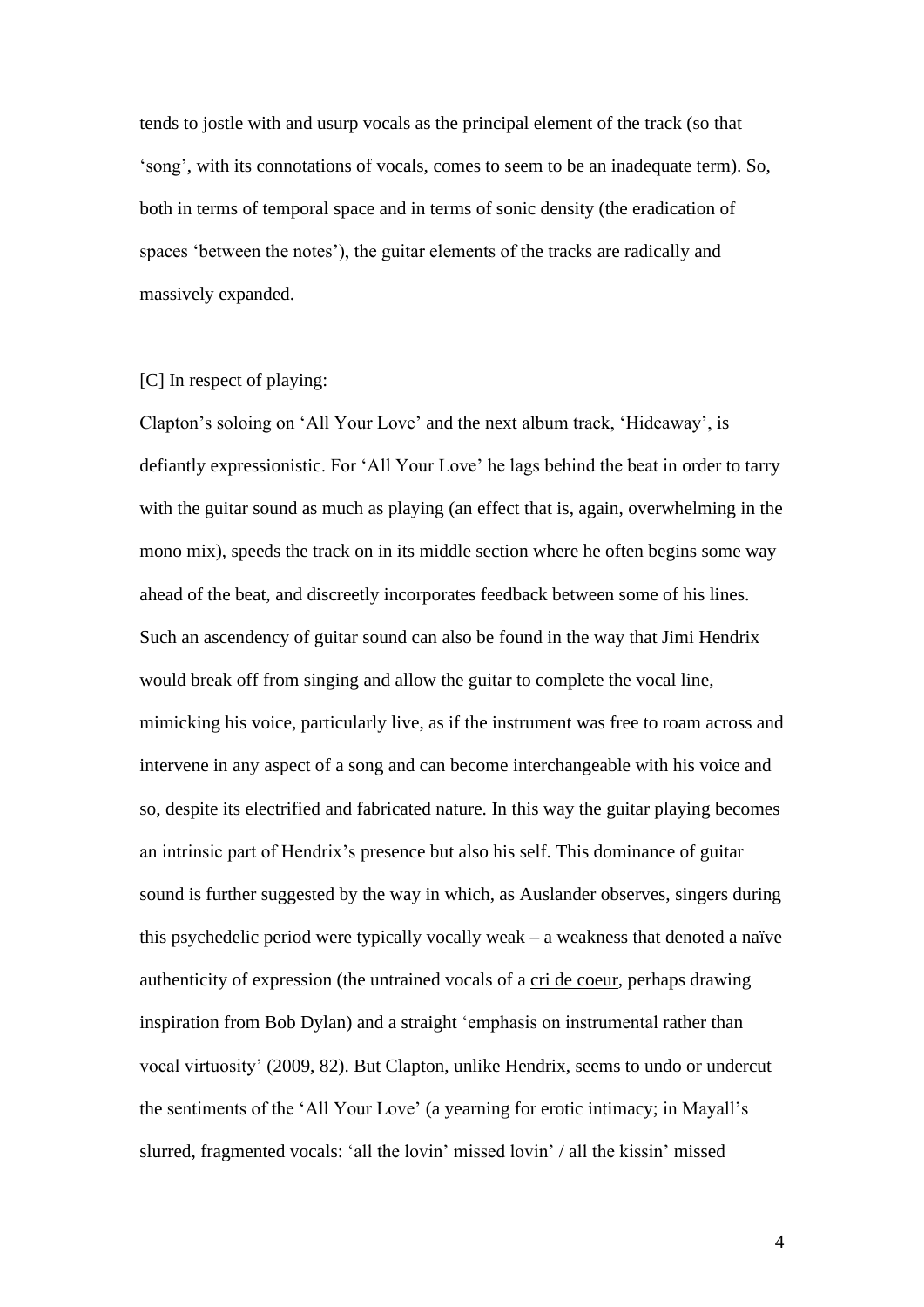kissin''). His solo does not seem to resonate so much with a sense of emotional need, as would be expected, but seems keener to become a space in which he can experiment with form and guitar noise: the way in which waves of sound are sustained or allowed to diminish, and the inclusion of feedback too – music that speaks to and of its noise rather than mimics and harmonises emotional outpourings.

Whiteley, who gives Summer 1965 as the point of origin of acid rock,<sup>3</sup> discusses Clapton's playing in 'SWLABR' from the 1967 Cream album Disraeli Gears as fully psychedelic, (2004, 9, 13). But there is nothing in 'SWLABR' that is not already apparent in 'All Your Love' in terms of the playing. If anything, Clapton's playing for the Cream track – corralled bursts of blue licks between lyrics rich with ambiguous and psychedelic imagery and sentiment (the title is an anagram of 'she walks like a bearded rainbow') – is more conventional, albeit for a sound now filtered through effects pedals. Whiteley reads 'SWLABR' as a Hendrix-esque guitar/vocal dialogue, where the two elements, then, blend into a whole. In these terms, 'All Your Love' could be read as a guitar/vocal dialectic, where ambiguity exists in the form (the playing in relation to the lyrics: a negative correlation) rather than the content (the ambiguous lyrical imagery and sentiment: 'vocalised' too by the guitar).

[C] In respect of repetition and drone:

This ascendency of guitar noise is also unapologetic in term of its positioning or imagining of the listener: what was once proffered as often just 'pleasant' (the pop song) now gives way to a challenging aural experience, effectively demanding a form of surrender on behalf of the listener, with a suspension of their preconceived aesthetic norms or standards. And to achieve surrender, often induced via a siege of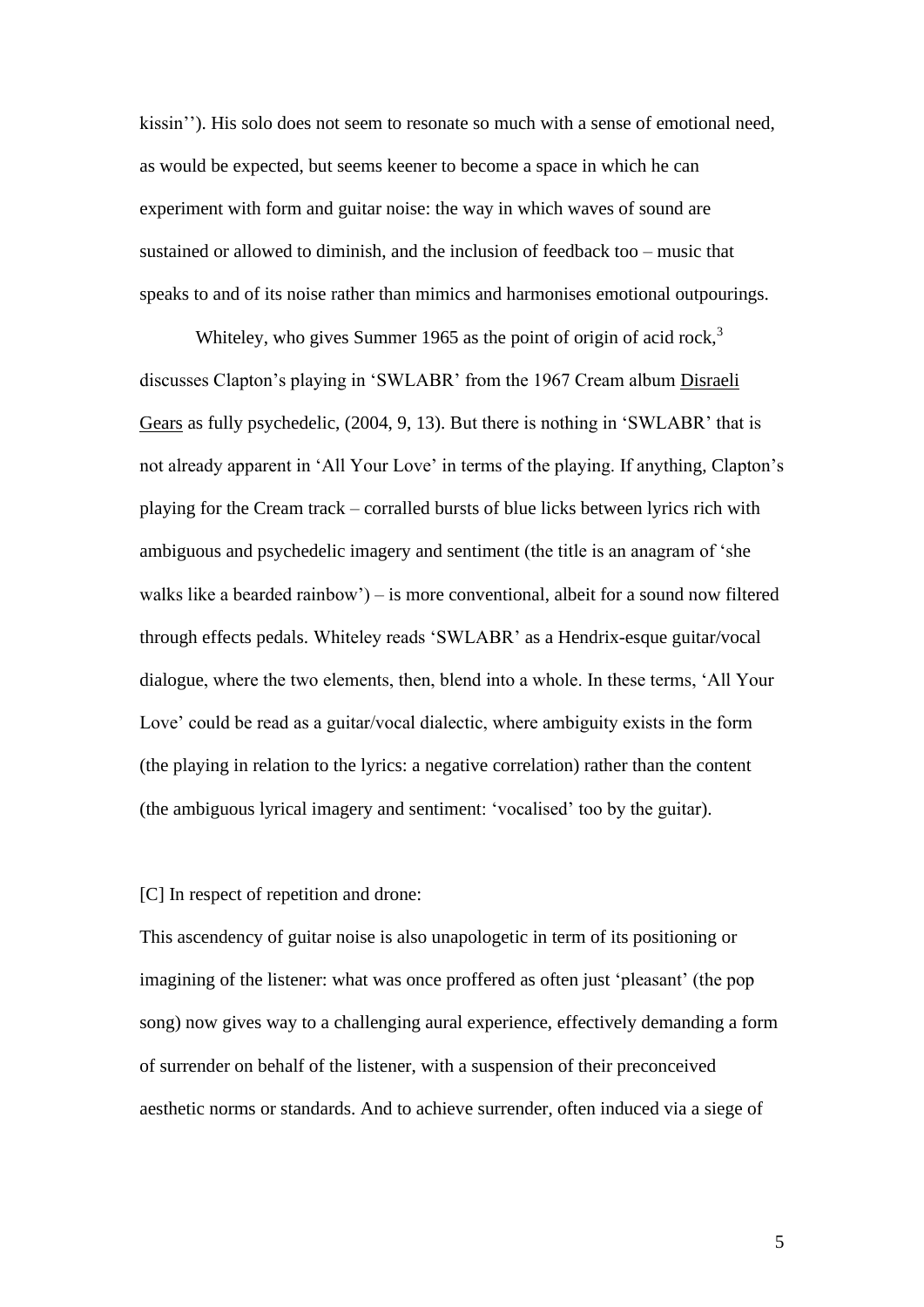repetition and drone, required a song duration longer that the three and a half minutes typical allotted by the industry and radio stations for the pop song.

Repetition and drone in psychedelic music are often credited to The Velvet Underground but can also be found on the Brian Jones recordings of the Master Musicians of Jajouka. <sup>4</sup> Here repetition and drone seem to function as mantra or incantation, lulling or even semi-hypnotising the listener. The quasi-religious live performances of psychedelic drone music often emphasised this consciousnessenveloping aspect: the singer as shaman, the music as ceremony, the concert as collective happening. Liquid lightshows used to accompany the music have an affective aspect in this endeavour: inducing a seeming slowing down of cognitive functioning, and with this a lowering of defences in the face of the engulfing nature of the music – a process that can then take some time from which to recover. This was true of Pink Floyd's live renditions of 'Astronomy Domine' but it is with 'Interstellar Overdrive' (both on The Piper at the Gates of Dawn of 1967) that the music fully gives way to soundscapes of drones and repetitions.

[Call out: Insert images HalliganOne and HalliganTwo. Caption: Syd Barrett and Pink Floyd, 'Astronomy Domine' live in 1967

#### [C] In respect of dissonance:

Quicksilver Messenger Service's Happy Trails (1969) culminates in the prolonged acid guitar playing of 'Calvary', which runs in excess of thirteen minutes. Such playing, while arguably not technically arresting, further extends those elements of Clapton's and Hendrix's playing that are given over to effect – the music that speaks to and of its noise rather than mimics and harmonises emotional outpourings. This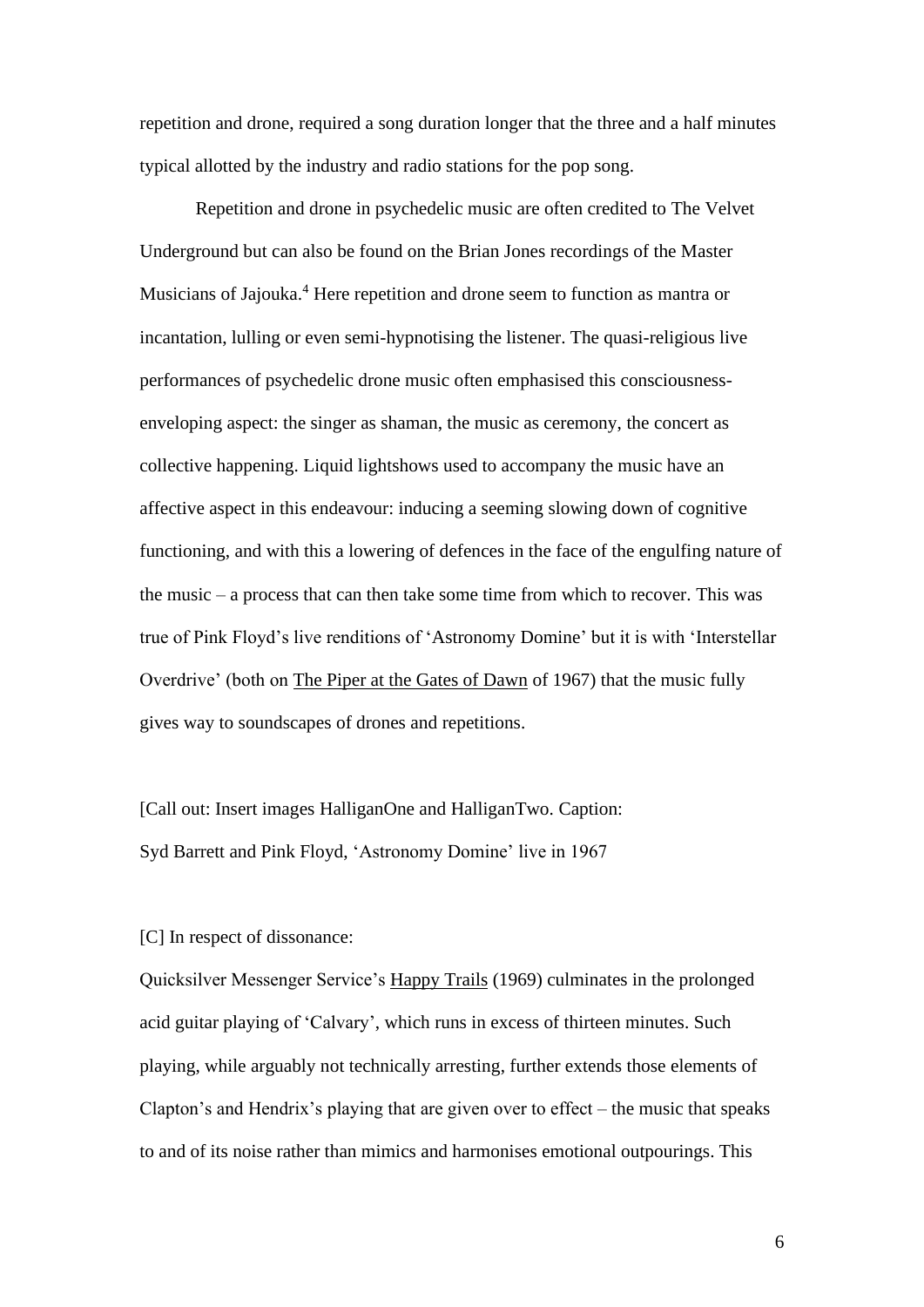requires substantial space in the mix for echo and the diminution of sounds rather than the delivery of a musical line or theme. That is, the 'atmosphere' space of the mix, for these atmospherics, becomes foremost in the sonic make-up of the track. In terms of the sound-box model, it is akin to a more extreme use of the mixing variable in favour of the guitar while, at the same time, the size of the box is suddenly expanded in order to resonate not so much with the guitar playing but with the guitar's sound. And the point of audition is shifted to a position where such sounds become more audible.

In this, the ascendency of guitar sound is complete, and guitar noise comes to outflank previous conventions of playing. So the seemingly fumbled flurry of notes in Roger McGuinn's soloing on The Byrd's 'Eight Miles High' (a 1966 single from Fifth Dimension ) suggests not so much an error of musical misjudgement but that some other guiding intelligence is at work, here cutting quite deliberately across the folksiness of the song with the attack and urgency of the playing.

These five tendencies evidence a moving beyond the ways in which pop or rock music was previously accepted and comprehended – that is, here, a movement beyond that former music's musicality. And these five tendencies fed into, or generated, psychedelic music, and came to represent an aspect of the unfettered, 'expanded' nature of psychedelic art forms. An example of the 'before' can now usefully be invoked: the mixing of Hank Marvin's guitar playing on 'Apache', a 1960 instrumental track by The Shadows, works to foregrounds the richness of the guitar sound, as sufficient 'voice' and drama in itself. And even in the few moments when Marvin embellishes his playing, he remains locked into the group's tempo, the guitar playing remains clear and 'clean' (even with his use of the tremolo arm), in terms of notes and spaces, and respects the shifts in rhythm across each section throughout.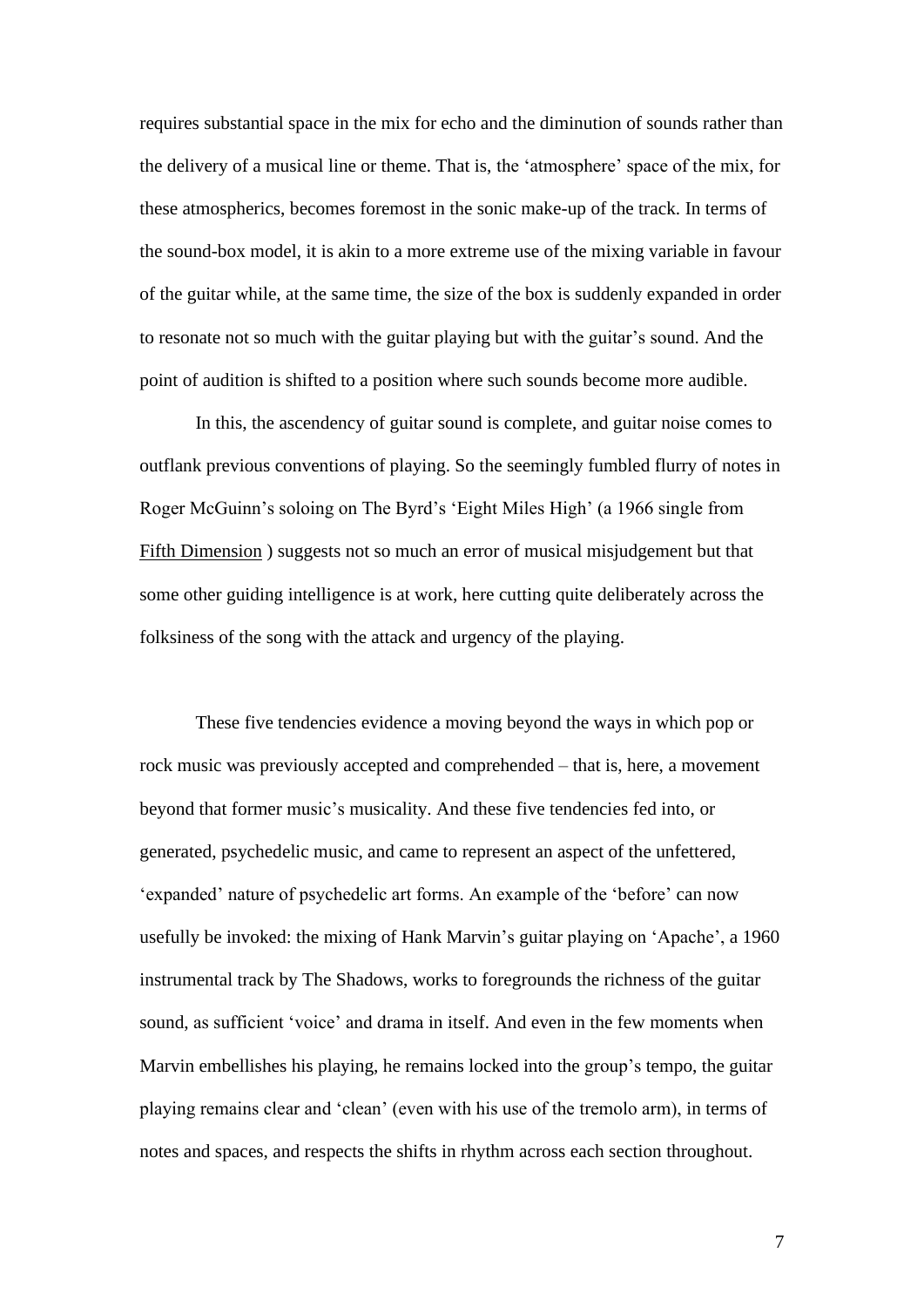#### [B] Psychedelic Noise as Affect

Psychedelic music was generally termed or identified as 'head music' (and its proponents 'heads'), and so taken as akin in some respects to Conceptual Art: the materiality of the artefact itself becomes irrelevant, and any questions of 'correctness' or technique prompted by the artefact rendered irrelevant too, once it is understood that the artefact intends to speak directly to 'the head'. Indeed, those five tendencies listed above, all of which could be described as straight 'errors', inscribing noise into music, only work to further denote the invitation extended to bypass lucid cognition (as reasoning and aesthetic judgements) in favour of vague ideas of the self, or soul, or Id: the 'psyche'. Indeed, this dialogue occurred at the time, in the celebrated 1967 appearance by Pink Floyd on the BBC's Look of the Week:

[Call out: Insert image HalliganThree. Caption:

Dr Hans Keller: 'Why has it got to be so terribly loud? For me I just can't bear it…'

[Call out: Insert image HalliganFour. Caption:

Syd Barrett: 'I personally like quiet music just as much as loud music.'

This inscribed noise therefore seeks to affect the psyche. And, although the psyche is therefore the assumed goal of psychedelic music, this understanding has alluded academic writers, whose methodologies remain untroubled by this given.

Whiteley's approach is allied to that of poststructuralist analyses of cultural artefacts predominant in the early 1990s. Her The Space Between the Notes acknowledges 'the general trend towards a changed state of musical consciousness'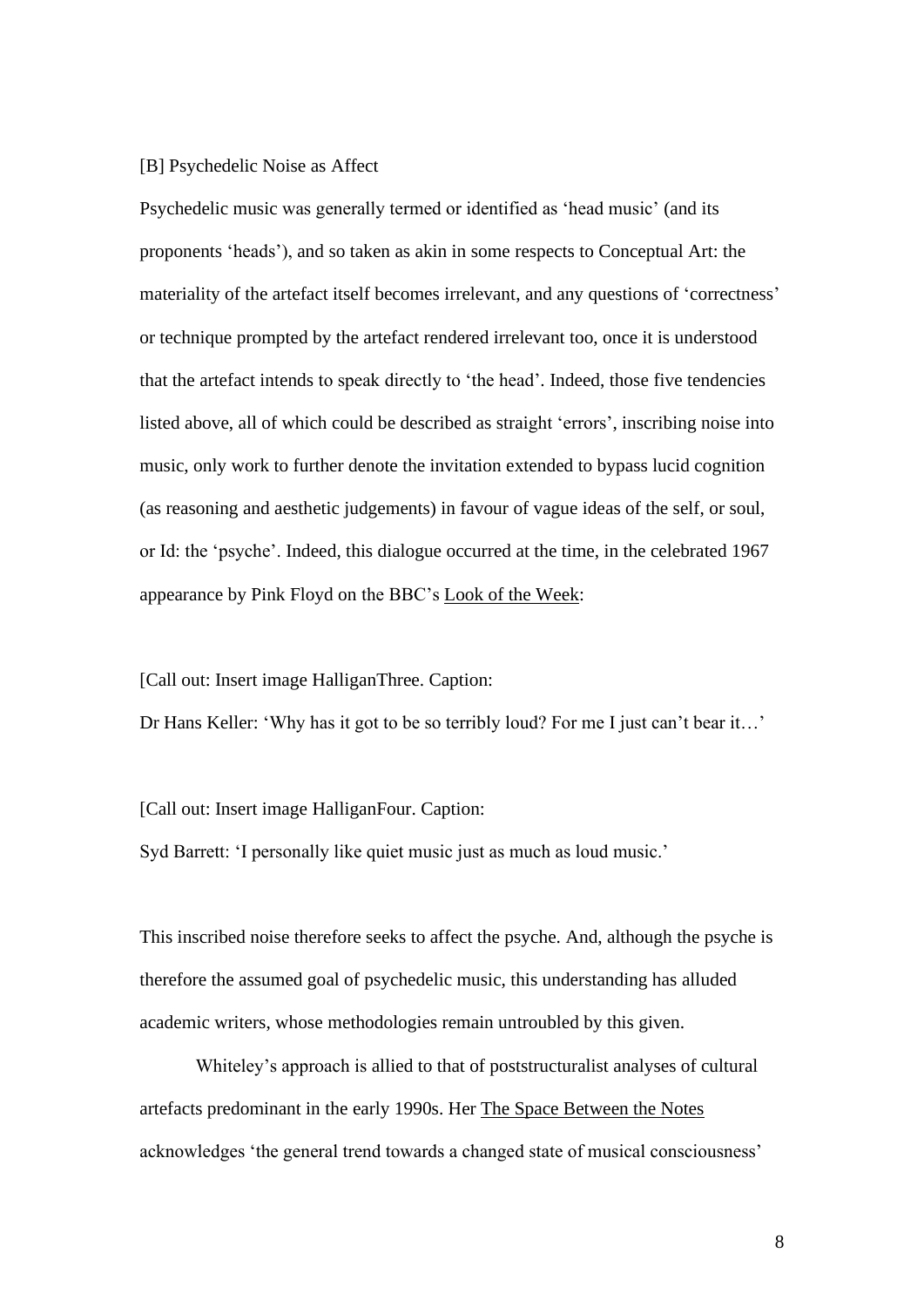(2004, 2) in respect of psychedelic releases from The Beatles and The Rolling Stones at the end of the 1960s and assembles a textual reading (centred on the 'musical codes' involved and their interrelationships; 2004, 4) while acknowledging methodological problems arising from the notion of a semiotics of sound. Decoding in this respect remains in constant flux at best and, at worse, still evidences a pitch queered by received interpretative frameworks that would seem to originate from the least disinterested of parties: the hippies themselves (2004, 4-5). Hicks also touches on the problems of interpretive frameworks in this field, noting music from Frank Zappa and the Mothers of Invention, and The Yardbirds, that would seem to be deeply psychedelic but anecdotally originated from musicians not in the least inspired by LSD use (Hicks, 1999, 66). But a corrective isolation of the musical form and social of cultural context still proves unsatisfactory in terms of dealing with question of what could be called a nominally psychedelic ambience and atmosphere, as with 'Coming Back to Me' by Jefferson Airplane. And the problem of the questionable grounds of imposed interpretive frameworks can be extend to texts that pre-date psychedelia and yet came to be perceived as psychedelic touchstones nonetheless: the writing of Tolkien, Lewis Carroll and Kenneth Grahame (whose 'Piper at the Gates of Dawn' chapter of The Wind in the Willows seems to very precisely narrate an LSD trip; the chapter lent the title to the first Pink Floyd album), The Saragossa Manuscript (Wojciech Has, 1965), or the 'straight' folk songs collected on the soundtrack of Zabriskie Point (Michelangelo Antonioni, 1969), for example. But for Cotner such a notion of a meta-definition of psychedelia, freely press-ganging artefacts into a subculture, is a defining characteristic, dividing the psychedelic from Prog Rock: psychedelia is a priori and 'directly mediated by the counterculture', (Cotner, 2002, 86).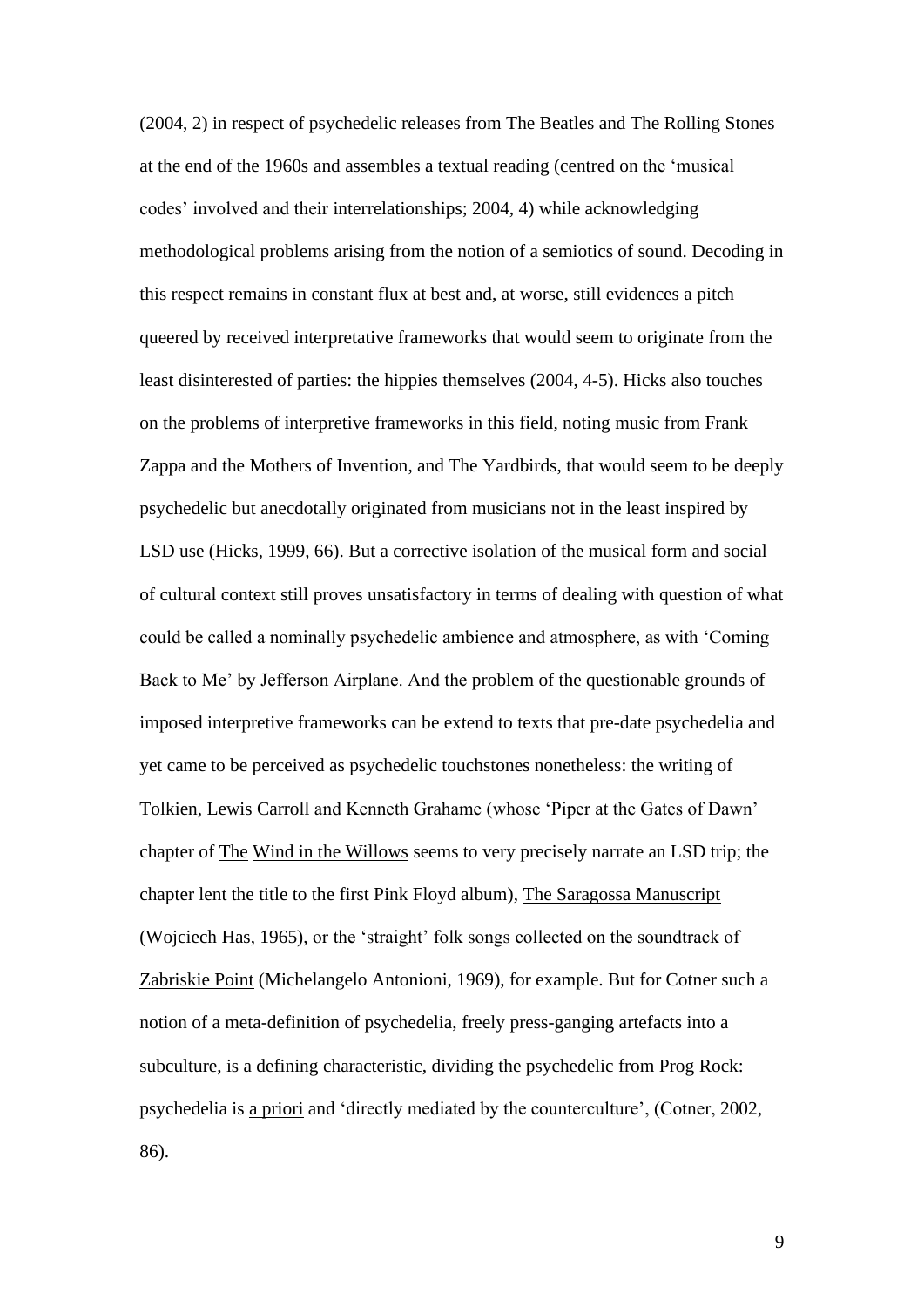These musical codes are presented and read as a 'correlation' of 'drug experiences and stylistic characteristics' of the music, towards that which could be termed as literary conceit: the suggestion of 'alternative meanings', (Whiteley, 2004, 8; Whiteley's italics). So the coding and music (that is, the music's subtext) 'suggests a state of "tripping"' (2004, 8), or 'reflects the state of mind on an hallucinogenic trip' (2004, 33), and creates 'feelings analogous' and 'a homology' to acid trips (2004, 33). Terms employed to track this are typically therefore at one remove, and centre on how a listener or audience would read the music. Declensions of the verb 'to evoke' are repeatedly used in approaching the specifics of Pink Floyd's music at this time (2004, 30, 34, 94), a music of 'connotations' (2004, 31) and techniques designed to 'reflect' certain states (2004, 33). And it is along just such metaphorical lines that Whiteley is able to deftly extract, from the unexpected chord progression of 'Strawberry Fields Forever', not only a musical dramatisation of an LSD trip (that is, a dramaturgy of musical form, rather than merely looking to the narrative information delivered in the lyrics) but also the implicit message that these seasoned LSD users, The Beatles, here offer themselves as guides for those now seeking to be newly initiated, (see Whiteley, 2004, 65-67). But then Whiteley also notes, albeit in passing and without later development, that psychedelic music could operate in an affective manner in that 'the sheer volume of noise works towards the drowning of personal consciousness' (2004, 20).

Likewise, Hicks's discussion of psychedelia is initially an outline of 'LSDinspired music' (1999, 63), which is elaborated in terms of parallels between experimental music and recording techniques (i.e. the art and engineering of the creators of psychedelic music) and the nature of LSD trips. He delineates the resultant parallels under the headings of dechronicization, depersonalization and dynamization,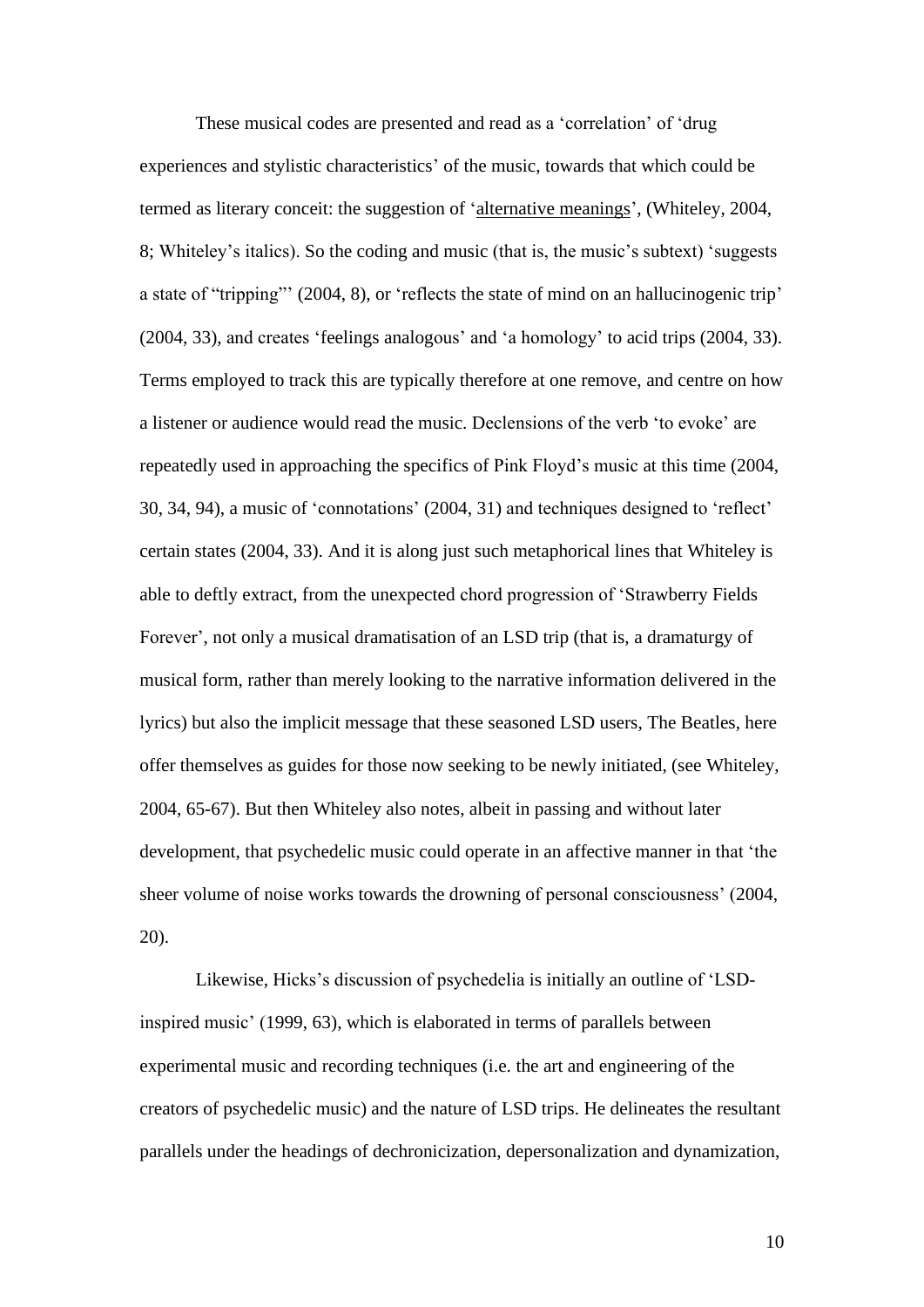(1999, 63-64). The latter facet denotes the ways in which the tangible hardness of material objects is perceived to become unstable, which then finds its parallel with the liberties psychedelic music takes with previously rigid song forms: '[m]ore than anything else, psychedelic music dynamized musical parameters previously stable in rock.' (1999, 66) Or, along the same lines, that the pitch-bending glissandi effect from the use of the guitar whammy bar can be read as equating string bending with 'mind bending', (1999, 67-68). A more clinically-orientated but essentially similar methodological approach to the same subject matter – one of equivalencies, evocations and parallels – is found in Baumeister, (1984, 339-345).

In this way, Hicks's and Baumeister's pioneering readings, like Whiteley's, essentially concern psychedelia qua psychedelia: a semiotics of psychedelic noise, a vernacular of metaphors. And Hicks places his work in a line of development from Whiteley's in this respect, (Hicks, 1999, 113). DeRogatis, however, merely unthinkingly reproduces and gilds the cliché, without ever attending to the question of hallucinogenics and musical form; his 2003 study begins in 'prehistoric times' with the use of plants to 'enlarge the scope of the mind', (2003, 1). And Bromell ([2000], 2002) is not much better: psychedelic music as springing from musicians under the influence, and first baffling and then enticing North American teens. Yet despite farreaching historical and cultural contextualisations for the development of psychedelic music, all mostly unsourced, and autobiographical passages on LSD use, Bromell's study eschews questions of subjectivity in favour of vaguely phenomenological reminiscences. Hegarty and Halliwell's discussion of psychedelic music in 1966-67, however, offers more elaboration, with particularly attention to the increasing duration of performances, so that psychedelic music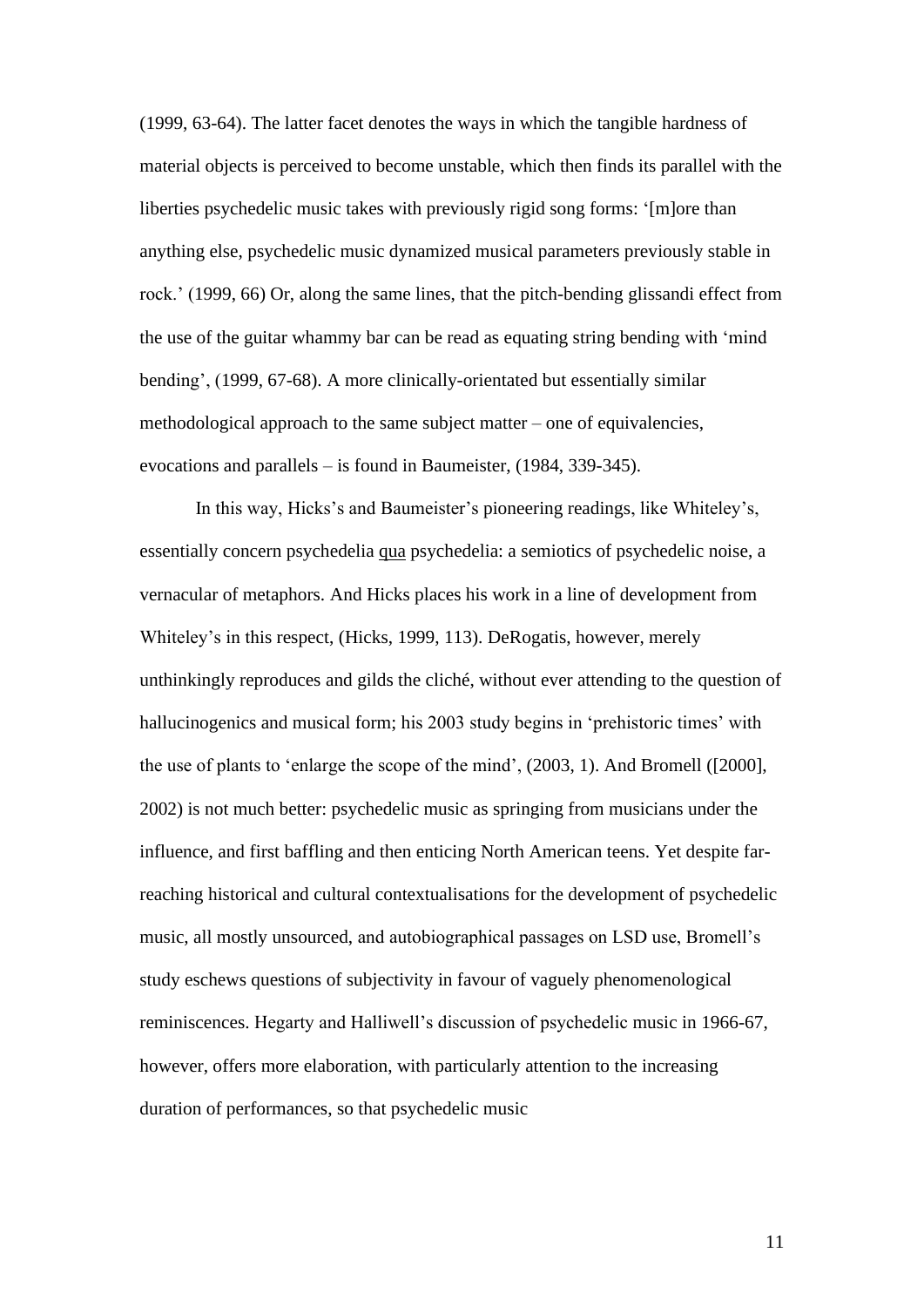[...] emerged as a response to the effects of LSD; it tried not simply to emulate drug-taking or provide a background to consumption but rather to replicate the sensory experience of a trip by creating a total environment. (Hegarty and Halliwell, 2011, 24)

What is not clear here is on whose part this replication is occurring (a shamanistic / didactic method whereby the seer articulates his personal vision, or a credo whereby the likeminded gather to collectively reactivate or relive a moment of altered consciousness), or the ontological nature of the replication itself. But a critical approach which considers psychedelic music in respect of the nervous system rather than questions of cognition suggests a way out of the textual / cultural / anecdotal culde-sac.

In this respect, volume and drone, which engender vibration, coupled with repetition, allow for the uncanny materialisation of the unseen: pain in terms of hearing, but also the flapping of loose clothing and movement of hair, and the physical feeling of sound experienced on and even in the body. This then is not so much a matter of psychedelia qua psychedelia, but rather of psychedelics of affective noise.

Music and affect, which centres on ideas of the body as much as (or substantially more than) the mind – experience over interpretation – points directly to the dance floor. And this step, along the lines of music as a certain type of affective noise, producing new subjectivities, also questions a cultural history that positions Prog Rock as the natural successor to psychedelia.<sup>5</sup> But the question of affect then becomes radically problematic. On the one hand, to consider acid musics and affect is to raise questions of cultures of opposition that look to a fuller conception of the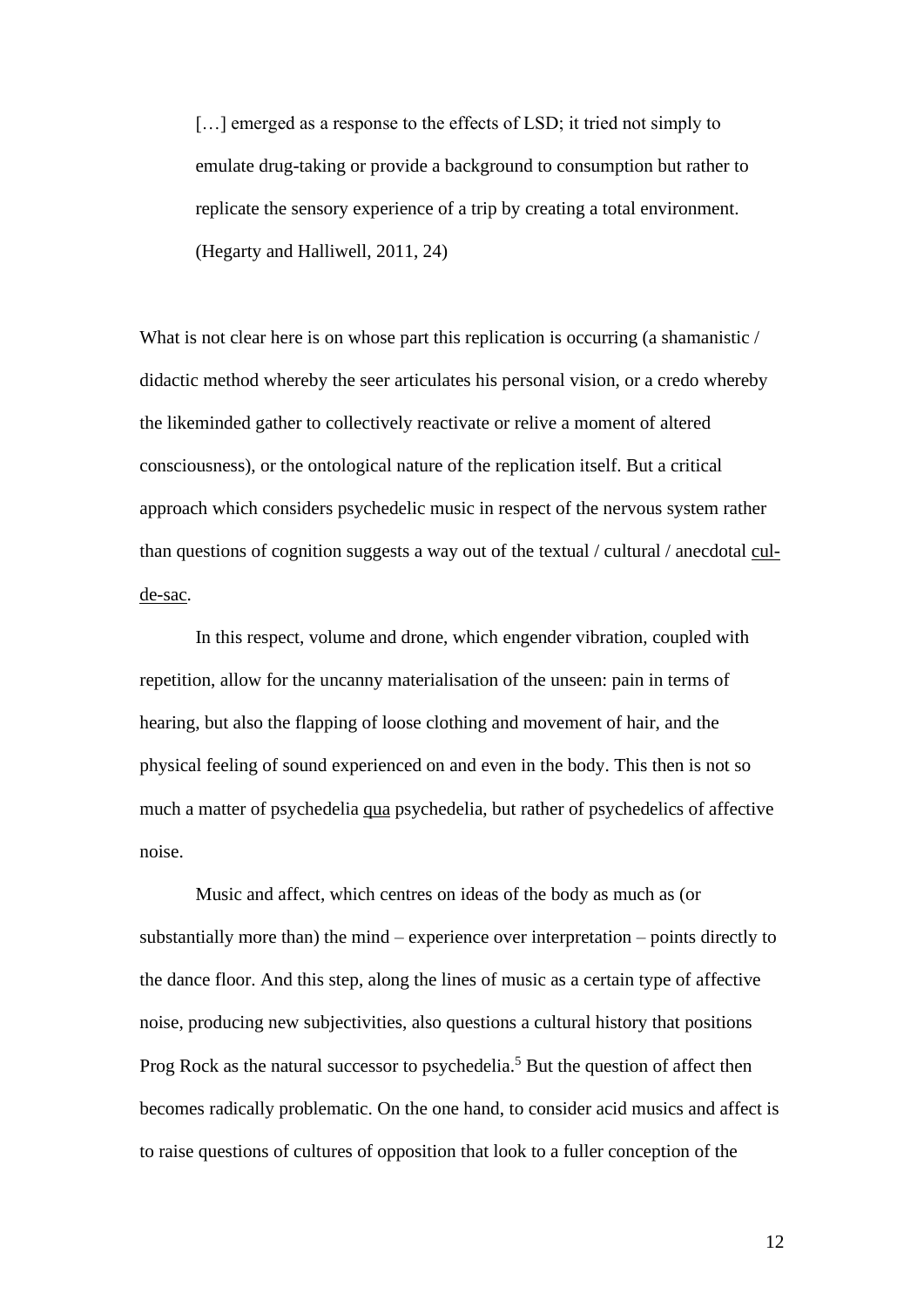functioning of such music. In this instance, it is to wrench the question of 1968, psychedelic cultures and LSD use away from revisionist readings of the first Summer of Love (of 1967). Hardt and Negri note that

'Dropping out' was really a poor conception of what was going on in Haight-Ashbury and across the United States in the 1960s. The two essential components were the refusal of the disciplinary regime and the experimentation with new forms of productivity. The refusal appeared in a wide variety of guises and proliferated in thousands of daily practices. (Hardt, Negri, 2001, 274)

The politics of rave could be understood from just such a post-autonomous perspective of a radical refusal of work: pushing the body's functioning to an extreme, across hours of activity, and so depleting abilities to engage (mentally or physically) with work subsequently. The spectrum runs from the adjusted opening hours of shops that catered to Acid House enthusiasts in the late 1980s (rarely on Mondays and Tuesdays), to the 'acid casualty', as found adrift in the weekday or, as Mark E. Smith observed, the subsequent decades: '… the living dead. Some essential trigger ceased functioning back when The Happy Mondays had another night out around 1992.' (Smith, 2009, 6) And it is in this flight from working norms and social expectations, as the very basis of as a lifestyle, as MacKay (1996) argues with respect to New Age travellers and weekend ravers, that the politics then comes to cultures centred on music.

On the other hand, at the end of the Second Summer of Love (of Acid House: the summer of 1988/89), the provocation that Jeremy Deller articulates in the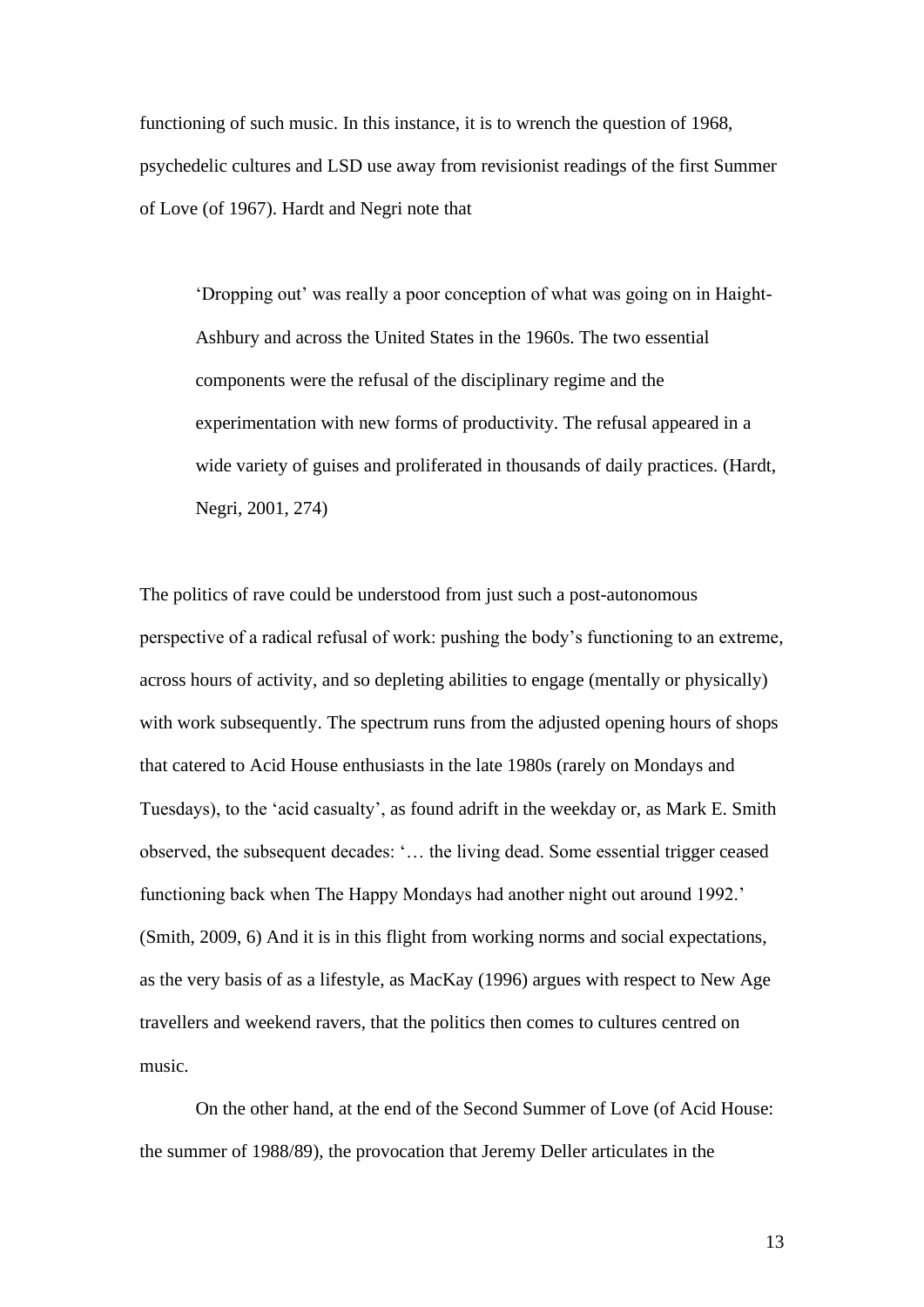installation Open Bedroom, c.1988 – c.1994 becomes difficult to settle.<sup>6</sup> Written beneath a fluorescent picture of the once-ubiquitous Acid House smiley face (found in a wardrobe and illuminated by a naked light bulb, and in the computer print typeface of those years), is the question: 'Did he change your life?' The inference is that Deller's own response is at best equivocal, and indeed Hardt and Negri do not read cultures of refusal as a radical break with capitalist norms (hence the 'new forms of productivity'). Rather, in such cultures, perversely, the beginnings of the remaking of the tertiary sector via immaterial labour can be seen in operation.

In both these questions, centred on the idea of subcultures engendering a radical refusal of work (1968) and a radical alteration of lifestyle (1988), affect represents the political functioning – for better or for worse – of acid musics.

## [B] Wave One to Wave Two: The Second Summer of Love

The very term 'electronic dance music' articulates the nature of the radical break between this genre (EDM) and former notions of musicality. EDM is music from the circuits, of electricity (rather than, as with electrification, electronics in service to amplification), so that the 'techno' subgenre can be taken quite literally: the sounds or noise of technology. Again, the head is now required to think or experience beyond lingering qualitative conceptions of musicality, but now – in contrast to the break represented by psychedelia – also beyond ideas of authenticity and or in performance, and beyond a still popular sonic palette essentially founded on twelfth century instruments of musical expression. Music is now to be found in the inorganic, placing machine over human. But, as with acid rock before it, the psyche is freed to explore, or aided in achieving this paradigm shift in acceptance, via artificial neurological stimulation. Both acid rock and Acid House had their own distinctive smorgasbords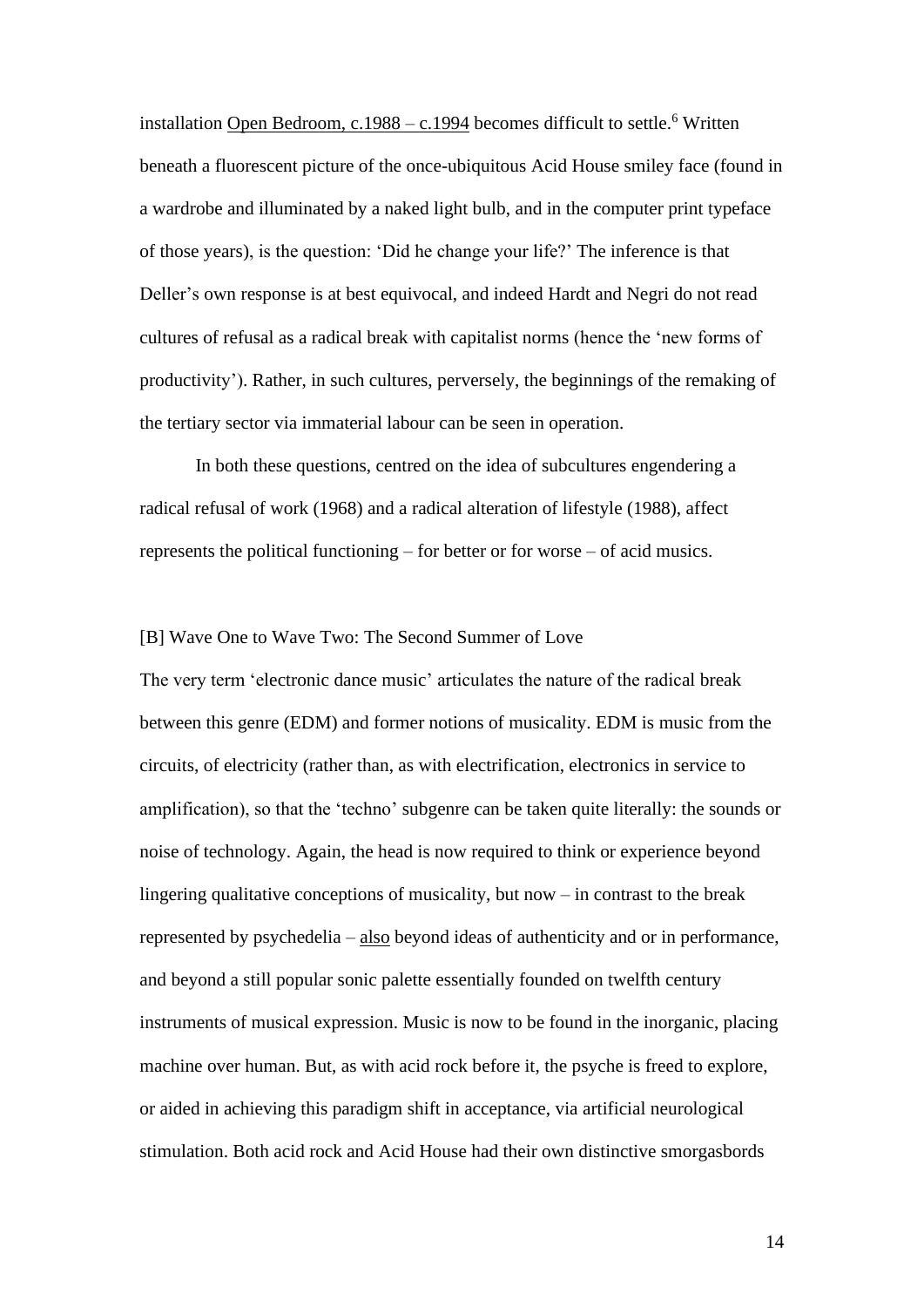of hallucinogenics. And the uncertainties of the inclusion of Prog Rock in this psychedelic heritage, where Prog seems stripped of the countercultural and 'refusal' aspects of psychedelia (to apply Hardt and Negri's term), perhaps because of Prog's sobriety, becomes clearer in this light. So '[w]hereas Ecstasy was previously used to enhance the sounds and textures of dance music, the situation reversed, [so that] the continuous DJ set was used by Ecstasy consumers to heighten their weekend drug trip.' (Metcalfe, 1997, 172) But both Metcalfe and acid exponent Nicholas Saunders (1997, 2), whose underground guide books covered and intervened in both Summers of Love, perceive Ecstasy as very different from LSD: essentially, Ecstasy does not provide a psychedelic experience. This understanding is apparent even in the earliest writing about the use of Ecstasy in clubbing; while Nasmyth is happy to discuss MDMA with reference to 1960s gurus Timothy Leary and R. D. Laing, he is at pains to note the distinctly non-1960s nature of the drug, drawing parallels with yuppie 'designer drugs' and New Age therapies, (Nasmyth, [1985] 1997, 74-78). For all these authors, E is understood as a method of escapism that remains entirely materially grounded, and a decade later Metcalfe maintains the weekend use for those seeking relief from the 'stresses and strains of modern life' (Metcalfe, 1997, 176), and Saunders notes, jarringly, the successful business acumen he accrued through Ecstasy use (Saunders, 1997, 2). Thus when MacKay traces parallels between acid rock and Acid House cultures (and notes the defamatory use of the term 'rave' in relation to music events, from 1966), he continually questions the radical import of Acid House: too entrepreneurial (a critique also mounted by Redhead, 1990, 4-5, 27, and Clover, 2009), and with the political limitations of one-issueism (and where the issue was often merely the right to party) and which was, moreover, accidentally and unwittingly politicised by the external forces of the British state coming to it rather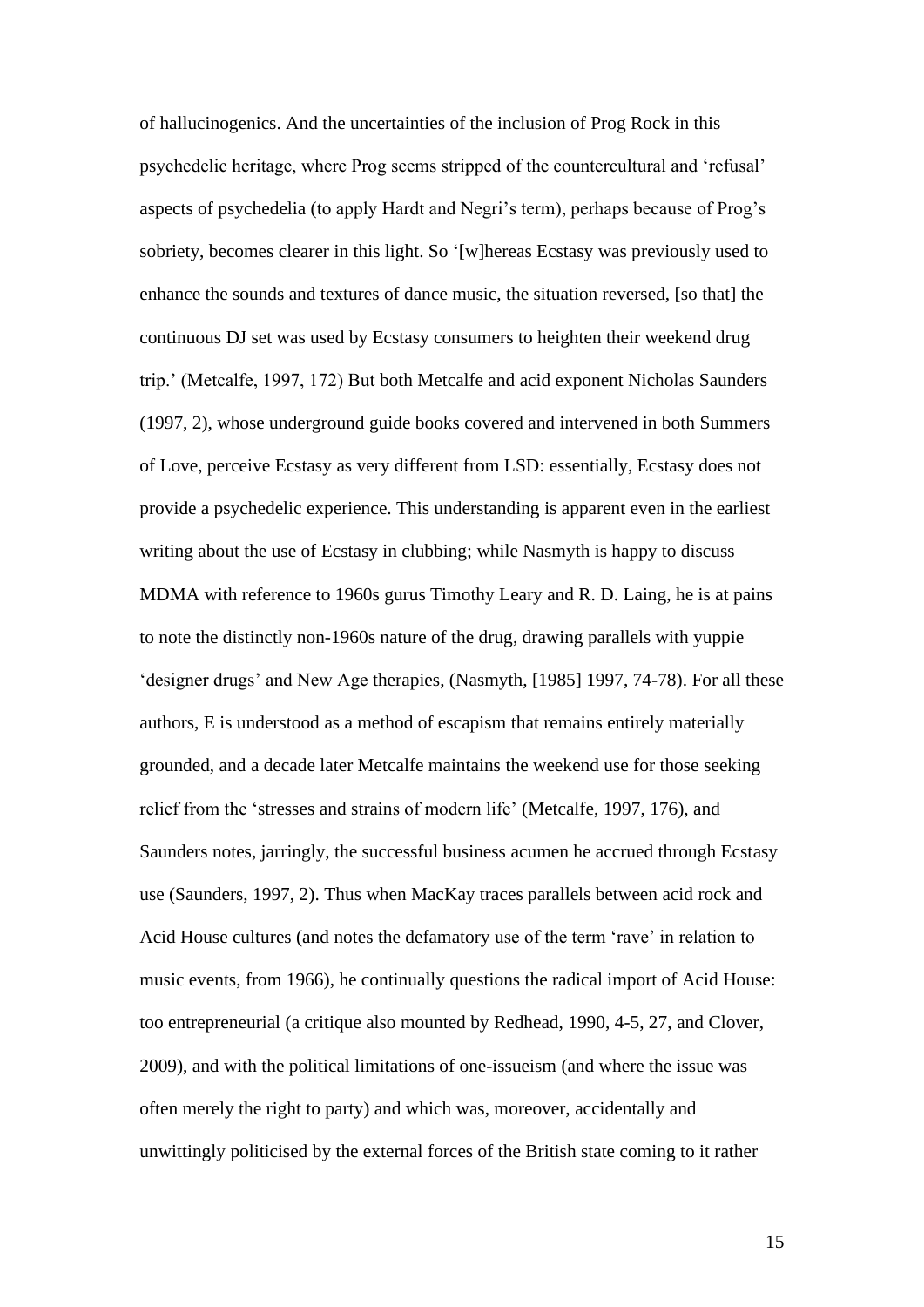than as an expression flowing from the dissenting aspirations of ravers; (MacKay, 1996, 103, 103-126). Svenonius goes further: the DJ as 'designator-of-worth and handler-of-commodities' and so the music equivalent to monetarist policies in its fundamental disconnection from actual production (in addition to the DJ's 'display of contempt'– via scratching the product – 'for the labor of his subjects'); (2006, 218, 245)

Nevertheless, the framing of EDM in relation to psychedelia is founded on the way in which EDM and its variants remain psyche-centric. In this respect Acid House is understood to represent a second wave of psychedelia, but without the psychedelicism. And such a transition can be seen in the notion of 'state' over 'head': to find oneself in a certain or altered state of mind and body, or in an imagined, technology-enabled place that represents the melding of the mind and body, as with the ambient rave come-down of 'Pacific State' (1989) by 808 State. To be 'in a state', even with a derogatory vernacular use of the term, suggests a moment of being in a world that is materially grounded rather than spiritually-calibrated: cold, wet, hungover and penniless, say, rather than 'out there' and 'at one'.

Metcalfe, discussing and recalling the 'new Psychedelic warriors' (1997, 171) of the Ecstasy period, finds parallels (often via sampling) between the summers of love and proclaims '[t]he comparisons were obvious, the second psychedelic wave was upon us.' (1997, 170) Genesis P-Orridge dates his 'personal quest for a hyperdelic form of dance music' to 1987, and notes of his fledgling subgenre of 'techno acid beat' that it 'seemed inevitable that a form of dance music would occur that was contemporary but also psychedelic' (quoted in Reynolds, 1990, 181). Reynolds frames The KLF and The Orb in a sequence from Pink Floyd (Reynolds, 1997, 158, 161), and the work of Genesis P-Orridge as Jack The Tab, as illustrative of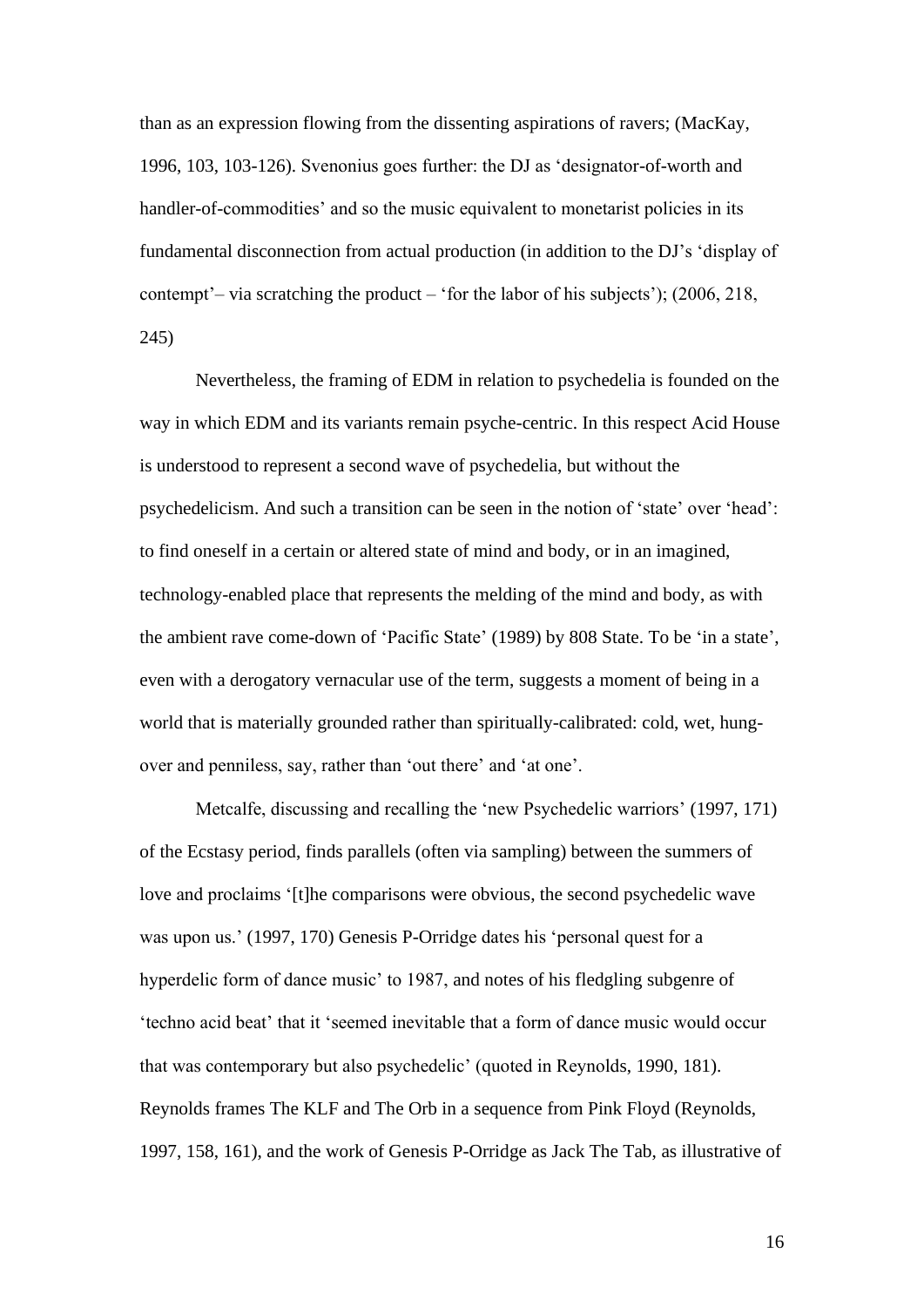the wider ways in which '… acid house has revived the slang and cosmic imagery of psychedelia (if not the sound)', which he reports as occurring in Goa, (Reynolds, 1990 [1987-89], 180, 186). Whiteley and DeRogatis also place P-Orridge at this juncture, (Whitley, 1997, 130; DeRogatis, 2003, 447).

The Jack The Tab album Acid Tablets Volume One, although presented as an acid dance compilation, was in fact was the sole work of P-Orridge and Richard Norris, as NON ('Noise or not'). Fictional band names were provided for each track, and the project can be read as an attempt to pseudo-curate and pro-actively anticipate this new wave before it had fully broken on UK shores.<sup>7</sup> Even tracks that are wide of the mark in respect of the coming sound (and song structure) evidence a psychedelic continuum across the periods under examination here: 'Rapid Bliss', in reproducing something akin to the improvisatory jazz-funk fusion work-outs with which Miles Davis was engaging with his lead bass player, Foley, holds points of similarity with the shoegaze group A R Kane of this time, and their album 69 (1988). An earlier attempt to incubate a new wave of psychedelia by P-Orridge is found in his/her  $\frac{Godstar}{W}$  work<sup>8</sup> – the soundtrack to an anticipated (but unrealised) biopic of Brian Jones – which had anticipated elements of trance. But Jack The Tab is locked into more immediate, even if satirical, concerns: 'Meet Every Situation Head On', across the distinctive acid hi-hat beat, samples the intoned instruction 'take drugs: every drug' (followed by a chorus of 'hear, hear!' – the sampled sound of the House of Parliament in session), followed by the advice to 'make every situation head on' – both an exhortation and the suggestion of the heightening of perception to follow, one that allows for a greater engagement with (rather than flight from) the world. The alteration of the 'meet' of the track's title with the 'make' of the track as delivered is precise in this respect: not only to encounter, but to transform that encounter. It is a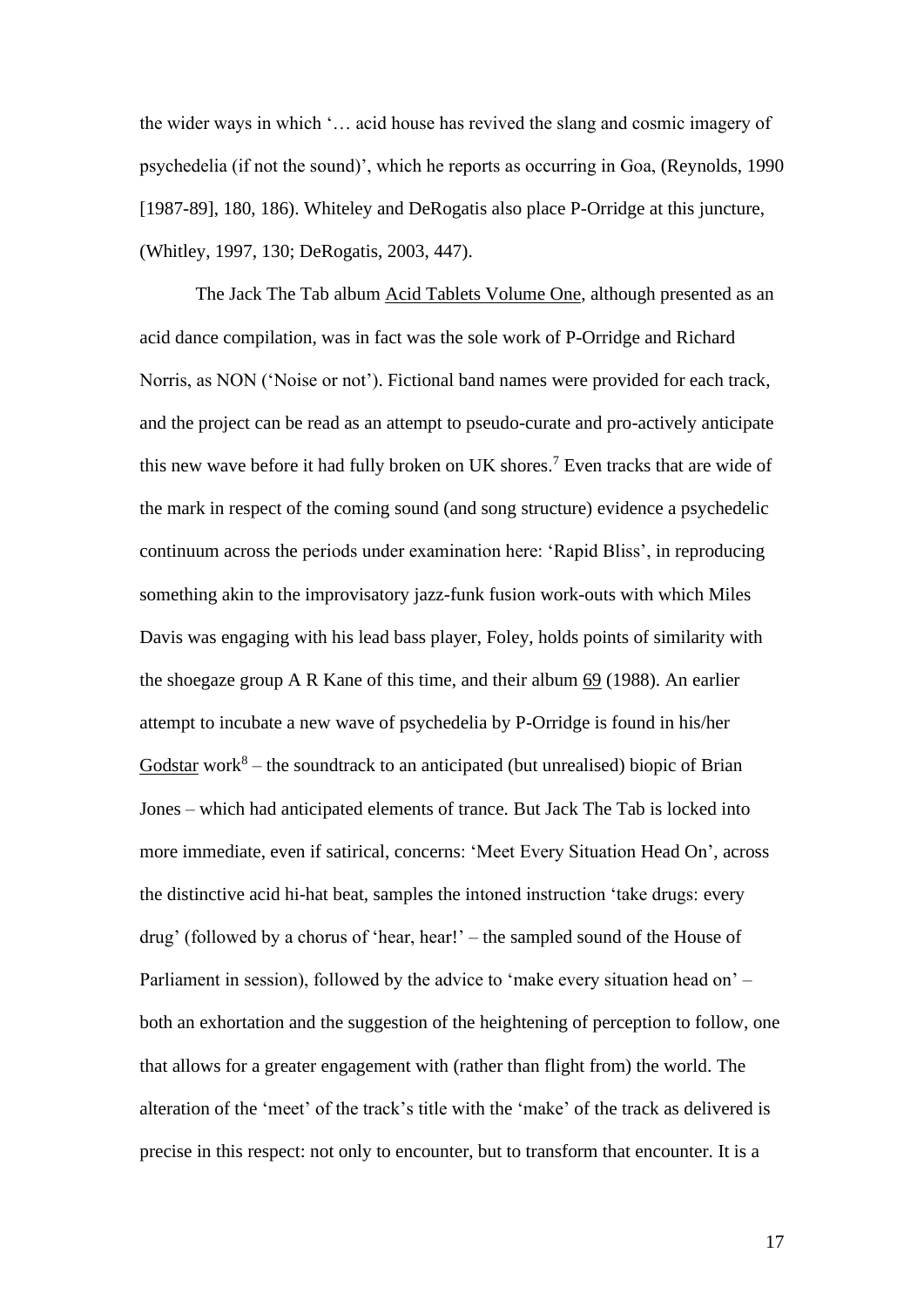philosophical position later diagnosed by Diederichsen as a post-'68 allocation of controlled periods of 'intensity' (typically at weekends, and via clubbing) for the members of the bourgeoisie not content to dully organise their lives around the successful achievement of 'intentions'; (2011, 9-29). The straighter fusions of dance and psychedelia that would follow shortly after, as with The Happy Mondays, World of Twist and Flowered Up's novella-like single 'Weekender' (1992) can also be appropriately positioned at this juncture.

EDM in some instances predates the first wave of psychedelia (in, for example, the pioneering experiments of Delia Derbyshire) but only came to the fore at the tail end of disco, and then in defiance of those who held that disco itself was an aberration – machine noise, lacking in human expression. Such sentiments could be said to be a re-run of criticisms made earlier a decade earlier, centred on figures such as Bob Dylan and Miles Davis as they went 'electric' – understood as a perverse, counterproductive development: the sacrifice of distinctive and intimate timbres in favour of modish noise for reasons of commercial opportunism. Other electronic musics of the mid-1970s, notably Lou Reed's Metal Machine Music (1975) and David Bowie's collaborations with Brian Eno, could be said to have revisited experimental noise practices of the Modernist period: an avant-garde access to idea of alienating (rather than danceable) noise. In the first instance Giorgio Moroder / Donna Summer collaborations provocatively combined the most biologically organic (the orgasmic groans of Summer, singing 'Love to Love You Baby' and 'I Feel Love', of 1975 and 1977 respectively) with the most electronically inorganic (synthetic sounds, drum machine beats). Synth pop and house, trance and techno musics logically spring from this synthesis. But the eradication of the human altogether, in the second instance, as with the 'mechanical' drumming of motorik, and then elements of Acid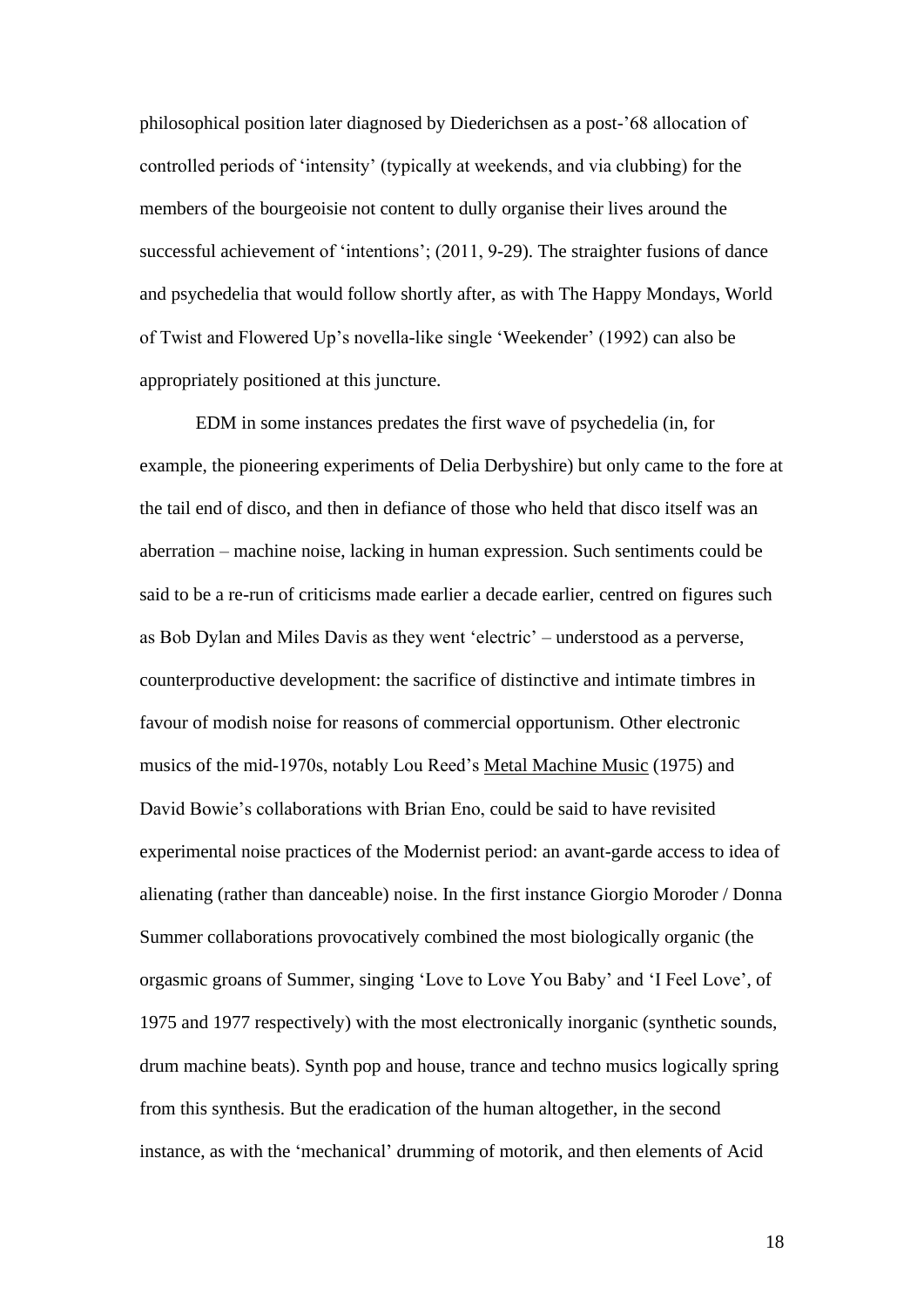House and jungle, also occurs. And, in these musics, the trip is into the machine rather than into the head. Such a development can be seen as anticipated in the final phases of psychedelia in the electronic remaking of the psychedelic journey for the Silver Apples album Contact (1969). For this the band members are pictured on the album sleeve in the cockpit of an aeroplane: this is a trip to be achieved with advanced technology rather than through a shunning of the technologies that the counterculture, in the bucolic manner of D. H. Lawrence, invariably held as de-humanising and alienating. Elements of the soundtrack of Performance (Nic Roeg, Donald Cammell, [1968] 1970) reproduce psychedelic acid sounds electronically, as with the 'Harry Flowers' theme, as well as incorporating 'world music' elements denoting altered or non-Western consciousness, exhibiting the influence of Brian Jones, and Pink Floyd's 'Heart Beat, Pig Meat' (from Zabriskie Point soundtrack) curates a sequence of television-sourced found sounds (news broadcasts, advertisements, old films), as indexing the bad trip of contemporary North American media-saturated society.

Despite their sonic differences, EDM retained strong conceptual continuities with the first wave of psychedelia. Rave required duration: the beat uninterrupted for a dozen hours or more, courting the longueurs, lineaments and undulations of emotion in a way that necessitated a built-up over periods far longer than the length of an LP. The notion of the happening aspired to a similarly lengthy duration – all night long if need be, and even clocked for the 14-Hour Technicolor Dream event in Alexandra Palace in 1967. The DJ cultures of disco had already lengthened the song substantially (one mix of 'Love to Love You Baby' ran to seventeen minutes), and disco in general also aspired to a conception of the future that represented the full fruition and cultural entrenchment of the Summer of Love.<sup>9</sup> Repetition in EDM, from sampled hooks, or looped beats, offers a sonic compass for the raver as he or she travels ever further into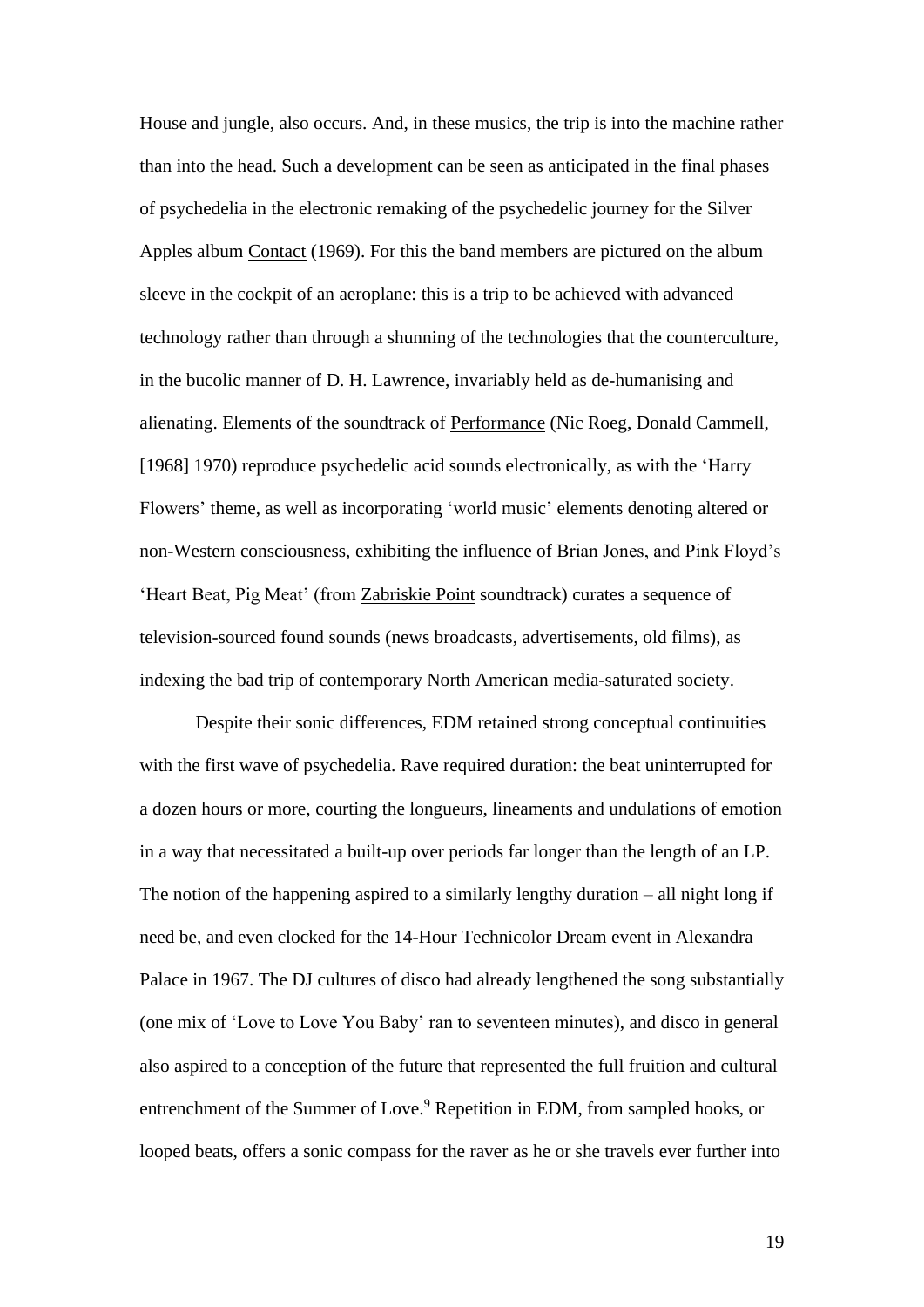altered states of waking consciousness. And rave promo videos, drawing on the aesthetics of projections at actual raves, often ignored the musicians in favour of computer-generated psychedelic visuals, now reworked as day-glo graphics (acid tabs, smiley faces, spiralling fractals, pulsing vortices of colour): here the technology visualises the trip. As the Second Wave of Psychedelic, these musics could only occur after the realignment of the happening, away from the shamanistic band-leader figure and towards the DJ figure: selector rather than creator, and mixer rather than maker. In Bez's terms (where this was '... an era in which I was blissfully unaware of my [sic] catalystic qualities as a full-on hedonist.' Bez, 1998, ix), to shift from the happening to the rave required the centrifugal force exerted from the presence of a catalyser rather than song-writer.

Psychedelic EDM noise, in this respect, wrests control of the body, destabilising the mind. The mystical conjoining of gangster and hippie protagonists in Performance occurs with just such a sequence – a bank of electronic mixing gear, improvisatory layering of sounds, the exposed subject losing control at the behest of the burnt-out hippie rock star (played by Mick Jagger), mixing proto-EDM.

[Call out: Insert images HalliganFive, HalliganSix, HalliganSeven, HalliganEight]

These connections however, and the generation of a second wave of underground cultures that flow from them, are only noted here as a staging post between the first and third waves of psychedelia.

[B] Wave Three: Shoegaze

[B] Guitar-ism and revelry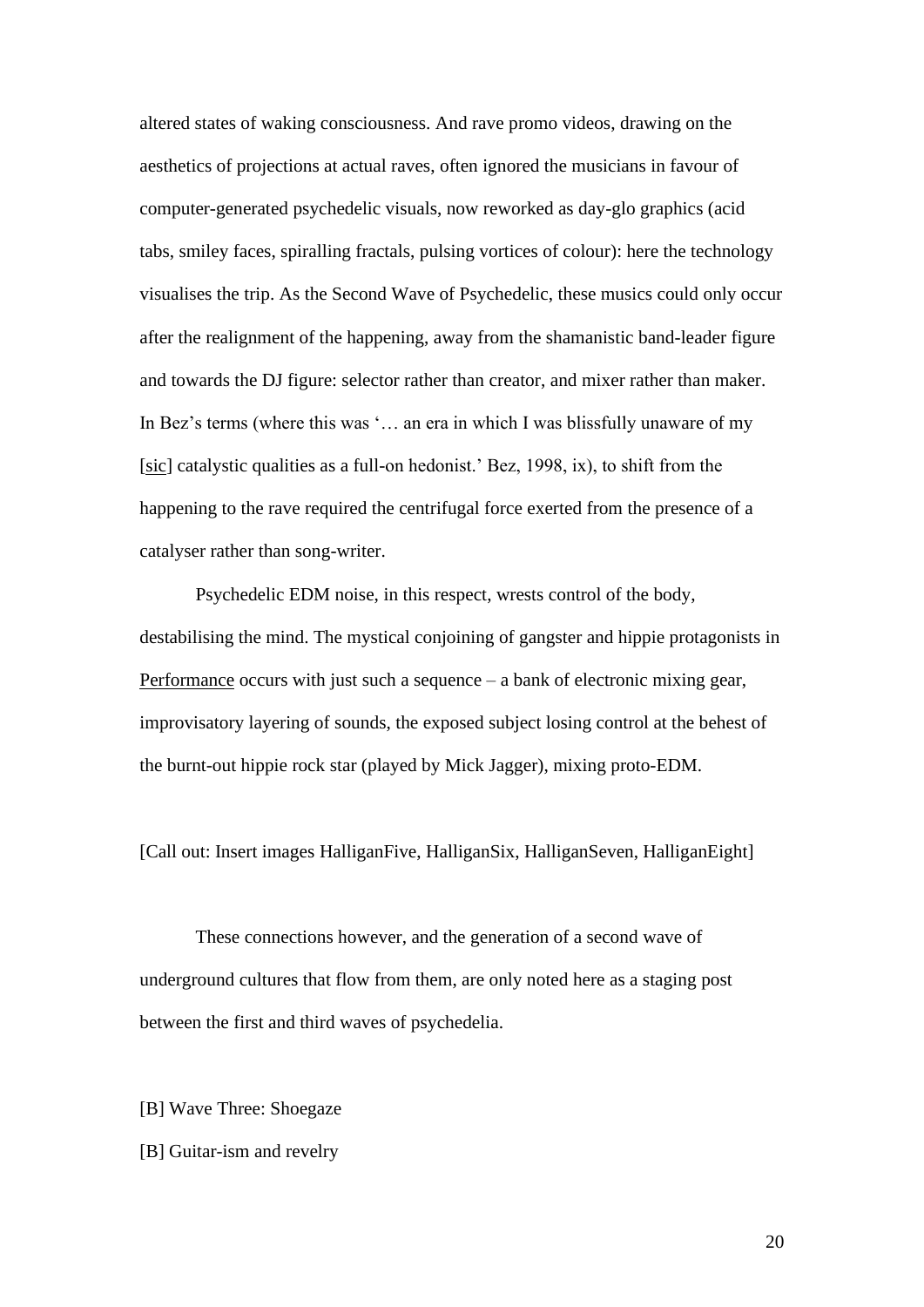The reintroduction of the guitar to psychedelic music in the mid/late 1980s could only happen as finessed by aspects of EDM: with an anonymity and an a-musicality, and as an agent of affectivity. Acid House is described, above, as psychedelia without psychedelicism. Shoegaze could be described as guitar-ism music rather than guitar music.

The origins of such a use of guitar can be found both in the tendencies apparent in Clapton's playing, as discussed above, but also in uses of the guitar in younger exponents of blues-based rock, including 'noise rock'. As King notes, North American groups such as Sonic Youth and Dinosaur Jr can be said to have exerted musical (if not sartorial) influence on the British indie scene prior to shoegaze (that is, of C-86 and Twee Pop) in that such groups unapologetically heralded the return of the guitar (King, 2012, 298). This influence, in turn, can be traced back the rockier, garage elements of Nuggets, to The Velvet Underground, The MC5 and The Stooges (influences especially apparent on Loop) and, beyond this, Band of Susans and Galaxie 500. British influences are typically noted as The Cure, The Jesus and Mary Chain and The Cocteau Twins. And Azerrad notes that the 1987 Dinosaur Jr tour of Europe, and the critical reception of the band of the UK, was formative to shoegaze bands, (Azerrad, 2001, 365-366).

What exactly was influential in J Mascis's playing was the miasma of a sound where, in Azerrad's words, 'the volume and noise didn't symbolise power; it just created huge mountains of sound around the desolate emotions outlined in the lyrics' (Azerrad, 2001, 361). This sound was better described as coaxed guitar noise – Dinosaur Jr's 'Kracked', for example, features a guitar solo that seems to mimic the sounds of a tortured cat – or a quantitative layering of waves of guitar sound, so that the often non-specific guitar noise tends only to actually stop at the point of the end of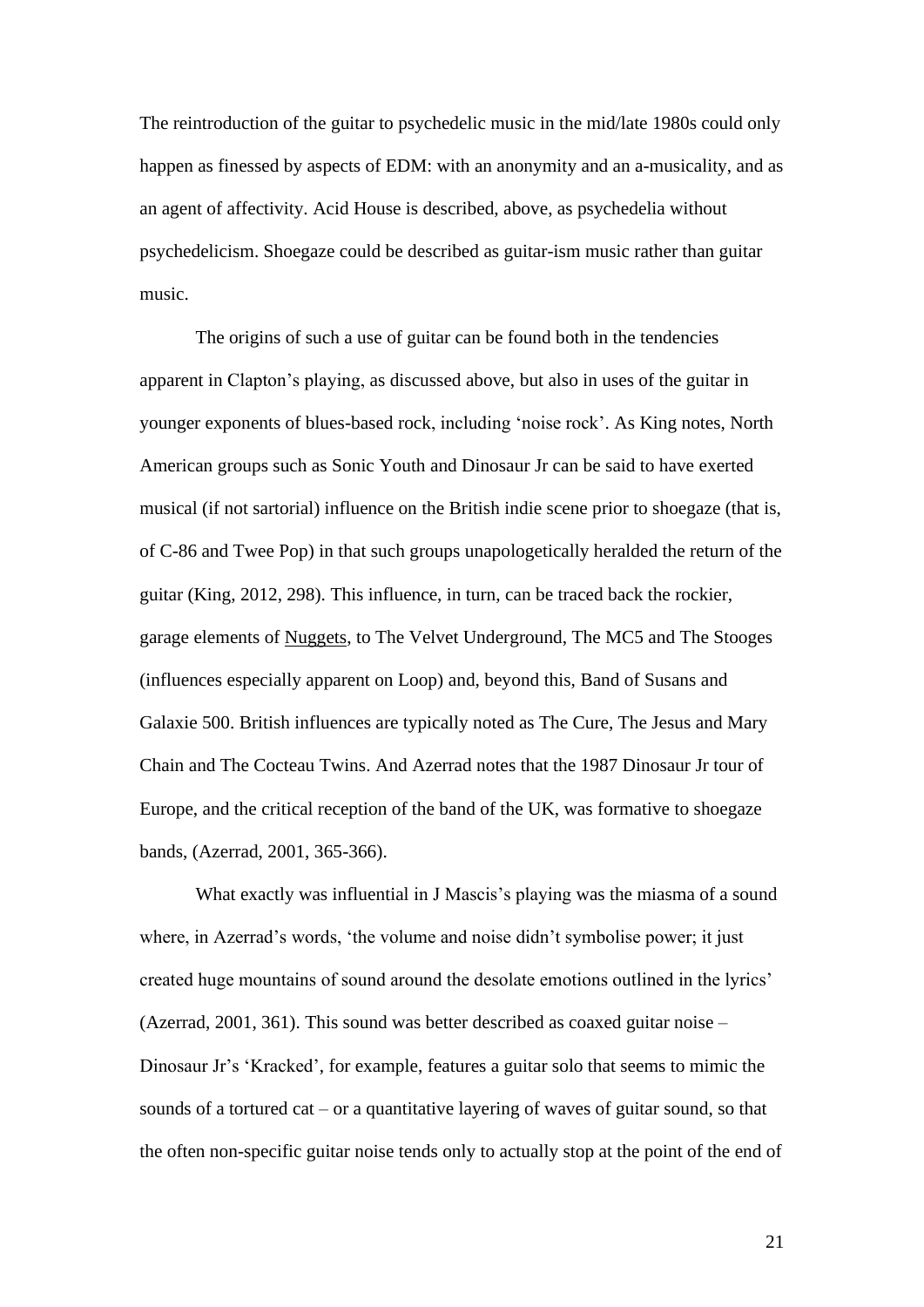the song, or even after. In this respect, the critical reception of Dinosaur Jr and You're Living All Over Me (1987) could be said to work as a verification and emboldener of embryonic directions already apparent in My Bloody Valentine. Whereas this album is not, in itself, particularly shoegaze-like in terms of the construction of the songs or even in respect of much of its sound,<sup>10</sup> extant bootlegs of the 1987 shows capture a reticence on the part of Mascis to sing in favour of sculpting evermore uncompromising soundscapes. Mascis seems to vanish into them; an inlay photo that showed the band with a concert advert promising 'loud psychedelic rock' only really told the point of departure.

The anonymity of shoegaze can be explained by the preference for sound over physical presence, or sound as allied to phenomenologies of feelings and moods rather than articulations understood to arise from the direct encounters of the seen individual with the world around (and then where such encounters then represent a philosophical take on the world: the anger of punk, the diffidence of Goth, the loucheness of New Romanticism, the jitterings of jungle, and so forth). This lack of the personnel of the music, and of personalities in the wave – obscured at gigs, not pictured on releases or, in the case of Kevin Shields of My Bloody Valentine, discussed mostly in terms of his prolonged absences – freed the music to function in a non-individualised way. So the music is understood not to directly emanate from a particular person (sole singer, lead guitarist), or even the musical interactions of the group members (who often stood some way apart when performing live), but to speak more of a shared and collective state. This disarming approach was often and crucially achieved via mixing, where a multi-directional and total sound would be achieved: a sonic anarchy that sought to overwhelm the spatial organisation of the sound-box model.<sup>11</sup> And, while the mixing emphasised the guitar sound, the guitar sound was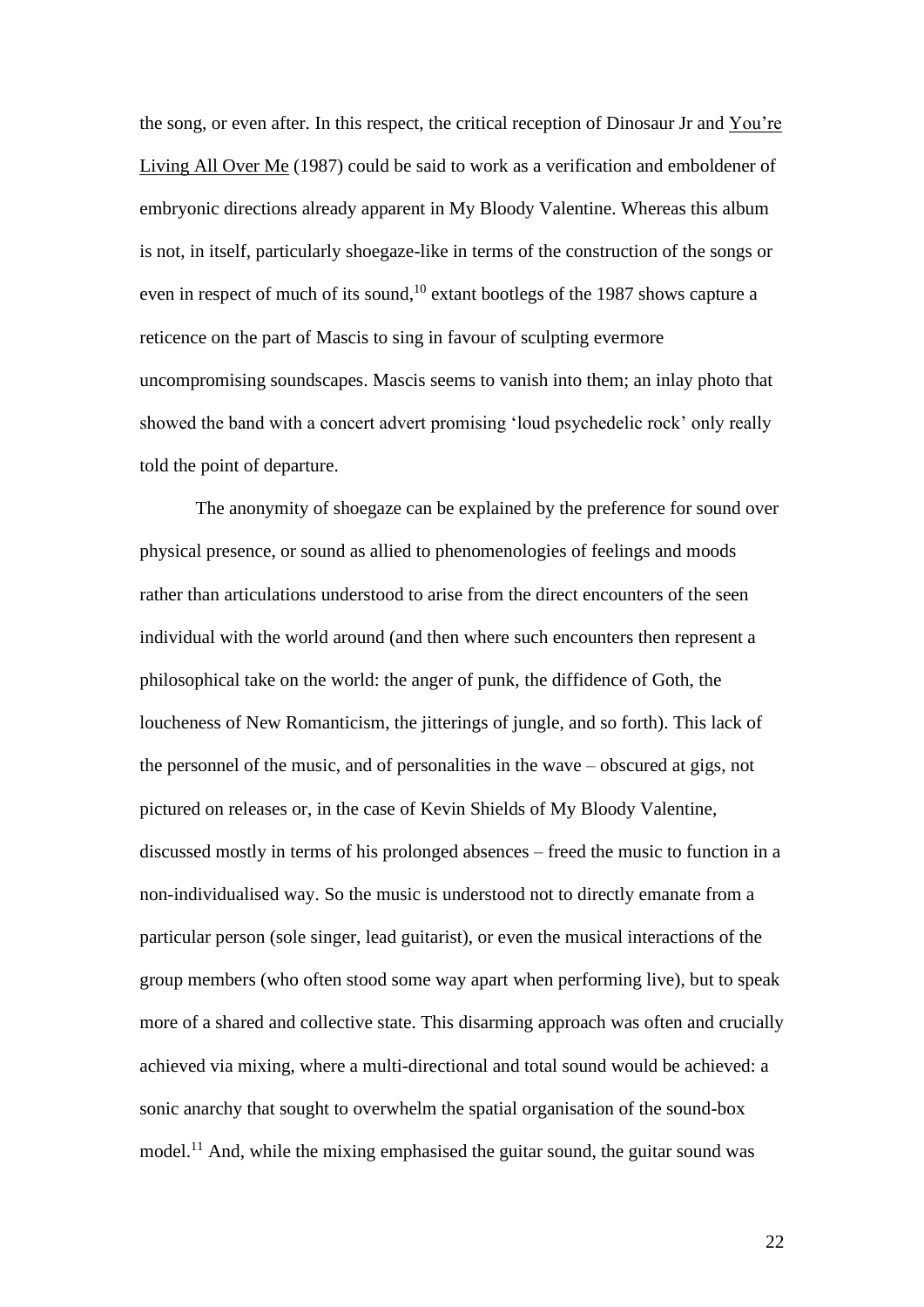often transmogrified into guitar noise; two rhythm guitars were often played without synchronicity, even when playing the same, so blurring the sequence of notes and deemphasising the musicality of the playing. Meanwhile the lyrics often adhered to a literal 'nothing to say' of vocal delivery: words as more interesting in terms of their sounds than carrying and communicating meanings (as Felder finds in the case of Slowdive; 1993, 31), or straight glossolalia (as with the opening of 69), or capitalising disconcertingly on ambiguities of actual speech. 'Sueisfine' from My Bloody Valentine's Isn't Anything (1988) makes full use of its phonetic similarities to the word 'suicide' – the chorus is seemingly simultaneously sung as 'suicide' and 'sue is fine' (by Shields and Bilinda Butcher) but the vocal lines soon intertwine and confuse the syllables along the lines of '…fine/…cide/…sine.'

A side effect of these aesthetic strategies is noted by Wiseman-Trowse in respect to the influence exerted on shoegaze by The Cocteau Twins: the sense of an 'immersion' in the music, (2008, 148-149). This would account for the term 'dream pop', also used at the time,<sup>12</sup> and which Wiseman-Trowse uses interchangeably with the term shoegaze. Dream pop is not a helpful term, although critics and journalists were clearly picking up on cues found in the music itself. The promo video for Curve's 'Clipped' (1991) explicitly suggests the events seen are a dream, as the singer's spirit is seen leaving her sleeping body to attend a party before returning to the sofa and rejoining the body – a literal version of My Bloody Valentine's '(When You Wake) You're Still in a Dream', and making good on the sensuality and surrealism of A R Kane's lyrics concerning 'here in my l s dream', and of 'l s dreamin' l s dream' (from 'spermwhale trip over' of 69). Since dreams, post-Freud, could be said to represent the 'active' part of sleeping (see Penzin, 2012, 8) and even, in the wake of new forms of cognitive work allied with virtual reality, the 'work' part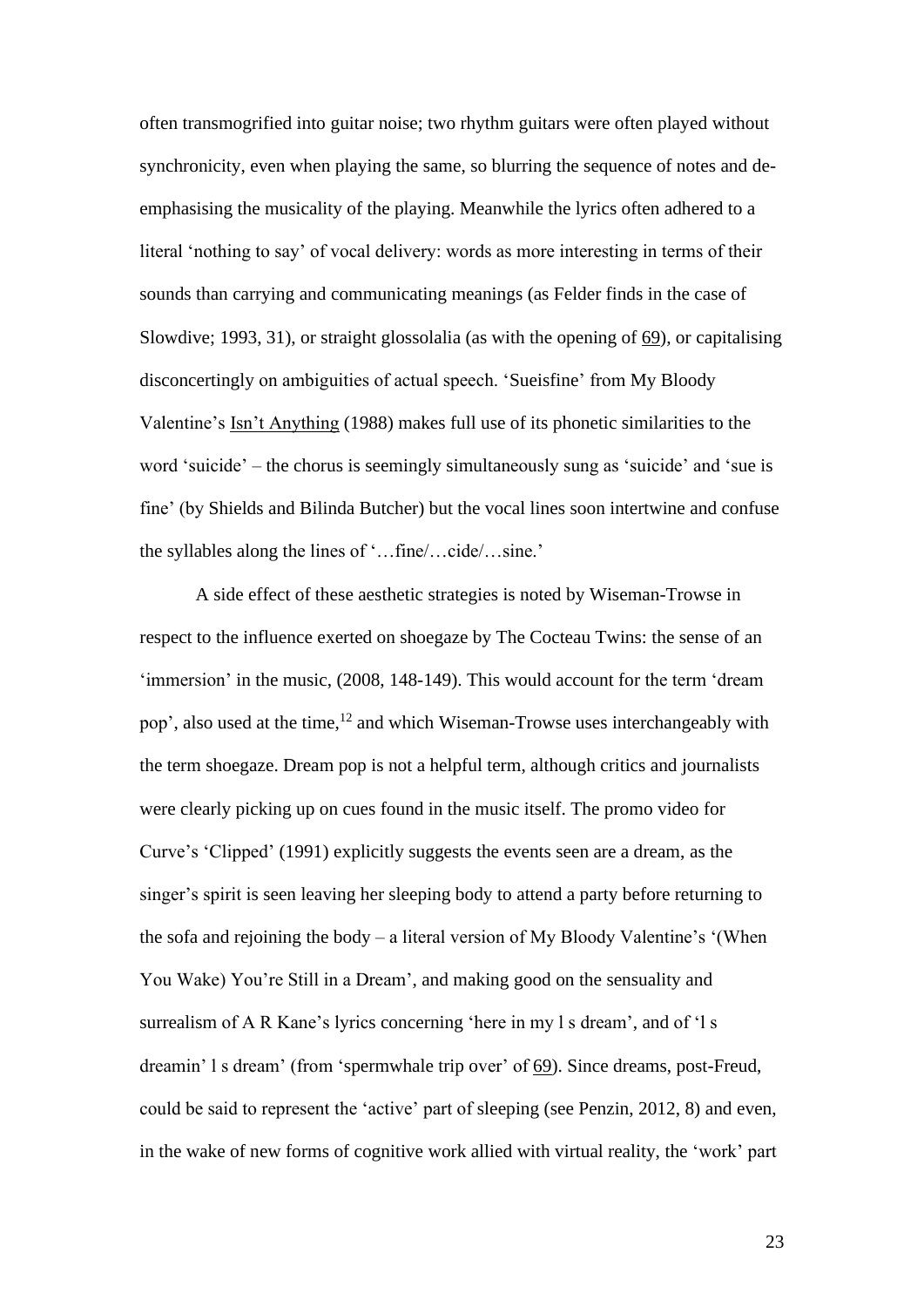of sleeping (see Lucas, 2010, 125-132), it is dreamless sleep that is as usefully placed as comparable: trance, oblivion, a state of losing awareness of the immediate surroundings, of no memory, a moment of the alteration of breathing and heart rate, and when time passing is no longer graspable. The latter, for Wiseman-Trowse, is also an element of the experience of shoegaze music, (2008, 153) but more generally these aspects connect shoegaze to EDM, where memory loss is not atypical.<sup>13</sup> And if dreaming is also understood as a blissful surrender to the body – so that the music requires a comparably defenceless surrender to it – then the term still only tells half the story. Live, shoegazer groups, particularly My Bloody Valentine, The Telescopes and Swervedriver, were anything but somnolent. In this respect, the bipolarity of the music – either dreamy and ambient, or confrontational and extreme – points directly to the quiet/loud dichotomy of post-rock groups such as Earth, Hood and Mogwai.

Dreaming, here, suggests the vantage point of revelry, and there is in this, and in the therefore typical lyrical concerns of shoegaze music – where something past or not-present is recalled, and therefore becomes a matter of nostalgic meditation – a sense of critical reflection. Compared to the very presentness of rave – of a being in the moment, neurologically locked into the beats per minute as they occur – shoegaze would seem to exemplify an assumed middle class trait: fond recollection, surveyed memories, revisiting the past to the ends of critical reflection. Revelry and daydreaming are a luxuriant access to 'contemplate grandeur', in Bachelard's phraseology of phenomenology, from which 'intimate immensity' could be aptly applied to the shoegaze sound, (Bachelard, [1958] 1994, 183), as reflected in another journalistic description of the shoegaze sound: the 'sonic cathedral'.

Such processes are apparent, and in a linear, developmental fashion, in 'On Tooting Broadway Station' by Kitchens of Distinction (from 1992's The Death of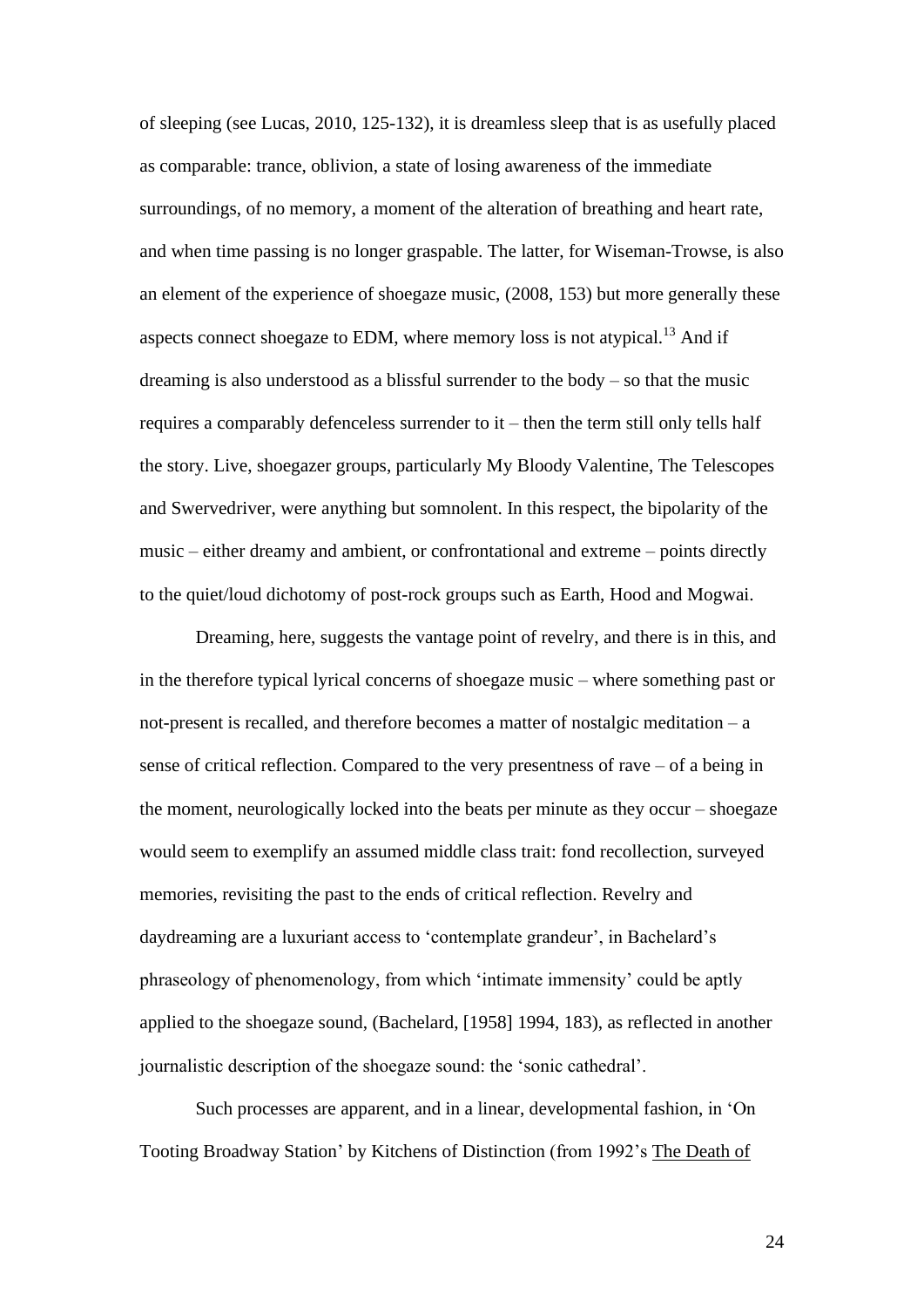Cool): the description of a breakdown in the dreary public location of the title, where the narrator tries to defy his feelings of loss in order to galvanise his lovelessness, so as to free himself of his lost lover ('I un-stitched the bindweed of love'). Instead, however, he finds himself holding dear the ashes of the bonfires he fancifully imagines, used to burn away his lover's belongings and his own feelings of loss. This fire is both a purging ('Benedictory fire') and a martyrdom ('my Joan of Arc' becomes the refrain, which here could refer to himself or the man he has lost). The final eighty seconds of the five minutes of the track, where the vocals fall silent (vocals that seem wilfully strained so as to avoid breaking) are given over to a reverbbolstered guitarscape – suggesting the enormity of emotions as in need of (or, here, conjuring) what can be taken as a physically enormous sonic space. And while the echoing sound is enormous – and so seemingly not earthbound but universal, and cosmic – its point of origin, in lost love, is intimate and confessional. In this way, shoegaze noise comes to replace the faltering narrative or lyrical content as a directly phenomenological articulation, and in so doing renders the pastness of the subject (the matter of reflection) into the present. Such flows of feeling therefore oscillate across waking and dreaming states, the present and the past, are partly possible in terms of expression via lyrics and partly not, prompting noise to take over where lyrics fail. The only really materially certain element of the track becomes the location of its departure: Tooting Broadway Station. The lover may have gone, but in this noise these unresolved feelings live on, wresting control of the here and now.

#### [B] The problem of class in shoegaze aesthetics

Shoegazer music is more generously contextualised in direct relation to the five elements listed above as, after EDM, the third wave of psychedelia. The music itself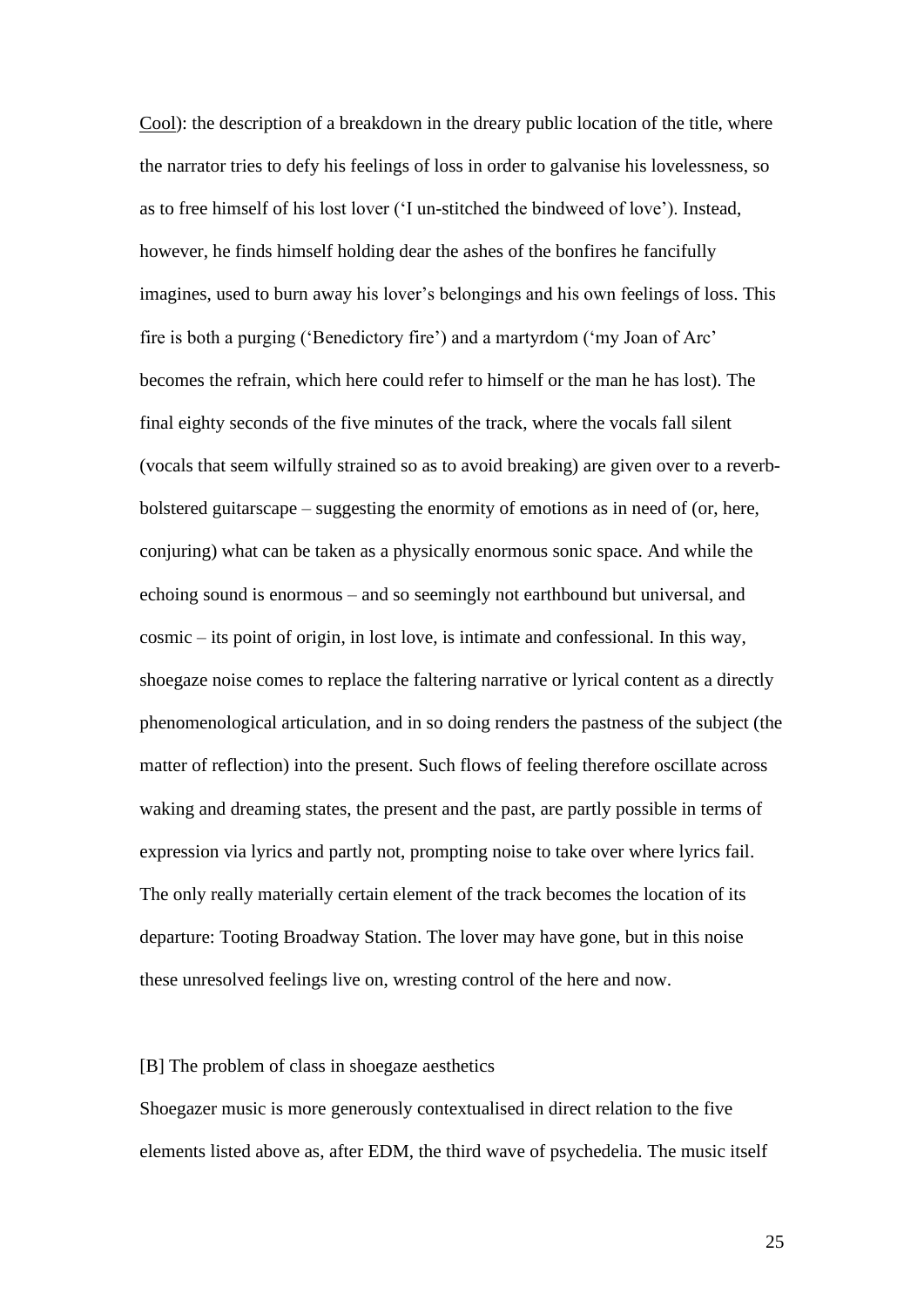conforms to these elements although rarely reproduces the sonic patina of late 1960s psychedelia.

Contextualisation, and critical reactions at the time, seemed keener to make good on the disappointment in the counterculture figures of the late 1960s who, by the late 1980s, had long since made their peace with the establishment. Thus shoegaze groups were perceived as middle class, originating from the relatively wealthy suburbs of the Thames Valley area, and Oxford and Reading among other southern cities, <sup>14</sup> and as providing a white music soundtrack for the lives of students of the late 1980s / early 1990s. As with their 1968 predecessors, there was a sense that, after an extended period of carefree diversions (study and/or chilling out; and extended in the sense of funded by the state), and with the entry into the world of work and professional responsibility, these students would willingly enter that establishment too. And so, as a musical culture of and for a privileged southern enclave, the shoegaze genre could be perceived as in direct opposition to the dangers inherent in the truly dissident lifestyles of 'northern' ravers. King writes that the 'licentious hedonism' of The Happy Mondays allowed their manager '[Tony] Wilson an opportunity to demonstrate the difference between Factory [Records] and the suburban, shoegazing, middle-class, indie-dancing south', (King, 2012, 358), while Wiseman-Trowse casts the two musical genres as the poles of his chapter 'Dream Pop and Madchester' (2008, 146). If the earliest phase of shoegaze music is placed in the mid-1980s, its avant-garde moment in the late 1980s, and its commercial success and elements of a pop phase in the first few year or so of the 1990s, then this divide seems somewhat arbitrary.<sup>15</sup> And, Redhead, writing closer to the time, records the assumption that the raver demographic was (also) white and middle class, and even rural, (Redhead, 1990, 4), while Rapp's discussion of Berlin clubbers in recent years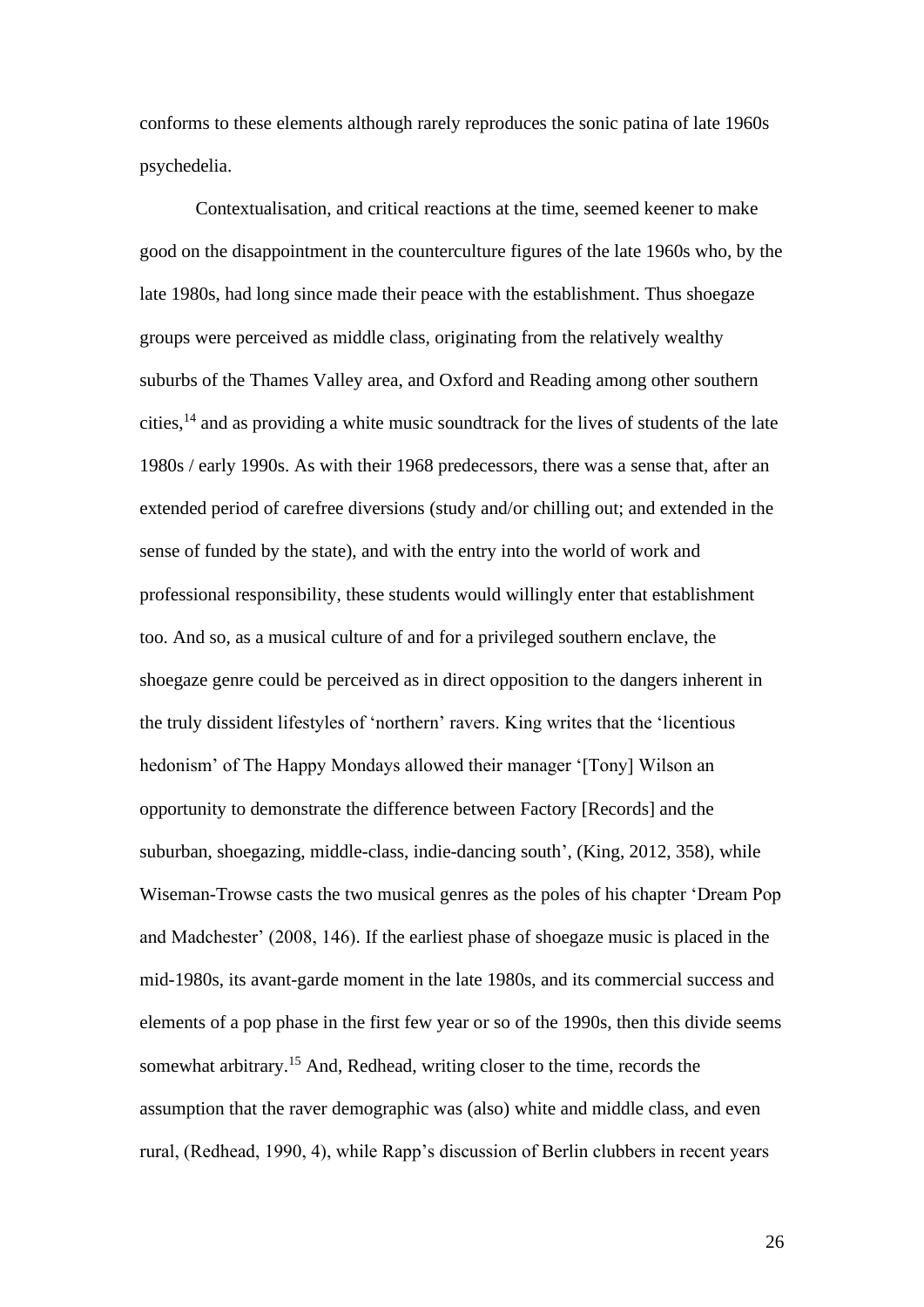centres almost exclusively on professionals hopping from one European capital to another, (Rapp, 2009).

The criticism was fair comment, however, in relation to the aesthetics – if not the sonics – of shoegaze, particularly as it entered its poppier phase in the early 1990s, and presumably sought to consolidate its audience. The promo videos of various singles, dating from the moment that shoegaze began to chart commercially exemplify both a middle class milieu and unabashed romanticism. <sup>16</sup> Walks in autumnal woodlands, songs concerning vague yearnings for unusually-named females, a failure on the part of bands to 'perform' as proletarian pop stars, and a calculated artiness all feature heavily. House of Love's 'Christine' (1988) presents introspective band members, obscured by low-lighting, video fuzz, and long fringes across bowed heads; all three sit near motionless as they deliver the song. The promo for 'Destroy the Heart' (1988), borrowing the camera technique of Michael Snow's La Région Centrale of 1971 (a 360˚ pan, in this case around a recording studio) results in long stretches of blank screen with band members only sporadically, and briefly, veering into view. Ride's 'Like a Daydream' (from the 1990 Play EP) intercuts between a screaming woman (who would fit the description of their later single, 'Chelsea Girl', of 1990) with the band playing the song in a rapt and awkward fashion, as if unaware of the presence of a camera. They move and dress in a studiously un-cool way (baggy tops, bed-hair), while Slowdive's 'Alison' (1993) seems to be have been shot at a student house party – a far cry from the 'temporary autonomous zones' needed for psychedelic happening, and raves. The mise-en-scène is entirely embryonic middle class: over-large t-shirts and v-neck jumpers, unkempt fringes on the mildly inebriated and smiley guests, women 'natural' rather than made-up, a crush in the corridor, bottles of wine and cans of beer, candles and a chess board, and images from Jean-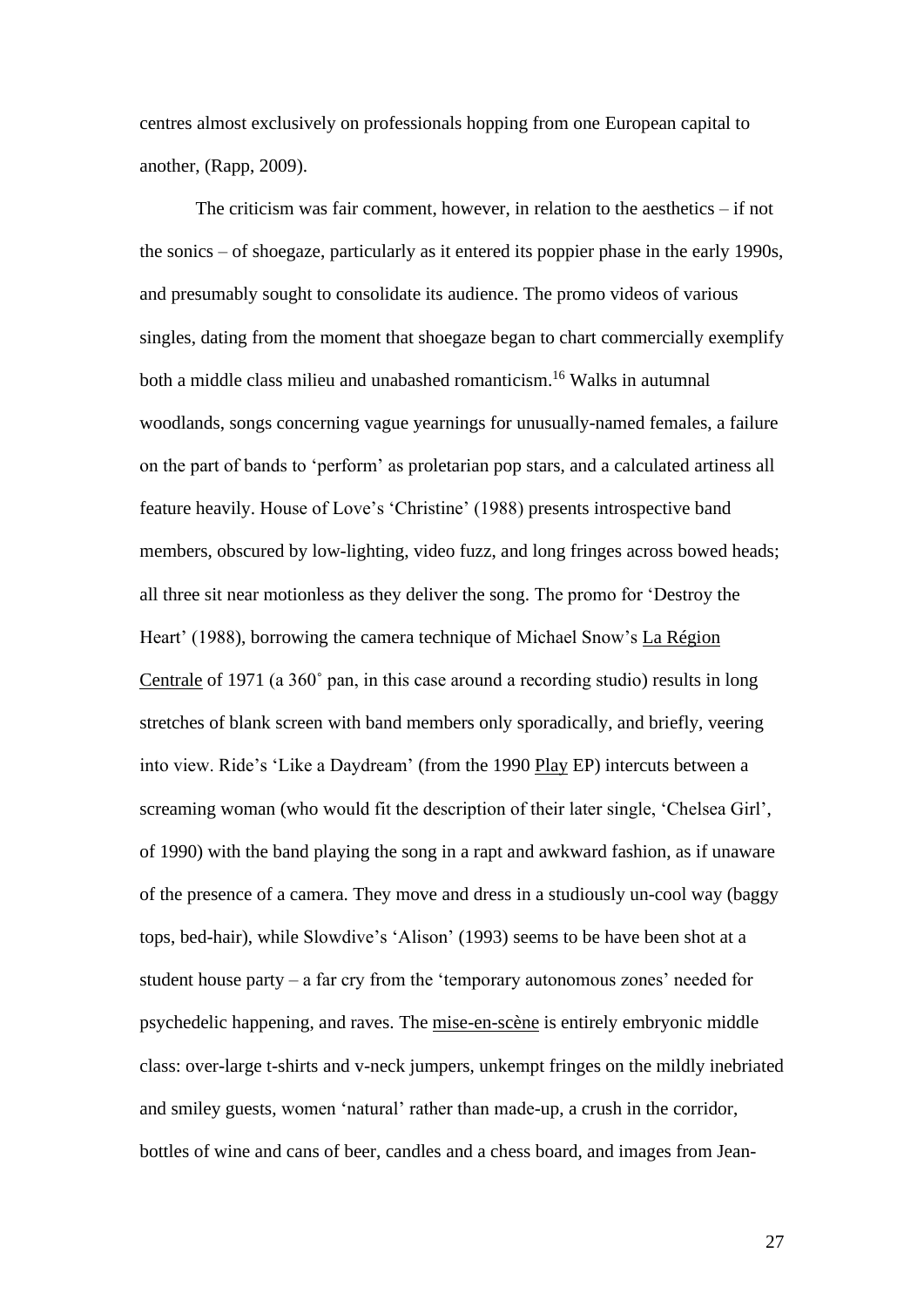Luc Godard films on a wall. The band (with its male and female leads) are intercut and they, and the party-goers, are subject to aestheticisation via superimposed, semipsychedelic images.<sup>17</sup> As with The Boo Radley's 'Finest Kiss' (1991) the female subject would seem to be absent (the chorus begins with 'have you seen her?'), but their return is anticipated. Loss is mitigated by security and certainty – also benefits of the middle classes.

[Call out: Insert images HalliganNine, HalliganTen, HalliganEleven, HalliganTwelve. Caption: from promo video for Ride's 'Like a Daydream'

Abstract, dreamscape-like imagery predominated on record and CD sleeves, underscoring the idea of close attention to minutiae (in the way that an LSD user might spend hours closely examining everyday objects), or day-dreamed fuzzes of colours and shapes, as if images from semi-consciousness states, or coloured by the play of light on half-opened eyelids. Early releases from Catherine Wheel and Swervedriver tended towards objects for contemplation: possibly an eye, possibly circle of pineapple, for Ferment (1992), and light refracted across a lens and psychedelicized clouds for Raise (1991), respectively. For Ride, flowers for the Ride and Play EPs of 1990, and an ocean swell for Nowhere (1990) – but all three covers are essentially textured palettes and washes of single colours. This is also true of Curve's Doppelgänger of 1992 and Cuckoo of 1993 (severed parts of dolls rendered in burnt orange, and a murky purple for stones or eggs) and Slowdive's Just for a Day of 1991 (seemingly a blurred photo of a dancing woman, in bloodied orange). Flowers and oceans are also found on Kitchens of Distinction's Strange Free World (1991) and, as cupping a column of flame, Adorable's Against Perfection (1993) respectively. And nondescript psychedelic patterns are used for Lush's Gala (1990)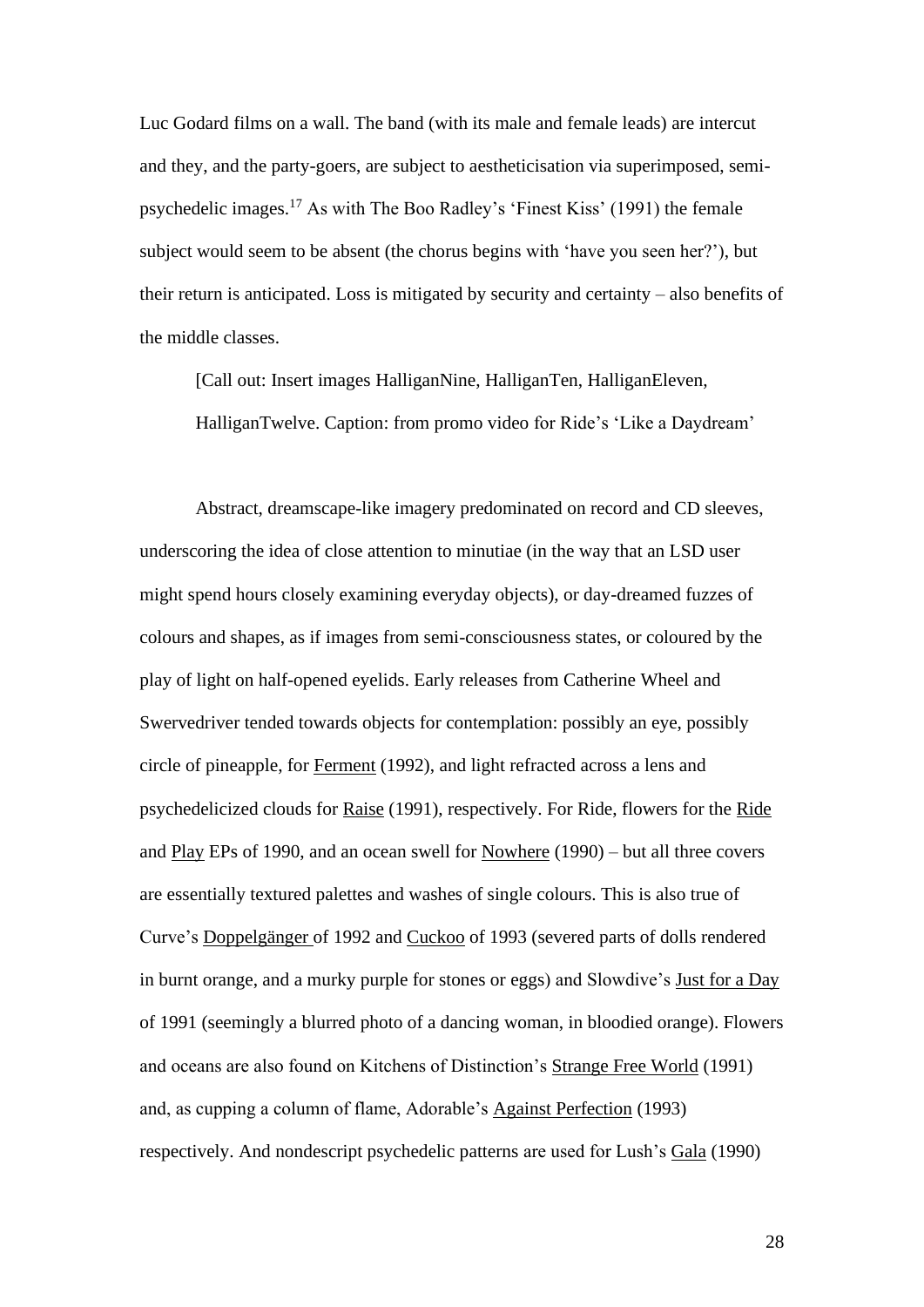and Spooky (1992) and, with a cat in the foreground, offsetting the psychedelic baroque, The Pale Saints' The Comforts of Madness (1990). Most of the releases from The Boo Radleys during their shoegaze phase feature just such a baroque, as do Killing Time by Bleach (1992; with a prawn) and  $\dots x$ , y and z by Moose (1992; with a sunflower). Band members rarely figure or, where they do, are obscured, as looming figures with fluorescent-ised and bleached-out faces, as with My Bloody Valentine's This Is Your Bloody Valentine (1985) and Isn't Anything respectively. It is not entirely clear who the people on Lush EPs are, or the cartoon figures used for Blind Mr Jones's Stereo Musicale (1992) or the Drop Nineteen's Delaware (1992). Or blank-faced figures are lined up or bunched together artlessly, as if for a family photograph, for The Telescopes and proto-shoegaze group Loop.<sup>18</sup>

In addition to the Comforts of Madness cat, a curled, sleeping cat is found on the cover of Chapterhouse's Whirlpool (1990), and the recording of a cat's purring, and a discussion of that cat, ends They Spent Their Wild Youthful Days in the Glittering World of The Salons (1996) by The Swirlies.<sup>19</sup> In the same way that the image of the sheep is common across EDM releases at this time, the cat comes to typify shoegaze. The sheep, presumably exclusively living in the moment, and existing, as part of an undifferentiated mass, in a field, is an appropriate mascot for ravers in both these respects – and recalls William Holman Hunt's The Scapegoat (1854-6), which utilised a colour scheme that anticipated psychedelic art. And the cat – domesticated, spoilt, lethargic, keeping its own company, and prone to suddenly disappear – so embodies a shoegazer's qualities.

#### [A] The postmodernity of shoegaze sound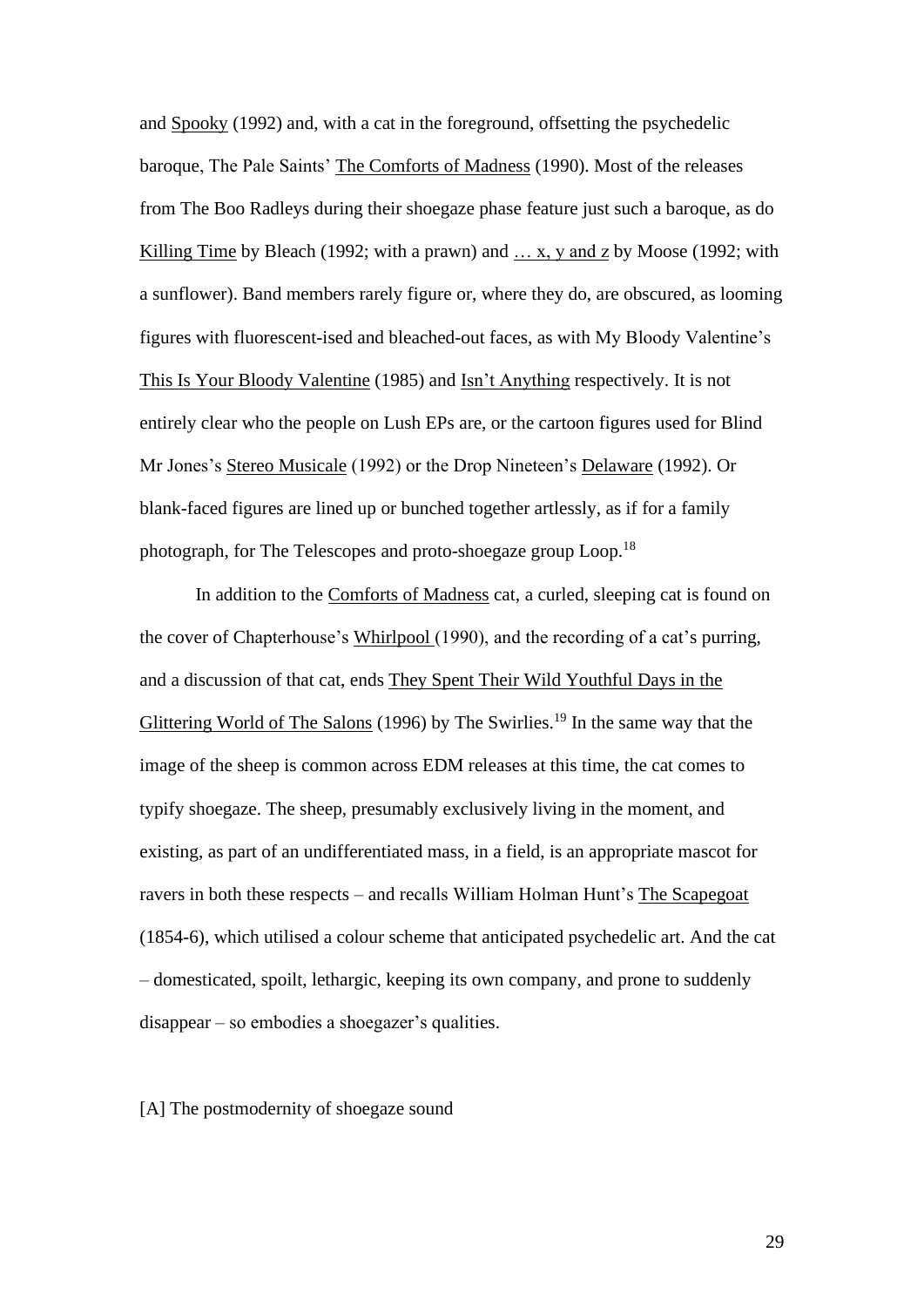After a generation of British pop music that, often even as its most trifling seemed naturally anti-Establishment, and running near-parallel to the concerted police and judicial actions against raves, shoegaze would have seemed to be entirely introspective, failing to engender any alternative thinking or critical distance, despite its 'indie' or alternative status. In its apoliticism, shoegazer music would then seem to be patterned after or represent a sonic equivalent to abstract expressionism,<sup>20</sup> and something of this sense of a complacent, bourgeois avant-gardism was communicated via the terms used to identify the genre. 'Shoegaze' itself was coined in respect to the tendency of shoegaze guitarists to stand immobile on the stage, looking down – as if at their shoes – so as to work the sizeable banks of pedals required to shape and temper guitar noise into shoegaze sound. Such a failure to project outwards, while looking back to the introspection of acid rock (so that, as Auslander notes, musicians, lost in their music, and whose movement often only amounted to swaying, behaved as if unawares of an audience, or even ungraciously turned their back to that audience; 2009, 17), was readily interpreted as passivity and surrender. Such surrender was clearly understood in the sense of 'giving in' to a sense of revelry, but also in the sense of abandoning potentials for political opposition, as well as in terms of failing to present an aggressively heterosexuality or even discernible gender-specific vocal, or code music in terms of aggressive or impassioned expressions of sexual desire. So the gazing could also be said to be of the naval variety: musicians lost in their own particular revelry. Thus the genre ultimately became – in another journalistic slight – 'the scene that celebrates itself': self-contained and auto-referential (so that gigs reputedly drew an audience of other shoegazer group members, who also often shot promo videos for other groups). There was no class-based constituency of the disenfranchised, as with punk or, arguably, Acid House, <sup>21</sup> and shoegaze gig-goers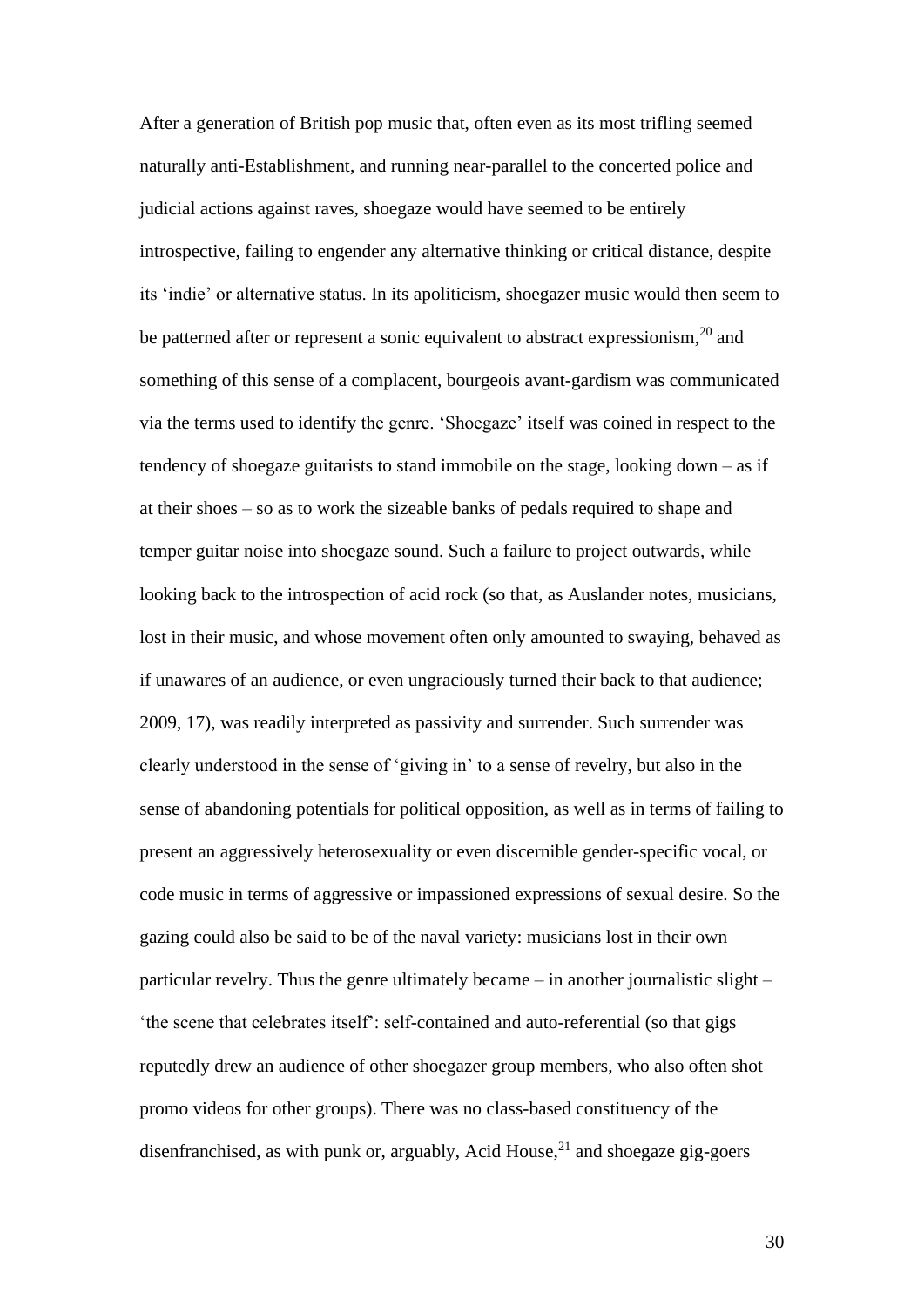seemed passive and spaced-out; singing along proved difficult and, for Felder, '[t]he way miasma fans dance – almost nondancing, nodding their heads, seemingly transported, druggily nodding-off – is an autonomic reaction' (Felder, 1993, 27) As with Acid House dancing, which Redhead contrasts starkly to the limber panache of disco dancing (a shift which is equally pronounced in the compendium of found dance footage of Mark Leckey's 1999 film Fiorucci Made Me Hardcore), shoegaze movement is a dance which requires 'no expertise whatsoever' (Redhead, 1990, 6). Perhaps the short-lived nature of shoegaze can also be attributed to this contrarian nature, so that record labels and companies found themselves needing to sell a sound or vague attitude rather than a person or anthem, and then to individuals, for individual consumption, rather than to massed ravers. Shoegaze was also called 'the scene with no name' – also indicative of the lack of character and selling potential. And although politically progressive elements could be found, often unannounced, in the shoegazer scene (bands that were multi-ethnic, with openly gay members, and that fully incorporated female leads) the actual functioning of politics, as understood to occur in the majority of critically favoured popular music bands of that period and prior, was absent too: the bankable commodity of righteous and often personalised, even if non-specific or disorientated, anger. So shoegaze was understood not to have survived onslaughts from the self-proclaimed denizens of proletarian culture: firstly from grunge, followed by a counterpunch from Britpop. So complete was the routing that shoegaze has remained in danger of being written out of the histories of contemporary popular music altogether as little more than a brief interregnum.<sup>22</sup> Felder (1993) and Thompson (1998) overlap in the periods of their concern, in respect to the popular music scenes of 1991-1993, but assemble very different canons. For Felder (1993), the sounds of 'miasmic bands' is a defining characteristic, which she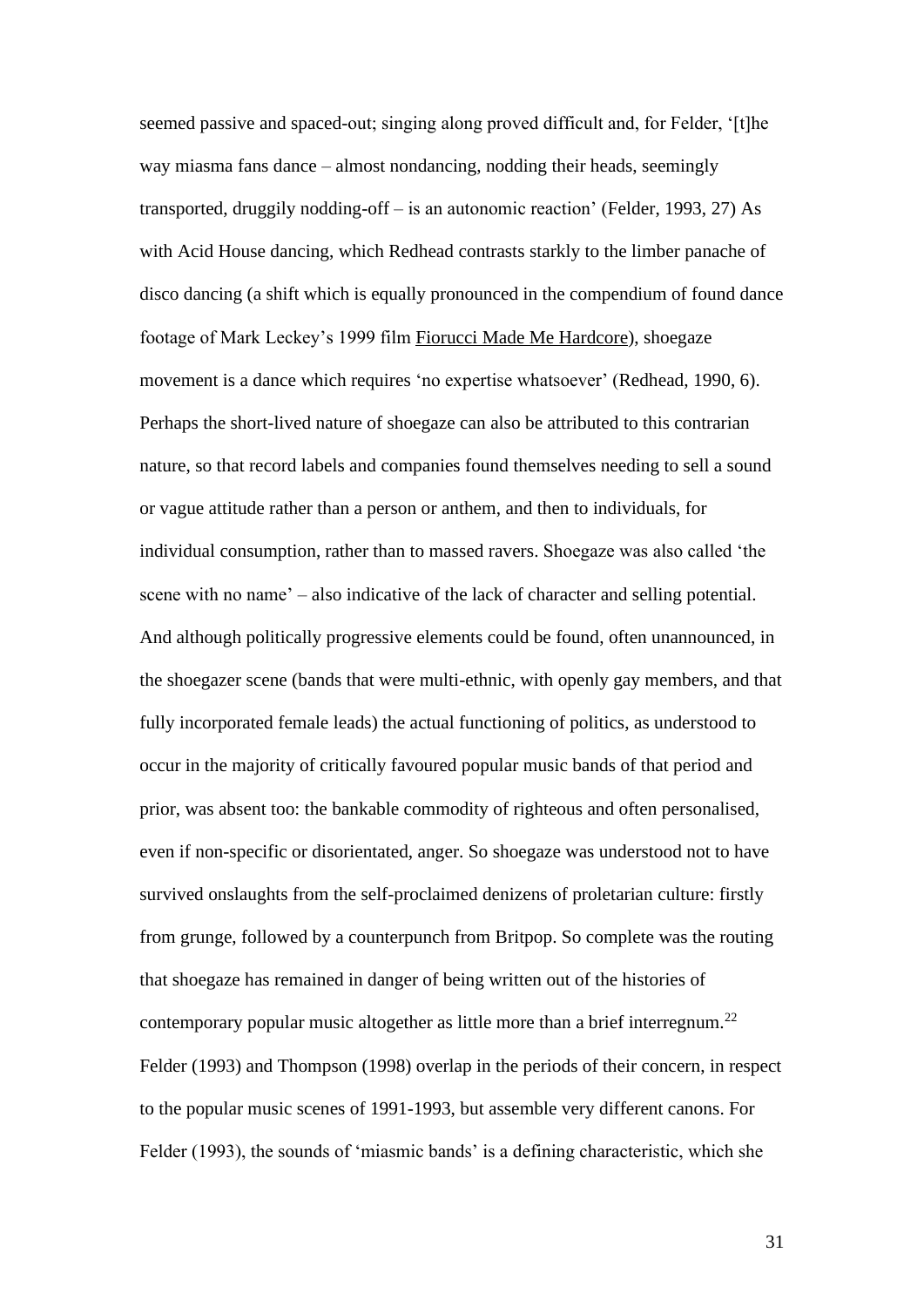freely extends from shoegaze to grunge: the sonic template of the new decade is clear. Yet for Thompson, writing five years later, a 'year zero' effectively occurs in 1992, annexing and discarding all before: he initially refutes the idea that 'pop was dead' in 1992, but then notes the first tremors of Britpop as shaking the 'moribund domestic chart-scape' of the same year (Thompson, 1998, 20, 244).

And yet, even as a seemingly apolitical phenomenon, shoegaze failed to channel pop into postmodernity, and so eluded popular musicologists too. Postmodern pop with, as Auslander contends (2009), its 1970s glam rock roots, persisted in requiring a presence at the front of the stage, or in the foreground of group shots, in order for this person to engage in playfulness, be a subject to subvert the norms, or enact a knowing repackaging of the tropes of 'northern, working-class lads with vivid personalities' (Bracewell, 1997, 228). Such an inadequate utilisation of postmodernism is the lacuna of Bracewell's survey, which explains why shoegaze is ignored altogether. The actual postmodernity of shoegaze music could be said to be less dogmatic. Firstly, a playing with the after-sound of music (the decay rather than the strum; the echo rather than the hit; the reverberation rather than the chord) – remaking, as it were, the detritus or cast-offs of the music-making process: the noise rather than the harmony. (For this reason, the blurry Fender Jazzmaster seen on the cover of My Bloody Valentine's Loveless of 1991 is an apt image: music that is losing its definition in terms of its point of origin). Secondly, the lack of the artist or avant-garde creator of modernist art, or a general lack of a sense of one guiding or confessional intelligence behind the text, in favour of an auteur-less absence albeit one which, unlike strains of machine-music (Krautrock, instrumental EDMs), nevertheless would seem to seek to express human emotion.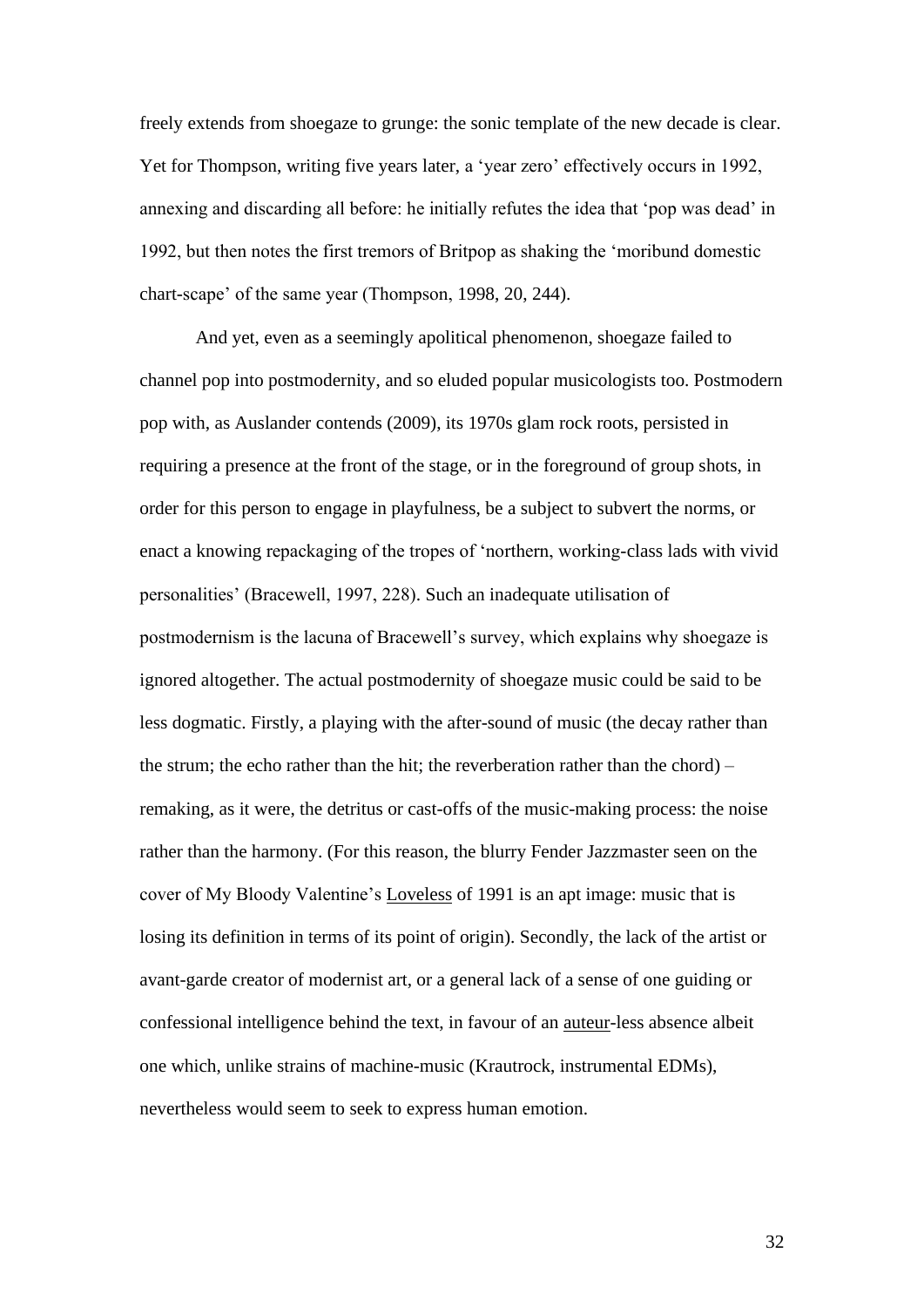Felder (1993) and Shaviro (1997) both find a political critique in the confusions that arise from the scrambling or undermining of expectations in the music of My Bloody Valentine. For Felder, the challenges of dealing with the music resembles the confusions of a life elsewhere termed 'hyperreal', the '[…] miasma we all go through to make decisions or even just to survive' (Felder, 1993, 18), or the effects of drugs on the perception, and the tensions that arise from a sense of the murderous activities of the military-industrial complex abroad. This is a reading that Wiseman-Trowse finds to be true of swathes of popular music and not particularly specific to My Bloody Valentine or shoegaze, (2008, 150). Shaviro finds the same, and finds a postmodern music in the uncertainties of the mix, but is more specific: this confusion as typifying the condition of modern life, where gender is blurred, and words begin to fail or become unnecessary or reductive, and so recalls experiences of chemically altered consciousness and anonymous homosexual encounters, or body modification (Shaviro, 1997, 30 and 31-32 respectively).

[C] My Bloody Valentine, The Telescopes and Third Wave Psychedelic Affect The garage rock elements apparent in the debut LP from My Bloody Valentine, This Is Your Bloody Valentine (1985) give way to building guitar drones (at time augmented by organ) on 'Tiger in My Tank', 'The Love Gang' and 'Inferno': drones that, once they begin, remain constant throughout. What seems to be missing in this is the ability to stop or fade out elements of the sound: layers can only be added, not taken away. In this way the drumming, and to a lesser extent the vocals, become decorative to the overall sound, and the climax of each track is given over to instrumental rather than vocal passages: a wall of sound, with the guitar saturating the sonic spectrum (although it would take a few more years for production values to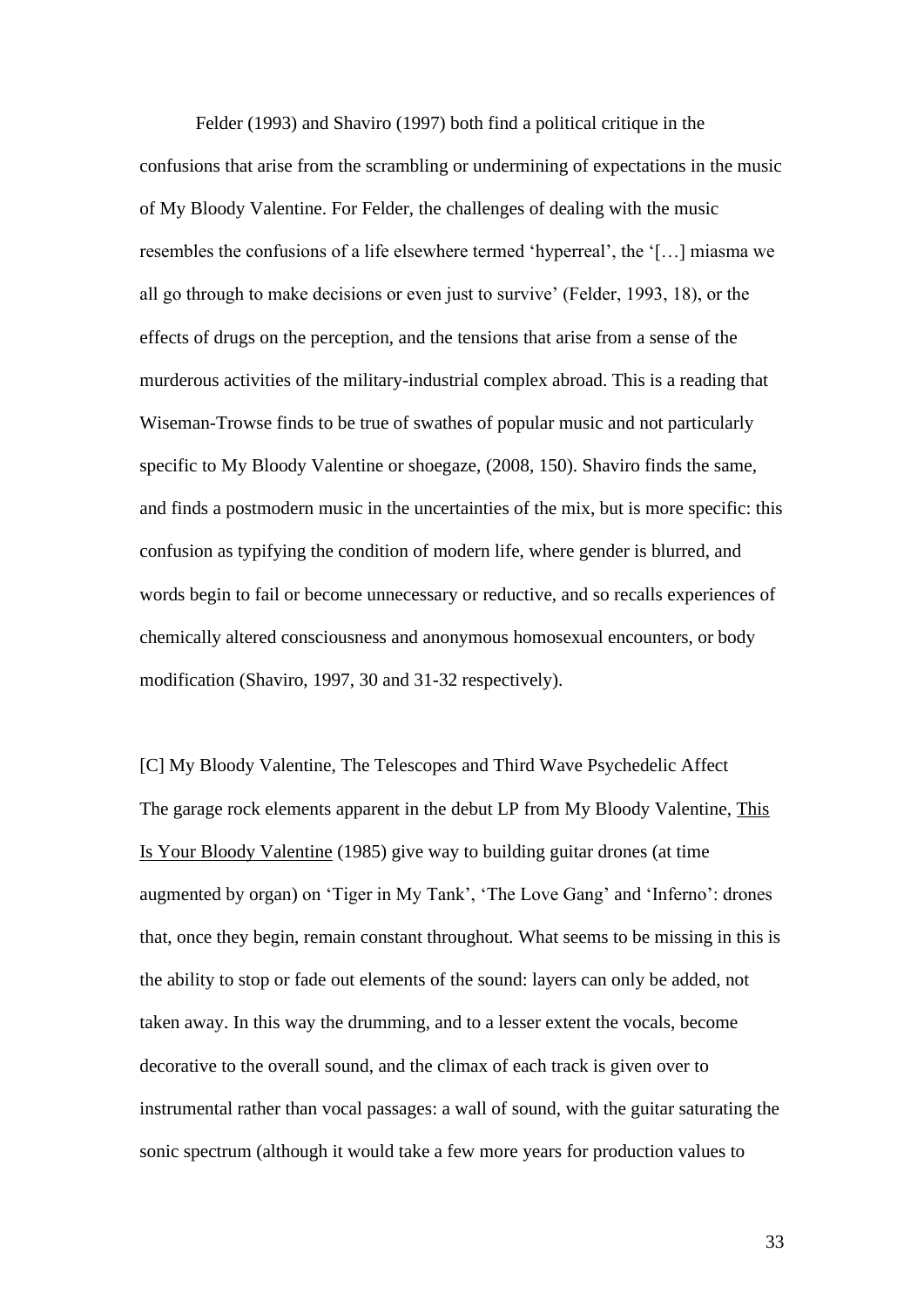adequately meet and match this conception). Colm O'Coisig's drumming, which can seem eccentric, is better understood as counterintuitive: expressionistic, and with a tendency to punctuate with a flurry rather than firm demarcation – akin, then, to Clapton's guitar in 'SWLABR'.

'Paint a Rainbow', the B-side to the 1987 single 'Sunny Sundae Smile', illustrates the transition from C-86 to this wall of sound: the jangle is distorted into, or collapses into, a constant, modulating guitar pitch of some aggression, counterpointing the feyness of the song. Although closer to the sound that would evolve and come to define the My Bloody Valentine of Isn't Anything, the EP compilation Ecstasy and Wine (1989) would attempt to marry the way in which the guitar is both constant and comes to dominate the audio spectrum of each song. In tracks such as 'Never Say Goodbye' (from the 1987 EP Strawberry Wine) and '(Please) Lose Yourself in Me' (from the 1987 EP Ecstasy) the sound of the guitar comes to structure each song, so that the sense is created that the shoegaze noise drives both vocals and the rhythm section. '(Please) Lose Yourself in Me' jarringly applies such noise to the intimacy of the confessional concerns of the song, so that any narrative, lyric-based sense must be extracted from vocals partially buried beneath the noise and, at any rate, sounding some distance away. In this way the song creates a form for its content: a siren song, of a promise and a threat (to lose oneself), and the 'me' could be the maelstrom of sound, and its disconcerting nature, as much as the suitor-singer. Such disorientation, and paradoxical combinations, would constitute the schizophrenic nature of the first album released by The Telescopes, Taste (1989), which repeatedly juxtaposed the lull with the frenetic.

In respect of this early and avant-garde phase of shoegaze, the next logical step would have been apparent: to begin to override vocals and rhythm section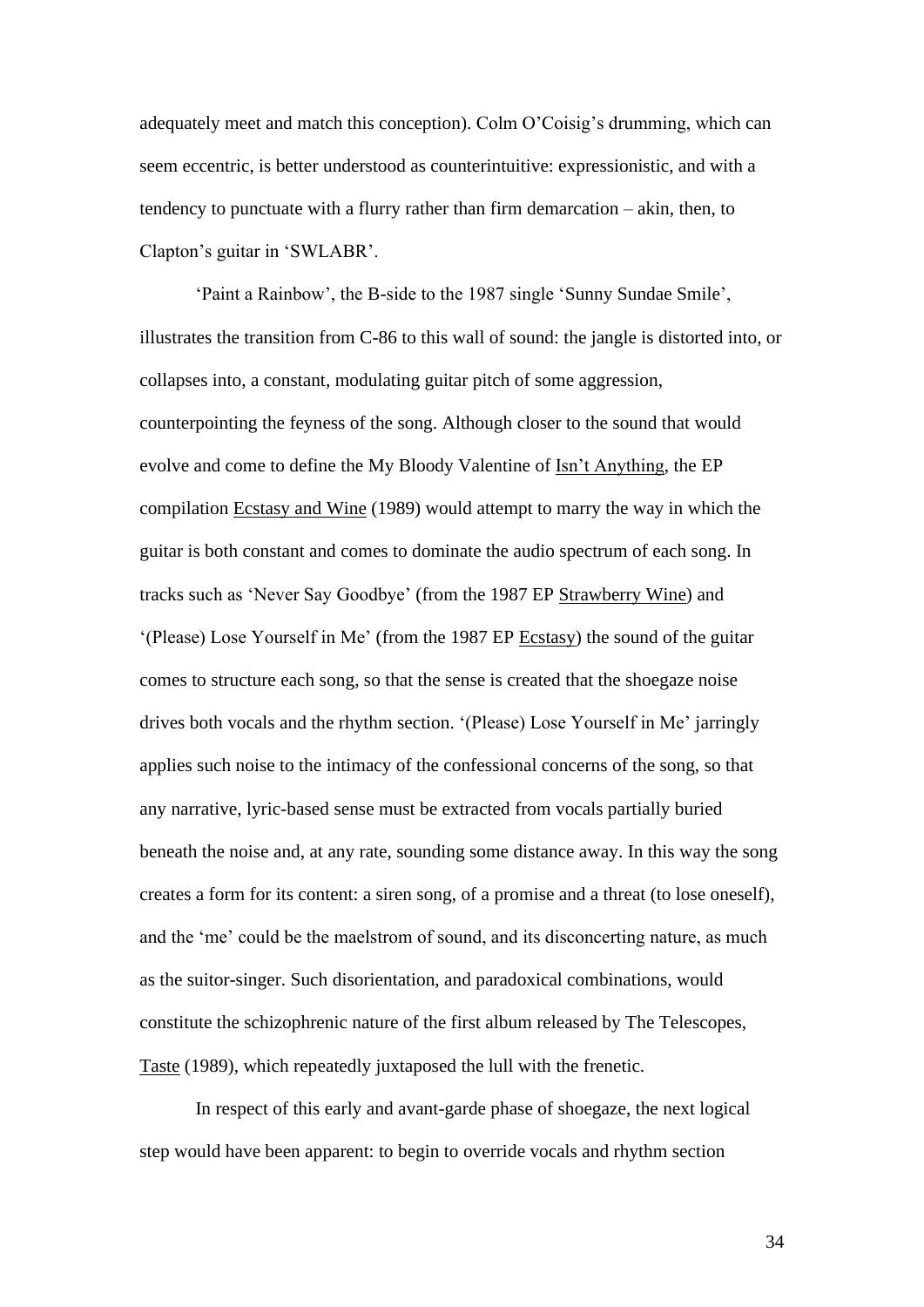altogether with shoegaze noise – to further or fully extract that essence and allow the elements of the song to fall away, so shedding everything bar noise. This occurred in the track 1988 track 'You Made Me Realise' (from the EP of the same name), in which a noise section lasts about forty five seconds of the three minutes and forty four seconds. But the noise was extended for live renditions at the time (albeit only to three minutes, as with the July 1990 gigs at the University of London), and for gigs in support of Loveless, and became the climax (or, for many in the audience, the final straw) of gigs in 2008 and 2009, where the noise typically occurred for between twenty and thirty minutes, and even longer for some European gigs, and at an unprecedented level of volume of around  $130db.^{23}$ 

To experience 'You Made Me Realise' in this manner is to undergo an initial disorientation, and then reorientation, of the senses. The music is felt in and through the body – and in this sense 'becomes' flesh – as much as heard (many attendees augmented the earplugs given out by flattening their hands over their ears). And, as in situations of imminent physical danger, perceived reality alters. The sense of time slowing down, as in the feeling of slow motion, mid-car crash (which is understood to arise from the delay in cognitively processing an abundance of data, gathered as the body addresses the unfolding situation in as complete a manner of possible) occurs. In this instance too, a sharpening of sight and of smell occurs, further locking the experience of 'You Made Me Reaslise' into the very presentness of the situation – a presentness that seems existential rather than, as with rave, carefree.

In discussing the loudness of My Bloody Valentine, Shaviro turns to Deleuze and Guattari's concept of 'microperceptions', understood as coming into play at such moments, and which allow for a deeper reading of otherwise inaudible nuances and subtleties in the noise, (1997, 25). Wiseman-Trowse theorises the noise of 'You Made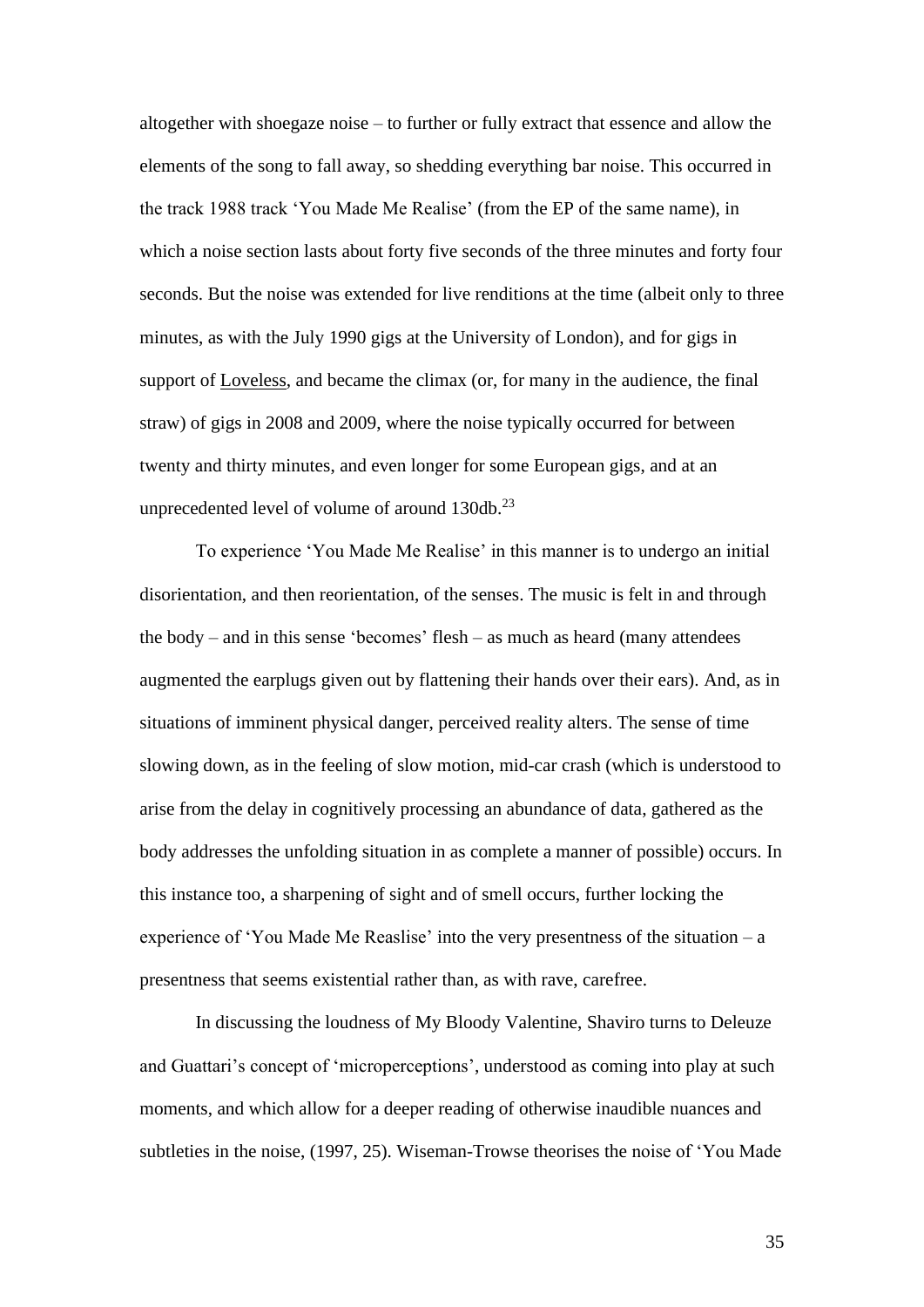Me Realise' in respect to semiotics and psychoanalysis, and provides other examples of as much (so that the 'breakdown' is a minor motif of shoegaze music): as a place 'beyond' signification – but in this respect, albeit perhaps in relation to the released rather than live version of the track, as 'sonic introspectiveness… reaches a point of implosion.' (2008, 152) For Felder, the effect of such volume is akin to the gig-goer feeling that they themselves are playing the instruments, (1993, 29). McGonigal begins his book on Loveless by recalling a 1992 rendition of the track and pushing 'through' the noise, as if to the 'other side', where he then experiences an '[…] array of overtones [which] can be heard bouncing about on top of the dirge. Everything goes into slow motion.' (McGonigal, 2007, 7-8) McGonigal seems unable to shake the idea that this was a fanciful projection on his part, despite the evidence he assembles otherwise. Similarly, Shaviro outlines the journey through the volume: '[…] you can no longer make sense of such a gross opposition… You can't stand it, and you can't see beyond it; but for that very reason you get used to it after a while, and you never want it to end.' (Shaviro, 1997, 24-25)

Such a courting of a counterintuitive familiarity also occurs with The Telescopes, whose discography covers avant-garde, pop and contemporary phases of shoegaze. Variable members are often crouched on the floor, in the middle of a small room (unlike the sizeable venues occupied by their one-time Creation stable mates My Bloody Valentine upon their reform), and generate half hour bursts of white noise through a variety of techniques (including drilling through the guitar). When reworking early 1990s hits, singer Stephen Lawrie is known to wander dazed through the audience, bumping into them, and adopting a foetal position on the floor, in their midst, while continuing to sing. It is a surrender of authority that recalls avant-garde theatre performance, and particularly those of the 1960s: inviting the audience in,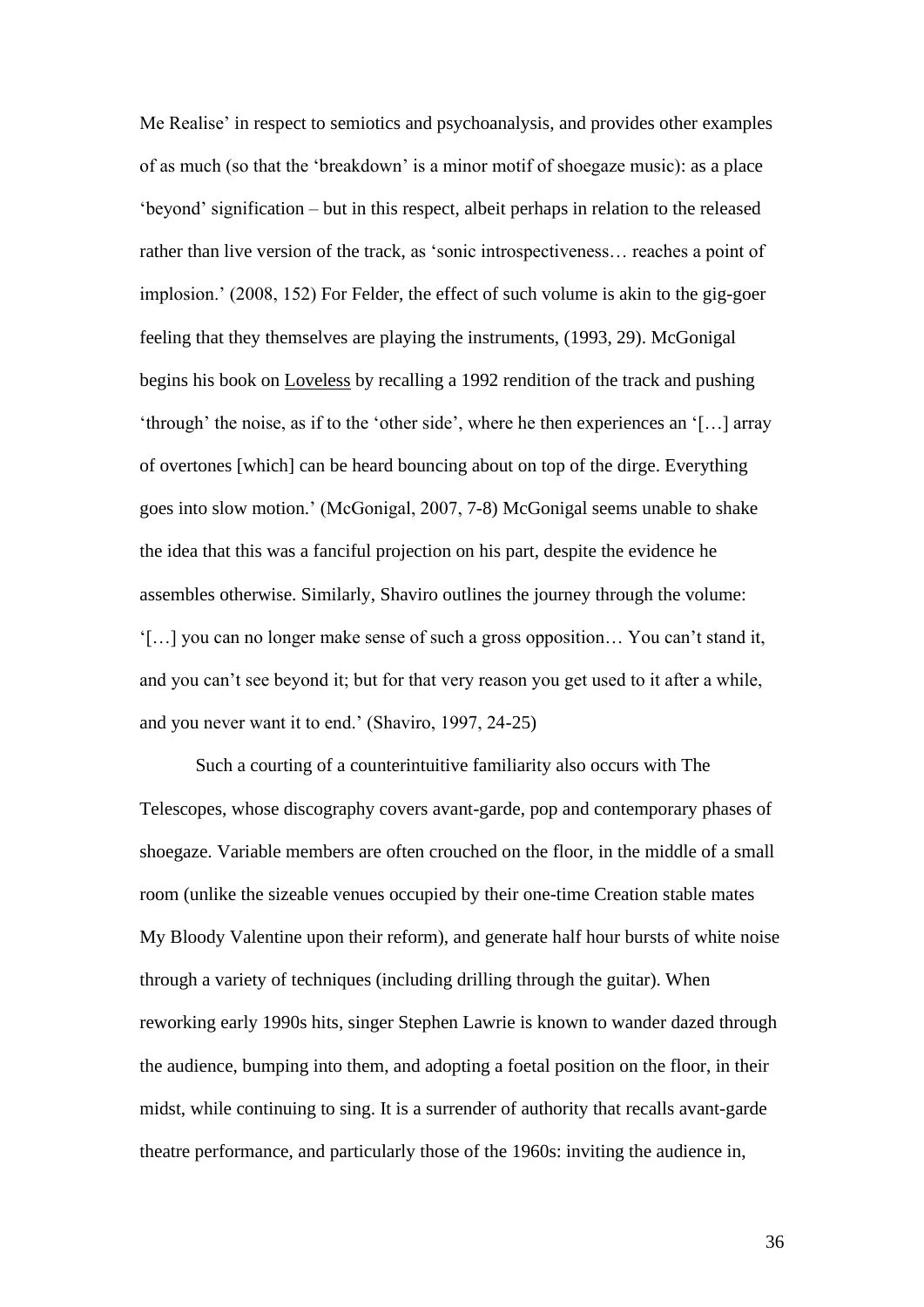refusing to occupy the ground allotted to the performer by the consumer, overturning the hierarchies of performance, as if acknowledging the democratic nature of the noise that engulfs all present equally.

As the noise of the third wave of psychedelia, shoegaze noise sought to materialise phenomenologies rather than create, nurture and sustain the subjectivities available 'on the other side' of 'dropping out' (of the first Summer of Love) or engender such subjectivities (as with the second Summer of Love). Noise, in this respect, operates affectively: assailing the body sonically, and returning it to states of emotional uncertainty. The charges historically levelled at shoegaze could be said have attached themselves to premature stopping-off points in this process: to return only to the state of dreams, or oblivion, or to that of bourgeois security and indifference, or infantile contentment. The destination state beyond these stages – and in this respect shoegaze represents a rupture with the countercultural if not EDM psychedelic music – is found in waking rather than hallucinated reality.

## References:

Auslander, P. (2009), Performing Glam Rock: Gender and Theatricality in Popular Music. Ann Arbor: University of Michigan Press.

Azerrad, M. (2001), Our Band Could Be Your Life: Scenes from the American Indie Underground 1981-1991. New York, Boston, London: Back Bay Books / Little, Brown and Company.

Bachelard, G. ([1958] 1994), The Poetics of Space. Trans. M. Jolas. Massachusetts: Beacon Press Books.

Baumeister R. F. (1984), 'Acid Rock: A Critical Reappraisal and Psychological Commentary' in Journal of Psychoactive Drugs, Vol. 16 (4), Oct-Dec, 336-345.

Bez (1998), Freaky Dancin'. London: Pan Books.

Bracewell, M. (1997), England's Mine: Pop Life in Albion from Wilde to Goldie. London: Harper Collins.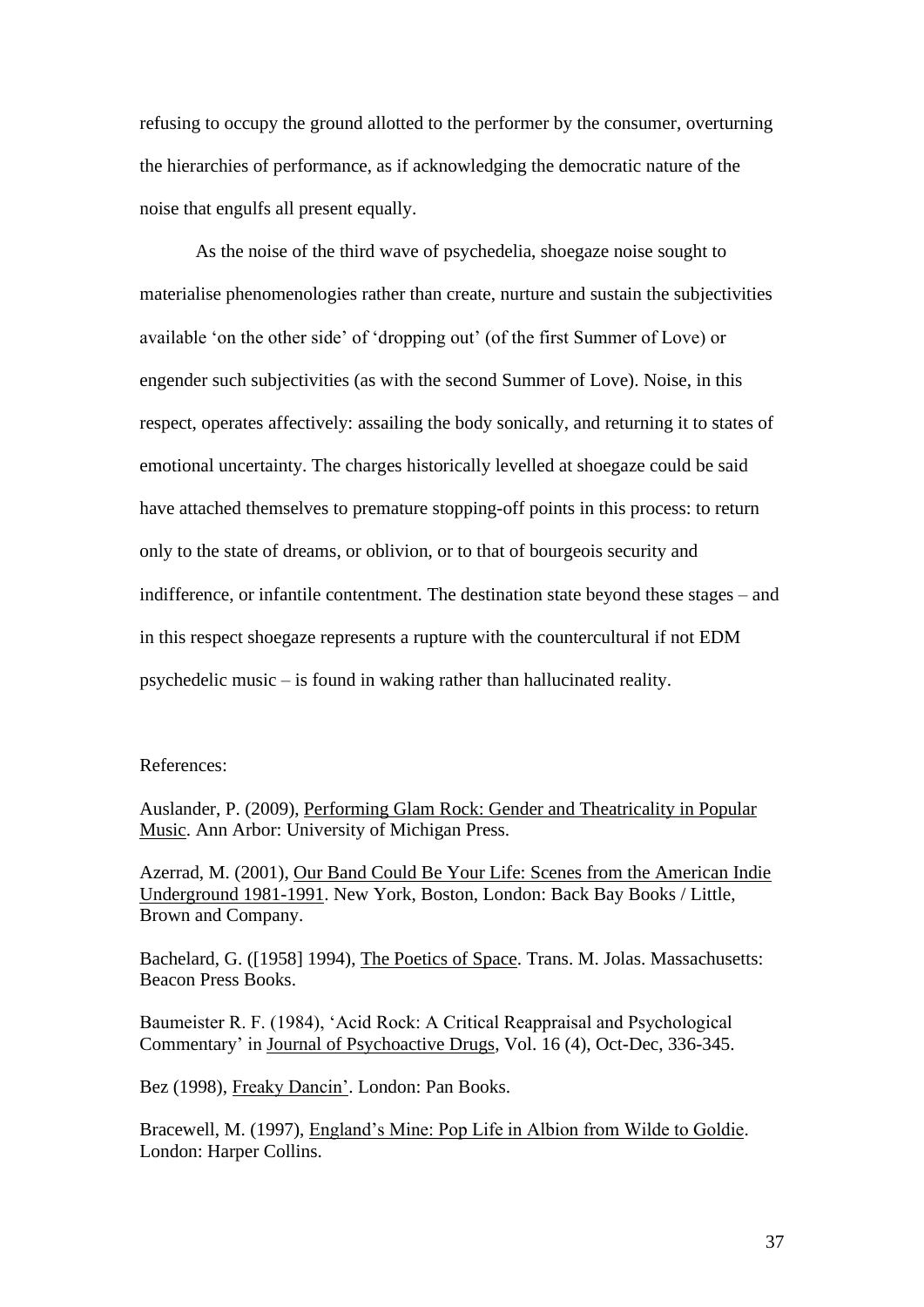Bromwell, Nick ([2000], 2002), Tomorrow Never Knows: Rock and Psychedelics in the 1960s. Chicago, London: University of Chicago Press.

Cotner, J. S. (1992), 'Pink Floyd's "Careful with That Axe, Eugene": Toward a Theory of Textual Rhythm in Early Progressive Music' in Holm-Hudson, K. Progressive Rock Reconsidered. New York and London: Routledge.

Clover, J. (2009), 1989: bob dylan didn't have this to sing about. Berkeley, Los Angeles, London: University of California Press.

DeRogatis, J. (2003), Turn On Your Mind: Four Decades of Great Psychedelic Rock. New York: Hal Leonard Corporation.

Diederichsen. D. (2011), 'Power of Intensity, People of Power: The Nietzsche Economy' in Aranda, J., Wood, B. K., Vidokle, A., e-flux journal: Are You Working Too Much? Post-Fordism, Precarity, and the Labor of Art. Berlin: Sternberg Press.

Felder, R. (1993), Manic Pop Thrill. New Jersey: The Ecco Press.

Grahame, K. ([1908] 2008), The Wind in the Willows. London: Puffin.

Halligan, B. (2010), 'Disco Galatica: Futures Past and Present', in Kaveney, R. and J. Stoy, Battlestar Galactica: Investigating Flesh, Spirit and Steel. London: I B Tauris.

Hardt, M and A. Negri (2001), Empire. Massachusetts and London: Harvard University Press.

Hicks, M. (1999), Sixties Rock: Garage, Psychedelic, and Other Satisfactions. Urbana and Chicago: University of Illinois Press.

Hegarty, P. and M. Halliwell (2011), Beyond and Before: Progressive Rock since the 1960s. London and New York: Continuum.

King, R. (2012), How Soon is Now? The Madmen and Mavericks who made Independent Music, 1975-2005. London: Faber and Faber.

Lucas, R. (2010), 'Dreaming in Code', New Left Review 63. March-April. p. 125- 132.

Macan, E. (1997), Rocking the Classics: English Progressive Rock and the Counterculture. Oxford and New York: Oxford University Press.

MacKay, G. (1996), Senseless Acts of Beauty: Cultures of Resistance since the Sixties. London: Verso.

Metcalfe, S. (1997), 'Ecstasy Evangelists and Psychedelic Warriors' in Melechi, A. Psychedelia Britannica: Hallucinogenic Drugs in Britain. London: Turnaround. McGonigal, M. (2007), Loveless. New York and London: Continuum.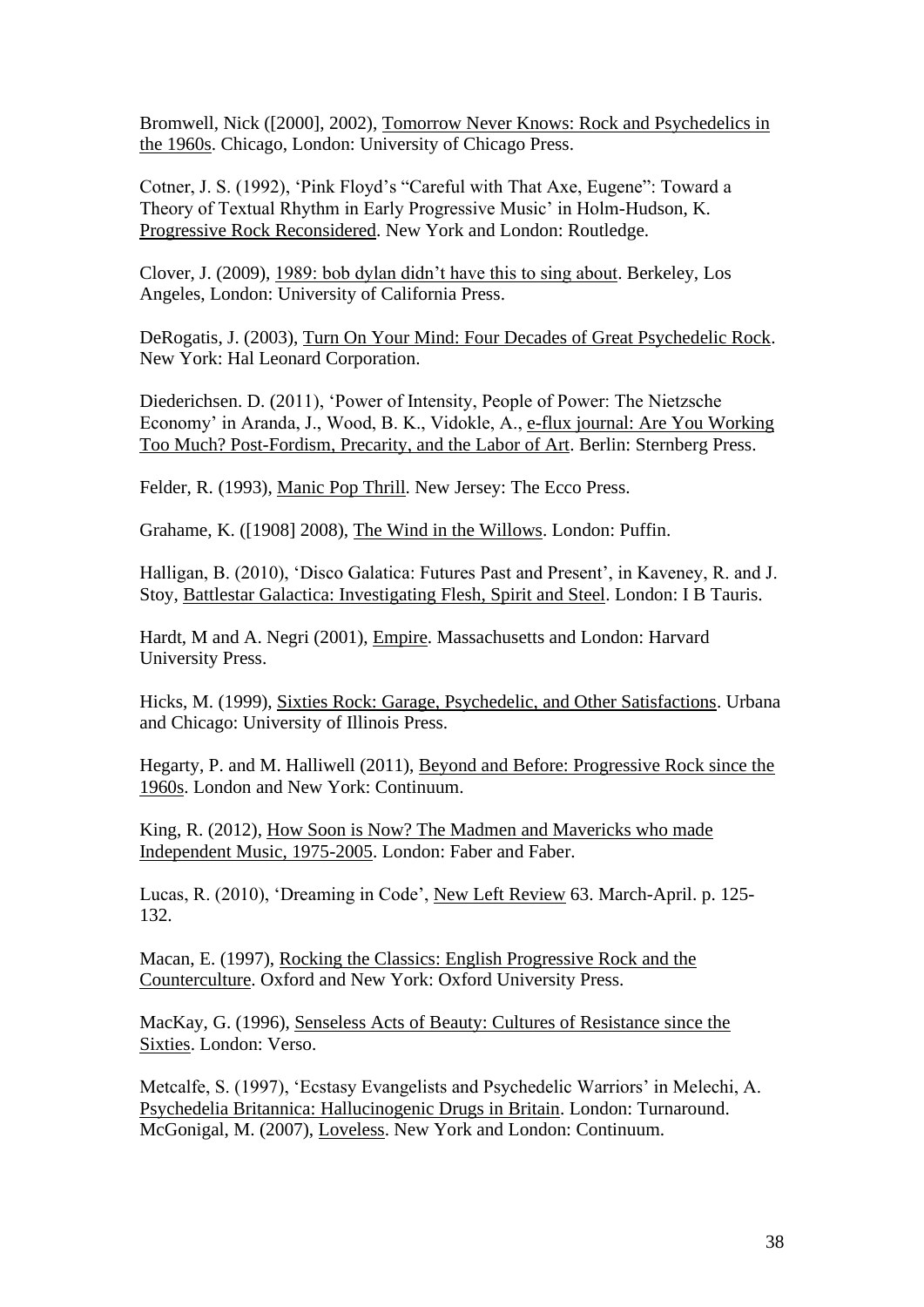Moore, A. F. (2001), Rock: The Primary Text. Developing a musicology of rock. Second edition. Aldershot: Ashgate.

Moore, A. F. (2012), Song Means: Analysing and Interpreting Recorded Song. Aldershot: Ashgate.

Nasmyth, P. ([1985] 1997), 'MDMA We're All Crazy Now: Ecstasy's Arrival in Britain' in Benson, R., ed., Night Fever: Club Writing in 'The Face', 1980-1997. London and Basingstoke: Boxtree.

Penzin, A. (2012), Rex Exsomnis: Sleep and Subjectivity in Capitalist Modernity. Ostfildern: Hatje Cantz Verlag.

Rapp, T. (2009), Lost and Sound: Berlin, Techno und der Easyjetset. Berlin: Suhrkamp Verlag Gmbh

Redhead, S. (1990), The End-of-the-Century Party: Youth and Pop Towards 2000. Manchester: Manchester University Press.

Reynolds, S. (1990), Blissed Out: The Raptures of Rock. London: Serpent's Tail.

Reynolds, S. (1997), 'Back to Eden: Innocence, Indolence and Pastoralism in Psychedelic Music, 1966-1996' in Melechi, A. Psychedelia Britannica: Hallucinogenic Drugs in Britain. London: Turnaround.

Reynolds, S. and J. Press (1995), The Sex Revolts: Gender, Rebellion and Rock'n'Roll. London: Serpent's Tail.

Sangild, T. (2004), 'Noise – Three Musical Gestures: Expressionist, Introvert and Minimal Noise', The Journal of Music and Meaning, 2, Spring. Available at: <http://www.musicandmeaning.net/issues/showArticle.php?artID=2.4> (Accessed September 2012)

Saunders, N. (1997), Ecstasy Reconsidered. Exeter: Nicholas Saunders / Turnaround.

Shaviro, S. (1997), Doom Patrols: A Theoretical Fiction About Postmodernism. London and New York: Serpent's Tail / High Rick Books.

Smith, M. E. with A. Collings (2009), Renegade: The Lives and Tales of Mark E. Smith. London: Penguin.

Svenonius, I. F. (2006), The Psychic Soviet. Chicago: Drag City Inc.

Thompson, B. (1998), Seven Years of Plenty: A Handbook of Irrefutable Pop Greatness 1991-1998. London: Phoenix.

Whiteley, S. ([1992] 2004), The Space Between The Notes: Rock and the Counterculture. London: Routledge.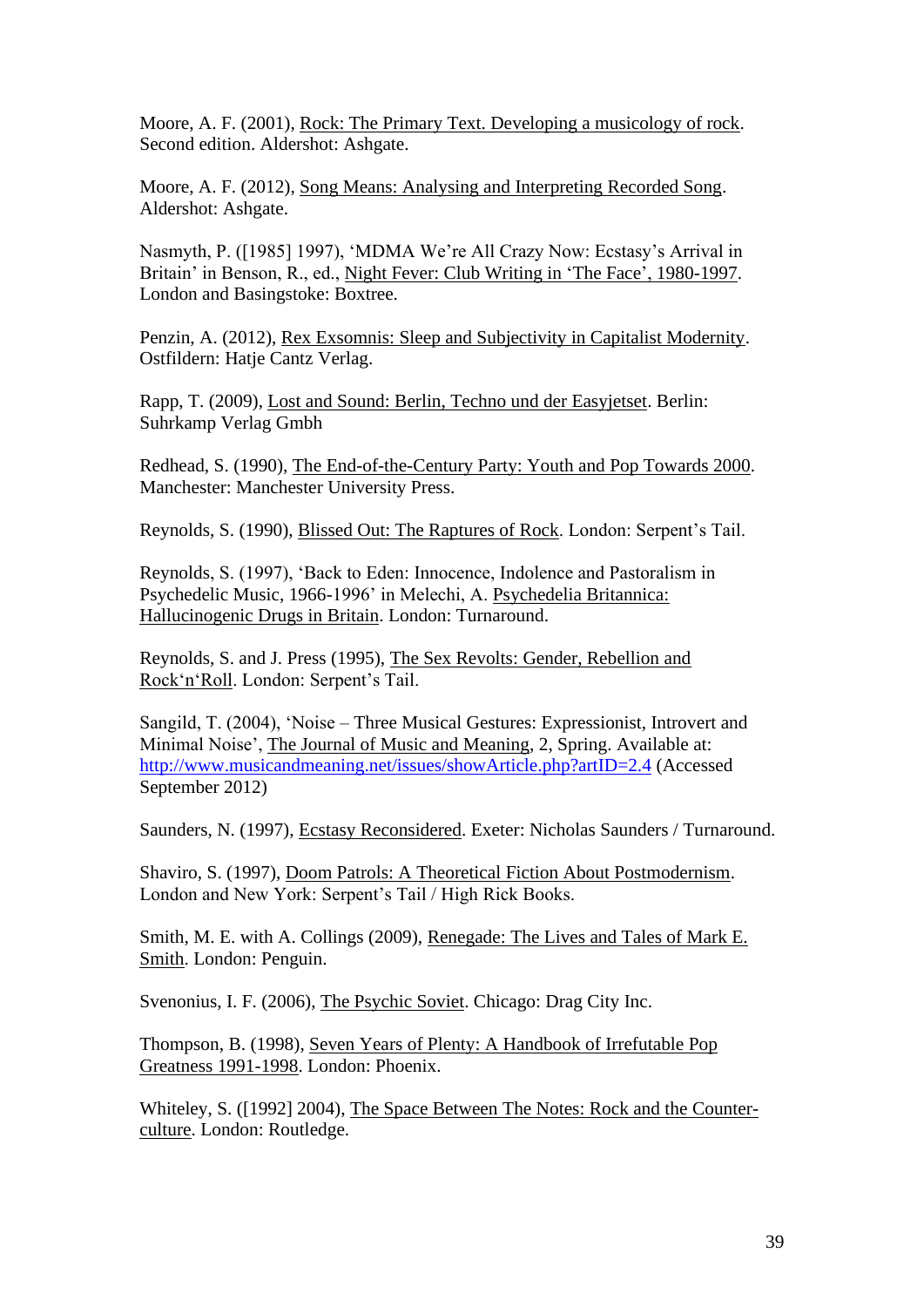Whiteley, S. (1997), 'Altered Sounds' in Melechi, A. Psychedelia Britannica: Hallucinogenic Drugs in Britain. London: Turnaround.

Wiseman-Trowse, N. (2008), Performing Class in British Popular Music. London: Palgrave-Macmillan.

<sup>1</sup> For fuller discussion of this utilisation of stereo sound, see (Moore, 2001, 121-126) and (Moore, 2012, xvi, 395).

 $2$  This is the 1966 album credited to John Mayall with Eric Clapton, typically know as the 'Beano' album. Mike Vernon produced and Gus Douglas engineered the album. The sound seems to have been a result of Clapton's unapologetic boosting of amplifier volume beyond the standard levels used for studio recordings, necessitating a rethinking of the positioning of microphones in relation to amplifiers, coupled with a tendency to try to record music live in the studio – pushing the recording philosophy more towards single takes rather than multiple tries. See 'Mike Vernon: Producing British Blues' at<http://www.soundonsound.com/sos/dec10/articles/vernon.htm> (accessed August 2012)

<sup>3</sup> See (Whiteley, 2004, 119, footnote 8). 1965 is also identified in the culturally significant 1972 compilation Nuggets: Original Artyfacts from the First Psychedelic Era, 1965-1968.

<sup>4</sup> Jones visited the village of Jajouka in 1968 with Brion Gysin and the album Brian Jones Presents The Pipes of Pan was released posthumously in 1971; Jones died in obscure circumstances, in 1969.

 $<sup>5</sup>$  Macan is precise in this respect, subdividing the psychedelic period into three wings</sup> (1997, 19-20) in order to locate a Prog Rock pre-history in the psychedelic period in the 'three multimovement suites' in 1968 releases from Pink Floyd, The Nice and Procol Harum, (1997, 42).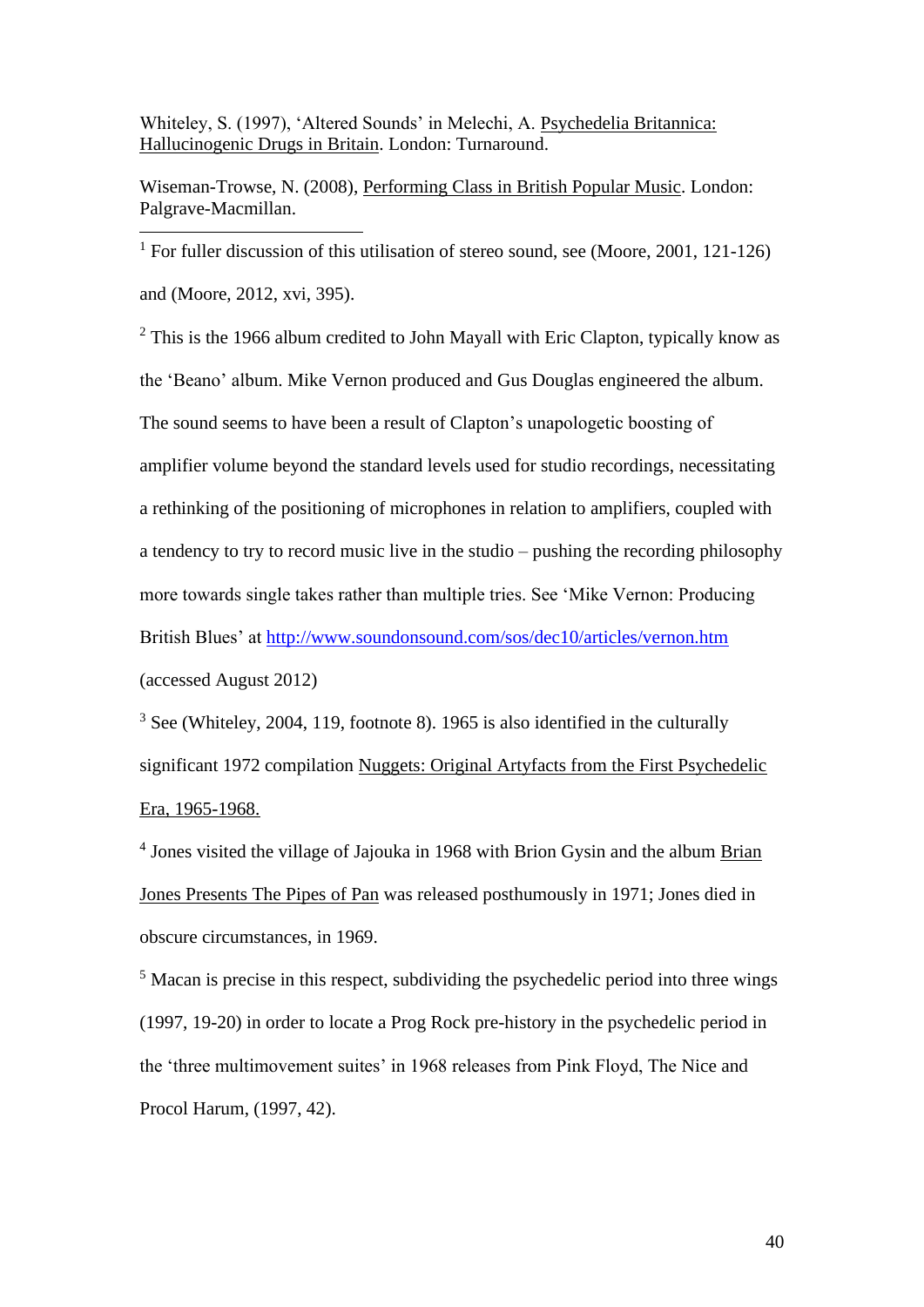$6$  The installation was modelled after the artist's first installation – literally an 'open house', where his bedroom in his parent's suburban house was thrown open to the public. The room was reassembled for the London Hayward Gallery Jeremy Deller retrospective of 2012 together with, in part, the artist's curating and reworking of other materials from the Acid House era.

<sup>7</sup> See the interview in Reynolds for more on this intervention; (1990, 180-186).

<sup>8</sup> The Godstar tracks were released in a number of formats, including Godstar: Thee Director's Cut by Psychic TV (2004). Thompson also notes how early British imaginings of the Acid House sounds of Detroit and Chicago, even when 'getting them wrong', fed into and shaped British Acid House nonetheless, (Thompson, 1998, 133).

<sup>9</sup> For a discussion of this conception in respect to late 1970s 'disco' science fiction cinema and television, see 'Disco Galactica: futures past and present'; (Halligan, 2010, 81-109).

 $10$  Where a line of direct influence is actually apparent from Dinosaur Jr, as with groups such as Catherine Wheel and Swervedriver, such groups were tellingly associated with the shoegaze scene while rarely actually releasing shoegaze music.  $11$  For further discussion of Moore's model, as applied to shoegaze, see Sangild (2004).

<sup>12</sup> King notes that the term was coined by Alex Ayuli, half of the shoegazingassociated group A R Kane, and an advertising copy-writer; (King, 2012, 306). <sup>13</sup> For the track 'Alzheimers' (from American Whip of 2004) the post-shoegaze group Joy Zipper sampled extracts from filmed interviews of elderly patients in the advanced stages of memory loss, and reproduce their characteristic grasping for words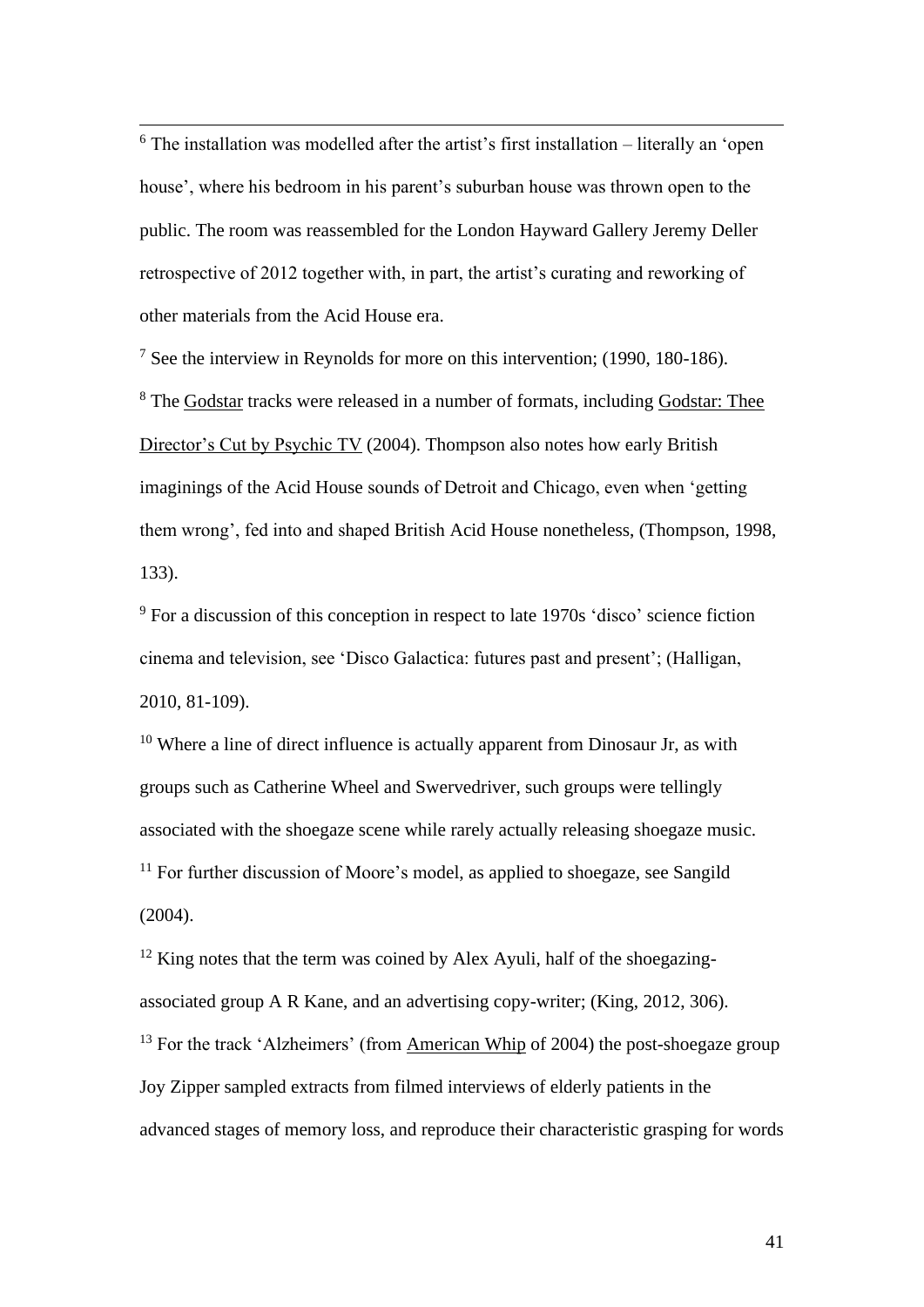just beyond reach in the song's lyrics. The film sampled is Complaints of a Dutiful Daughter (Deborah Hoffman, 1994).

<sup>14</sup> Macan notes this demographic as true of Prog Rock too (Anglican, private education- and university-orientated, and of a 'southeastern English youth-based subculture' (1997, 144)) – a genre which was, at his time of his writing and, until Hegarty and Halliwell's recent study (2011), déclassé on the grounds of apoliticism and elitism.

<sup>15</sup> Shoegaze music then discretely persisted into the 1990s and beyond, as apparent in music from The Brian Jonestown Massacre (a band in part modelled on the 1960s counterculture) and Yo La Tengo. A brief phase of 'Nu-Gaze', of 2007/8, was characterised by groups who tended to utilise the sonics of shoegazing but restored the centrality of a singer. Exceptions to this retrograde step include Amusement Parks on Fire, A Place to Bury Strangers and Serena-Maneesh. The late 00s, however, were also a period of activity for shoegaze groups who had remained dormant for some years, including My Bloody Valentine, Chapterhouse and Swervedriver, and with The Telescopes embracing a higher visibility.

<sup>16</sup> Such promos which were made specifically for broadcast, as with the BBC's late 1980s alternative music programme Snub TV, and for release on compilation videos, rather than being entirely aimed at MTV broadcast.

 $17$  The promo video was made by Mike Mason, of the shoegaze group Swallow.

<sup>18</sup> Wiseman-Trowse discusses the aesthetic of shoegaze covers in respect to the work of Vaughan Oliver and his v23 design studio, see (2008, 153-156), and finds in them '[…] an attempt to replicate the narcotized withdrawal that the music represents' (2008, 155).